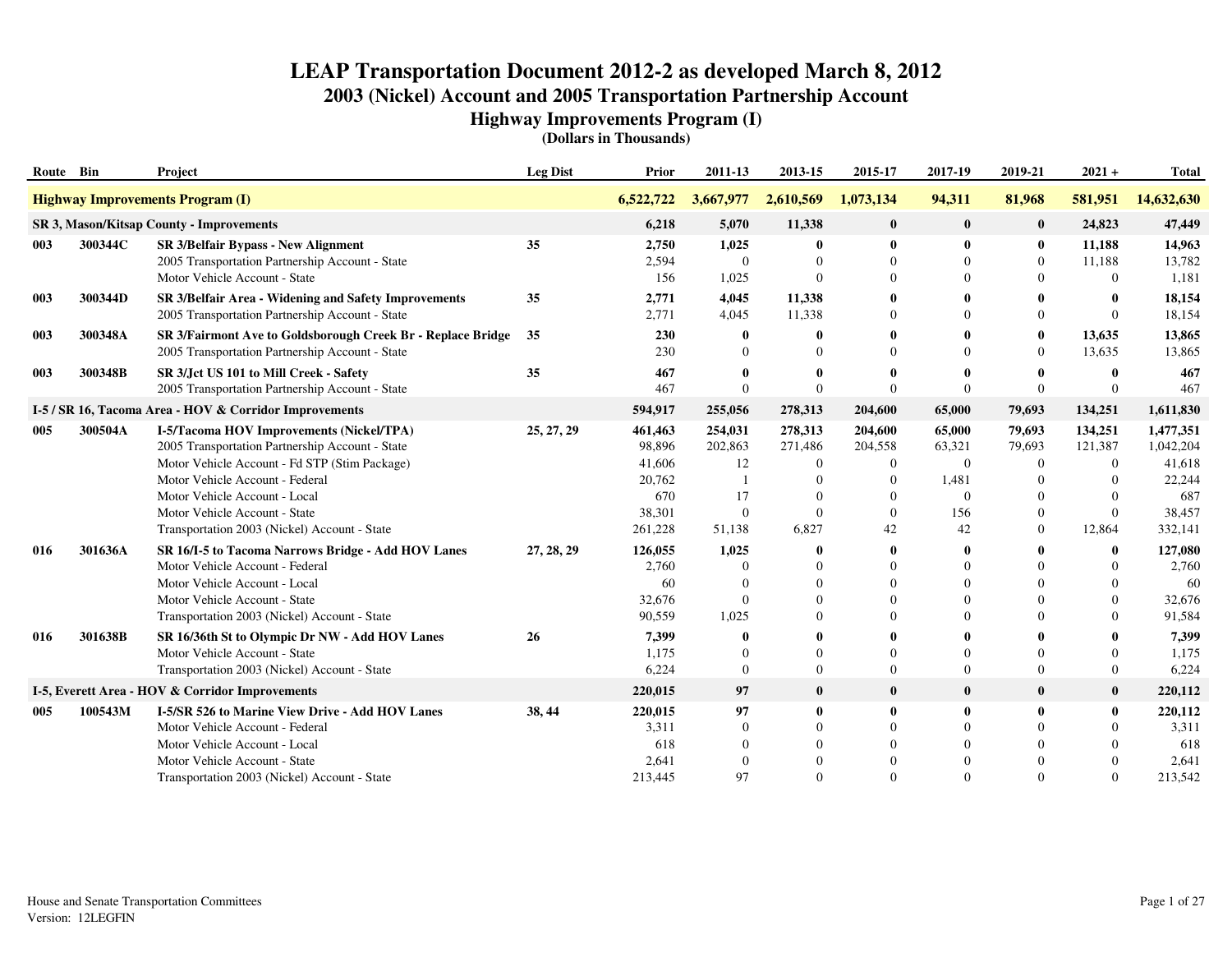**Highway Improvements Program (I)**

| Route Bin |         | Project                                                                   | <b>Leg Dist</b> | <b>Prior</b> | 2011-13          | 2013-15      | 2015-17        | 2017-19      | 2019-21        | $2021 +$     | <b>Total</b> |
|-----------|---------|---------------------------------------------------------------------------|-----------------|--------------|------------------|--------------|----------------|--------------|----------------|--------------|--------------|
|           |         | I-5, Lewis County Area - Corridor Improvements                            |                 | 192,470      | 79,503           | 91.974       | 1,740          | $\bf{0}$     | $\bf{0}$       | $\bf{0}$     | 365,687      |
| 005       | 300581A | I-5/Grand Mound to Maytown - Add Lanes and Replace<br><b>Intersection</b> | 20              | 98.891       | 16,340           | 40           | $\bf{0}$       | $\mathbf{0}$ | $\bf{0}$       | $\bf{0}$     | 115,271      |
|           |         | Motor Vehicle Account - Federal                                           |                 | 1,930        | $\overline{0}$   | $\theta$     | $\Omega$       | $\mathbf{0}$ | $\Omega$       | $\Omega$     | 1,930        |
|           |         | Motor Vehicle Account - Local                                             |                 | 58           | 92               | $\theta$     | $\theta$       | $\mathbf{0}$ | $\overline{0}$ | $\mathbf{0}$ | 150          |
|           |         | Motor Vehicle Account - State                                             |                 | 1,583        | $\Omega$         | $\theta$     | $\theta$       | $\Omega$     | 0              | $\mathbf{0}$ | 1,583        |
|           |         | Transportation 2003 (Nickel) Account - State                              |                 | 95,320       | 16,248           | 40           | $\Omega$       | $\Omega$     | $\Omega$       | $\mathbf{0}$ | 111,608      |
| 005       | 400507R | I-5/Rush Rd to 13th St - Add Lanes                                        | 20              | 53,694       | 19               | $\bf{0}$     | $\mathbf{0}$   | $\mathbf{0}$ |                | $\mathbf{0}$ | 53,713       |
|           |         | Motor Vehicle Account - Federal                                           |                 | 3,904        | $\overline{0}$   | $\Omega$     | $\theta$       | $\Omega$     | $\Omega$       | $\Omega$     | 3,904        |
|           |         | Motor Vehicle Account - Local                                             |                 | 45           | 9                | $\Omega$     | $\Omega$       | $\Omega$     | $\Omega$       | $\Omega$     | 54           |
|           |         | Transportation 2003 (Nickel) Account - State                              |                 | 49,745       | 10               | $\Omega$     | $\Omega$       | $\Omega$     | $\Omega$       | $\Omega$     | 49,755       |
| 005       | 400508W | I-5/Mellen Street I/C to Grand Mound I/C - Add Lanes                      | 20              | 39,885       | 63,144           | 91,934       | 1,740          | $\mathbf{0}$ |                | $\mathbf 0$  | 196,703      |
|           |         | 2005 Transportation Partnership Account - State                           |                 | 39,885       | 63,144           | 91,934       | 1,740          | $\Omega$     | $\overline{0}$ | $\mathbf{0}$ | 196,703      |
|           |         | I-5, Puget Sound Area - Improvements                                      |                 | 250,141      | 54,804           | 1,626        | 26             | 17,431       | 21             | 19,362       | 343,411      |
| 005       | 100505A | I-5/Pierce Co Line to Tukwila Interchange - Add HOV Lanes                 | 11, 30, 33      | 138,907      | 5                | $\bf{0}$     | $\bf{0}$       | $\mathbf{0}$ | $\bf{0}$       | $\bf{0}$     | 138,912      |
|           |         | Motor Vehicle Account - Federal                                           |                 | 64,886       | $\boldsymbol{0}$ | $\theta$     | $\overline{0}$ | $\Omega$     | $\overline{0}$ | $\theta$     | 64,886       |
|           |         | Motor Vehicle Account - Local                                             |                 | 1,509        | $\overline{0}$   | $\theta$     | $\theta$       | $\theta$     | $\theta$       | $\theta$     | 1,509        |
|           |         | Motor Vehicle Account - State                                             |                 | 22,650       | 5                | $\Omega$     | $\Omega$       | $\Omega$     | 0              | $\Omega$     | 22,655       |
|           |         | Transportation 2003 (Nickel) Account - State                              |                 | 49,862       | $\Omega$         |              | $\Omega$       | $\Omega$     | 0              | $\Omega$     | 49,862       |
| 005       | 100529C | I-5/NE 175th St to NE 205th St - Add NB Lane                              | 32              | 8,735        | $\mathbf{0}$     |              | $\mathbf{0}$   | $\mathbf{0}$ |                |              | 8,735        |
|           |         | Motor Vehicle Account - Federal                                           |                 | 1,180        | $\Omega$         |              | $\Omega$       | $\Omega$     | $\Omega$       | $\Omega$     | 1,180        |
|           |         | Motor Vehicle Account - State                                             |                 | 348          | $\Omega$         | $\Omega$     | $\Omega$       | $\Omega$     | 0              | $\Omega$     | 348          |
|           |         | Transportation 2003 (Nickel) Account - State                              |                 | 7,207        | $\Omega$         | $\Omega$     | $\Omega$       | $\Omega$     | $\Omega$       | $\Omega$     | 7,207        |
| 005       | 100536D | I-5/SR 525 Interchange Phase                                              | 01, 21          | 644          | $\mathbf{0}$     | $\mathbf{0}$ | $\mathbf{0}$   | $\mathbf{0}$ | $\bf{0}$       | 19,357       | 20,001       |
|           |         | 2005 Transportation Partnership Account - State                           |                 | 644          | $\Omega$         | $\Omega$     | $\Omega$       | $\Omega$     | $\Omega$       | 19,357       | 20,001       |
| 005       | 100537B | I-5/196th St (SR 524) Interchange - Build Ramps                           | 01, 21          | 19,595       | 12,974           | 206          | $\mathbf{0}$   | $\mathbf{0}$ |                | $\mathbf 0$  | 32,775       |
|           |         | 2005 Transportation Partnership Account - State                           |                 | 19,595       | 12,974           | 206          | $\Omega$       | $\Omega$     | 0              | $\Omega$     | 32,775       |
| 005       | 100553N | I-5/172nd St NE (SR 531) Interchange - Rebuild Interchange                | 10              | 33,054       | 425              | 5            | 0              | $\mathbf{0}$ |                |              | 33,484       |
|           |         | 2005 Transportation Partnership Account - State                           |                 | 18,534       | 425              | $\sim$       | $\Omega$       | $\Omega$     | $\Omega$       | $\Omega$     | 18,964       |
|           |         | Motor Vehicle Account - Federal                                           |                 | 8,337        | $\Omega$         | $\Omega$     | $\Omega$       | $\Omega$     | $\Omega$       | $\Omega$     | 8,337        |
|           |         | Motor Vehicle Account - Local                                             |                 | 5,980        | $\Omega$         | $\Omega$     | $\Omega$       | $\Omega$     | $\Omega$       | $\Omega$     | 5,980        |
|           |         | Motor Vehicle Account - State                                             |                 | 203          | $\mathbf{0}$     | $\Omega$     | $\overline{0}$ | $\Omega$     | $\overline{0}$ | $\theta$     | 203          |
| 005       | 800502K | I-5/SR 161/SR 18 - Interchange Improvements                               | 30              | 49,206       | 41,400           | 1,415        | 26             | 17,431       | 21             | 5            | 109,504      |
|           |         | 2005 Transportation Partnership Account - State                           |                 | 39,796       | 41,321           | 1,415        | 26             | 17,431       | 21             | 5            | 100,015      |
|           |         | Motor Vehicle Account - Federal                                           |                 | 8,273        | $\overline{0}$   | $\theta$     | $\overline{0}$ | $\Omega$     | $\mathbf{0}$   | $\theta$     | 8,273        |
|           |         | Motor Vehicle Account - Local                                             |                 | 85           | 79               |              | $\theta$       | $\Omega$     |                |              | 164          |
|           |         | Transportation 2003 (Nickel) Account - State                              |                 | 1,052        | $\Omega$         | $\theta$     | $\Omega$       | $\Omega$     | $\Omega$       | $\Omega$     | 1,052        |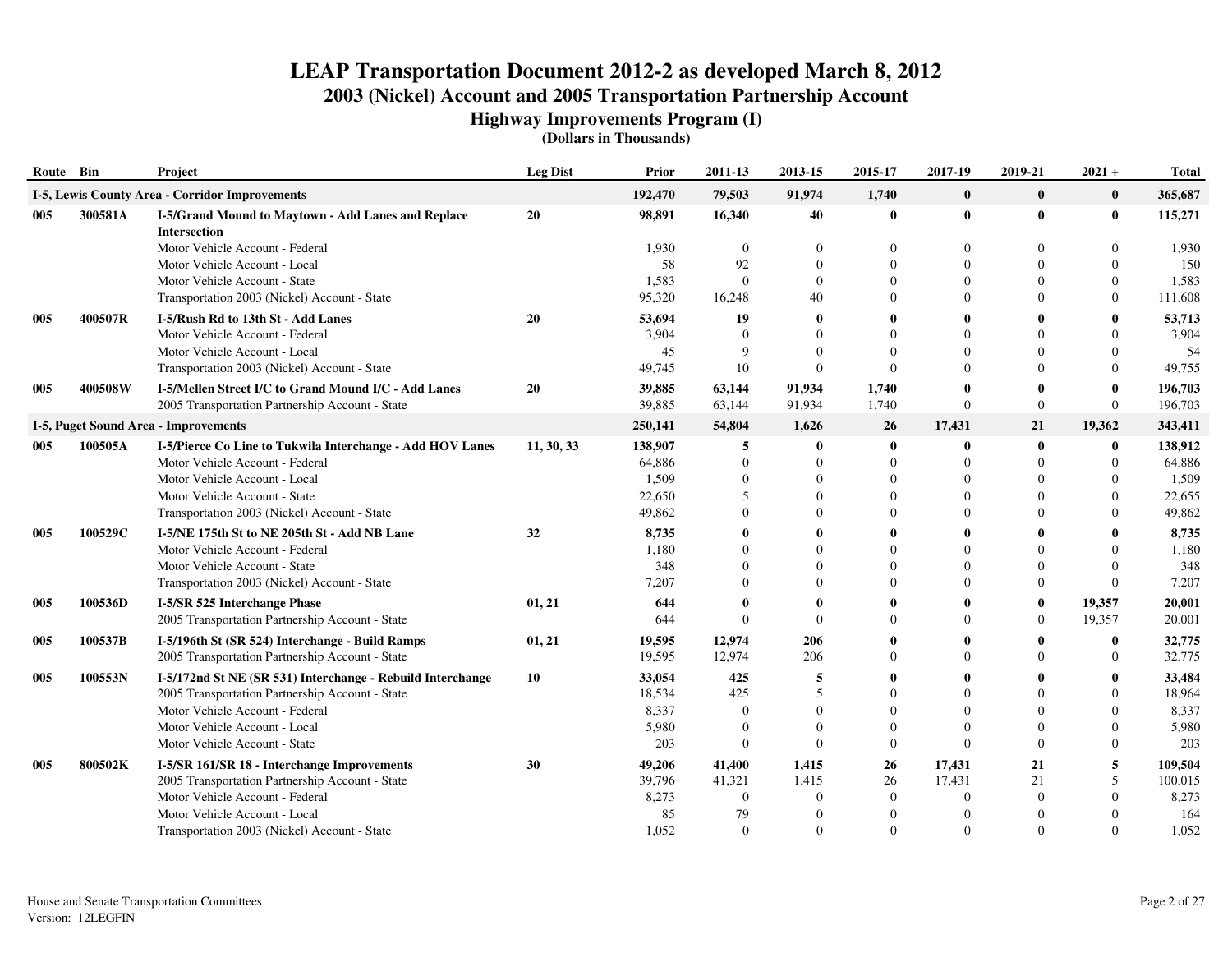**Highway Improvements Program (I)**

| Route Bin |                                                       | Project                                                       | <b>Leg Dist</b> | Prior          | 2011-13      | 2013-15        | 2015-17        | 2017-19      | 2019-21        | $2021 +$     | <b>Total</b> |
|-----------|-------------------------------------------------------|---------------------------------------------------------------|-----------------|----------------|--------------|----------------|----------------|--------------|----------------|--------------|--------------|
|           |                                                       | I-5, SW Washington - Corridor Improvements                    |                 | 57,403         | 75,196       | 25,270         | $\bf{0}$       | $\mathbf{0}$ | $\bf{0}$       | $\bf{0}$     | 157,869      |
| 005       | 400506H                                               | I-5/NE 134th St Interchange (I-5/I-205) - Rebuild Interchange | 18,49           | 7,722          | 65,447       | 25,270         | $\bf{0}$       | $\mathbf 0$  | $\bf{0}$       | $\bf{0}$     | 98,439       |
|           |                                                       | Motor Vehicle Account - Local                                 |                 | $\overline{0}$ | 8,791        | 6,210          | $\overline{0}$ | $\theta$     | $\Omega$       | $\Omega$     | 15,001       |
|           |                                                       | Transportation 2003 (Nickel) Account - State                  |                 | 7,722          | 56,656       | 19,060         | $\Omega$       | $\Omega$     |                | $\Omega$     | 83,438       |
| 005       | 400506I                                               | I-5/SR 501 Ridgefield Interchange - Rebuild Interchange       | 18              | 22,606         | 1,321        | 0              | 0              | $\mathbf{0}$ |                | 0            | 23,927       |
|           |                                                       | 2005 Transportation Partnership Account - State               |                 | 11,505         | 1,209        |                | $\Omega$       | $\Omega$     |                | $\Omega$     | 12,714       |
|           |                                                       | Motor Vehicle Account - Fd STP (Stim Package)                 |                 | 8,200          | $\Omega$     |                | $\Omega$       | $\Omega$     |                | $\Omega$     | 8,200        |
|           |                                                       | Motor Vehicle Account - Federal                               |                 | 2,864          | $\Omega$     |                | $\Omega$       | $\Omega$     |                | $\Omega$     | 2,864        |
|           |                                                       | Motor Vehicle Account - Local                                 |                 | 37             | 112          |                | 0              | $\Omega$     | $\Omega$       | $\Omega$     | 149          |
| 005       | 400510A                                               | I-5/SR 432 Talley Way Interchanges - Rebuild Interchanges     | 19              | 27,075         | 8,428        |                |                |              |                | 0            | 35,503       |
|           |                                                       | 2005 Transportation Partnership Account - State               |                 | 24,268         | 8,233        |                | $\Omega$       | $\Omega$     | $\Omega$       | $\Omega$     | 32,501       |
|           |                                                       | Motor Vehicle Account - Local                                 |                 | 2,807          | 195          | $\overline{0}$ | $\Omega$       | $\Omega$     | $\Omega$       | $\mathbf{0}$ | 3,002        |
|           |                                                       | <b>I-5, Vancouver - Columbia River Crossing</b>               |                 | 125,353        | 92,262       | $\bf{0}$       | $\bf{0}$       | $\mathbf 0$  | $\bf{0}$       | $\bf{0}$     | 217,615      |
| 005       | 400506A                                               | I-5/Columbia River Crossing/Vancouver - EIS                   | 49              | 125,353        | 92,262       | $\mathbf{0}$   | 0              | $\mathbf 0$  | $\mathbf{0}$   | $\bf{0}$     | 217,615      |
|           |                                                       | 2005 Transportation Partnership Account - State               |                 | 40,660         | 7,423        |                | $\Omega$       | $\Omega$     |                | $\Omega$     | 48,083       |
|           |                                                       | Motor Vehicle Account - Federal                               |                 | 28,923         | 54,461       |                | 0              | $\Omega$     |                | $\Omega$     | 83,384       |
|           |                                                       | Motor Vehicle Account - Local                                 |                 | 55,695         | 29,548       |                | $\Omega$       | $\Omega$     | $\Omega$       | $\Omega$     | 85,243       |
|           |                                                       | Motor Vehicle Account - State                                 |                 | 75             | 830          | $\Omega$       | $\Omega$       | $\Omega$     | $\Omega$       | $\Omega$     | 905          |
|           |                                                       | I-5, Whatcom/Skagit County - Improvements                     |                 | 29,666         | 4,187        | $\bf{0}$       | $\bf{0}$       | $\mathbf{0}$ | $\bf{0}$       | $\bf{0}$     | 33,853       |
| 005       | 100585Q                                               | I-5/36th St Vicinity to SR 542 Vicinity - Ramp Reconstruction | 40, 42          | 19,150         | 3,207        |                | 0              | $\mathbf 0$  | $\mathbf{0}$   | $\mathbf{0}$ | 22,357       |
|           |                                                       | 2005 Transportation Partnership Account - State               |                 | 6,822          | 3,207        |                | $\Omega$       | $\Omega$     |                | $\Omega$     | 10,029       |
|           |                                                       | Motor Vehicle Account - Federal                               |                 | 7,353          | $\theta$     |                | $\Omega$       | $\Omega$     |                | $\Omega$     | 7,353        |
|           |                                                       | Motor Vehicle Account - State                                 |                 | 4,975          | $\Omega$     |                | 0              | $\Omega$     |                | $\Omega$     | 4,975        |
| 011       | 101100G                                               | SR 11/Chuckanut Park and Ride - Build Park and Ride           | 10              | 10,516         | 980          |                |                |              |                | $\mathbf{0}$ | 11,496       |
|           |                                                       | 2005 Transportation Partnership Account - State               |                 | 6,151          | $\Omega$     |                | $\theta$       | $\theta$     |                | $\Omega$     | 6,151        |
|           |                                                       | Motor Vehicle Account - Local                                 |                 | 4,365          | 980          | $\overline{0}$ | $\Omega$       | $\Omega$     | $\Omega$       | $\Omega$     | 5,345        |
|           |                                                       | SR 9, Skagit/Whatcom County - Improvements                    |                 | 17,715         | 57           | $\bf{0}$       | $\bf{0}$       | $\mathbf 0$  | $\bf{0}$       | $\bf{0}$     | 17,772       |
| 009       | 100955A                                               | SR 9/Nooksack Rd Vicinity to Cherry St - New Alignment        | 42              | 17,715         | 57           | $\mathbf{0}$   | 0              | $\mathbf{0}$ | $\mathbf{0}$   | $\theta$     | 17,772       |
|           |                                                       | Motor Vehicle Account - State                                 |                 | 1,651          | 57           | $\Omega$       | $\Omega$       | $\Omega$     | $\Omega$       | $\Omega$     | 1,708        |
|           |                                                       | Transportation 2003 (Nickel) Account - State                  |                 | 16,064         | $\mathbf{0}$ | $\mathbf{0}$   | $\Omega$       | $\Omega$     | $\overline{0}$ | $\Omega$     | 16,064       |
|           | <b>SR 9, Snohomish County - Corridor Improvements</b> |                                                               |                 | 164,547        | 68,207       | 16,584         | 3,968          | $\mathbf 0$  | $\bf{0}$       | 26,061       | 279,365      |
| 009       | 100900E                                               | SR 9/SR 522 to 228th St SE, Stages 1a and 1b - Add Lanes      | 01              | 23,756         | 5            |                | 0              | $\mathbf 0$  | $\bf{0}$       | 0            | 23,761       |
|           |                                                       | Motor Vehicle Account - Local                                 |                 | 79             | $\theta$     |                | $\Omega$       | $\theta$     |                | $\Omega$     | 79           |
|           |                                                       | Motor Vehicle Account - State                                 |                 | 12,016         | 5            |                | $\Omega$       | $\Omega$     |                | $\Omega$     | 12,021       |
|           |                                                       | Transportation 2003 (Nickel) Account - State                  |                 | 11,661         | $\Omega$     | $\Omega$       | $\Omega$       | $\Omega$     | $\Omega$       | $\Omega$     | 11,661       |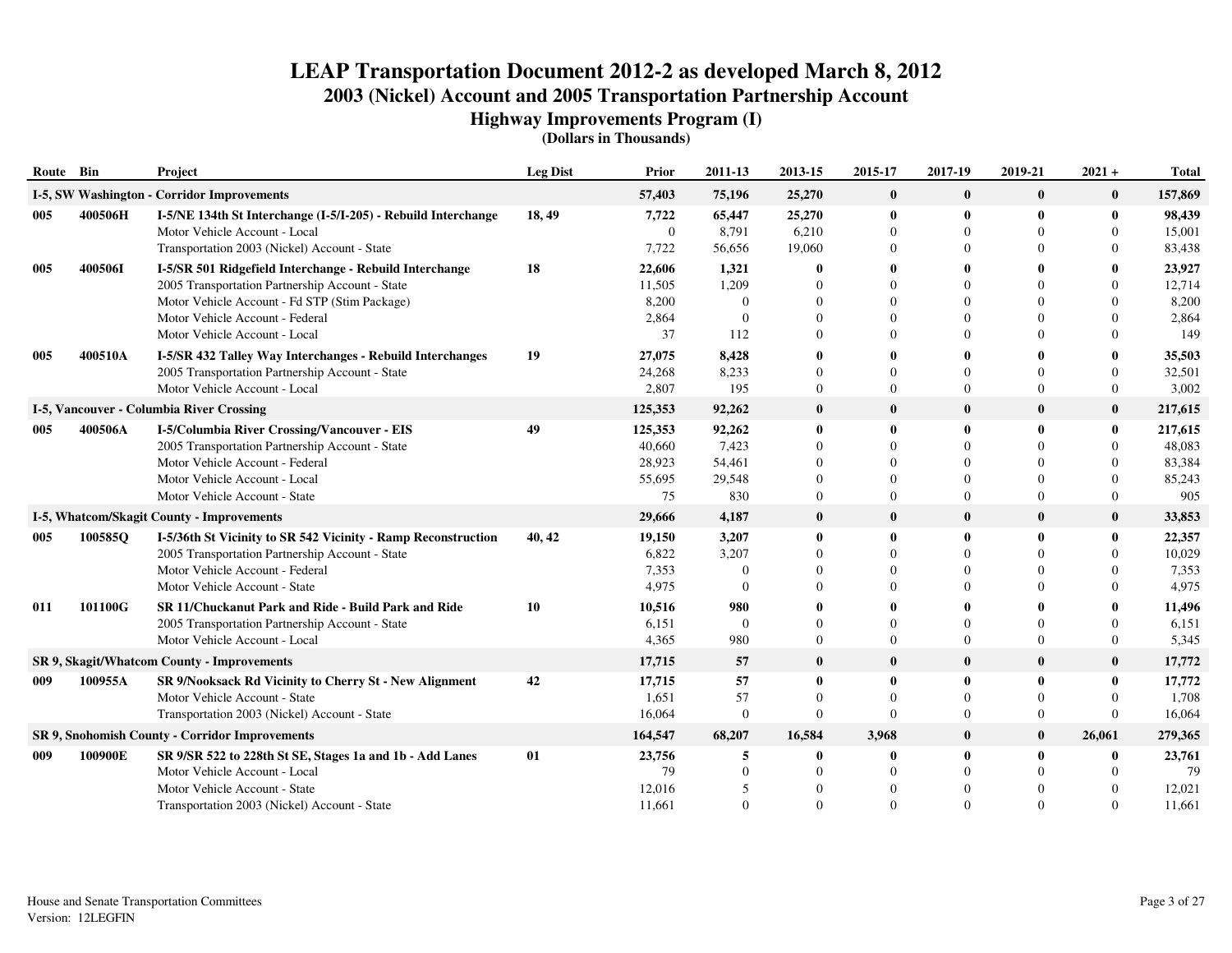**Highway Improvements Program (I)**

| Route | Bin     | Project                                                                       | <b>Leg Dist</b> | Prior          | 2011-13        | 2013-15          | 2015-17        | 2017-19     | 2019-21  | $2021 +$      | <b>Total</b>     |
|-------|---------|-------------------------------------------------------------------------------|-----------------|----------------|----------------|------------------|----------------|-------------|----------|---------------|------------------|
| 009   | 100900F | SR 9/212th St SE to 176th St SE, Stage 3 - Add Lanes                          | 01              | 19,787         | 42,681         | 3,825            | 249            | $\mathbf 0$ | $\bf{0}$ | 18,214        | 84,756           |
|       |         | Motor Vehicle Account - Federal                                               |                 | $\overline{c}$ | $\Omega$       | $\Omega$         | $\mathbf{0}$   | $\Omega$    | $\Omega$ | $\Omega$      |                  |
|       |         | Motor Vehicle Account - Local                                                 |                 | 132            | 43             |                  | $\mathbf{0}$   | $\Omega$    |          | $\mathbf{0}$  | 176              |
|       |         | Transportation 2003 (Nickel) Account - State                                  |                 | 19,653         | 42,638         | 3,824            | 249            | $\Omega$    | $\Omega$ | 18,214        | 84,578           |
| 009   | 100900V | SR 9/176th St SE Vicinity to SR 96 - Add Signal and Turn Lanes 01, 44         |                 | 4,415          | 726            |                  | 0              |             |          | 0             | 5,141            |
|       |         | Motor Vehicle Account - Federal                                               |                 | 872            | $\Omega$       |                  | $\Omega$       | $\Omega$    |          | $\Omega$      | 872              |
|       |         | Motor Vehicle Account - Local                                                 |                 | 6              | $\Omega$       |                  | $\Omega$       | $\Omega$    |          | $\Omega$      | 6                |
|       |         | Motor Vehicle Account - State                                                 |                 | 23             | $\Omega$       |                  | $\Omega$       |             |          | $\Omega$      | 23               |
|       |         | Transportation 2003 (Nickel) Account - State                                  |                 | 3,514          | 726            |                  | $\Omega$       | $\Omega$    |          | $\Omega$      | 4,240            |
| 009   | 100901B | SR 9/228th St SE to 212th St SE (SR 524), Stage 2 - Add Lanes                 | 01              | 31,085         | 27             |                  | 0              |             |          | 0             | 31,112           |
|       |         | Motor Vehicle Account - Local                                                 |                 | 2,525          | $\Omega$       |                  | $\Omega$       | $\Omega$    |          | $\Omega$      | 2,525            |
|       |         | Motor Vehicle Account - State                                                 |                 | 2,022          | $\theta$       |                  | $\theta$       | $\theta$    |          | $\Omega$      | 2,022            |
|       |         | Transportation 2003 (Nickel) Account - State                                  |                 | 26,538         | 27             |                  | $\Omega$       | $\Omega$    |          | $\Omega$      | 26,565           |
| 009   | 100912G | SR 9/Marsh Rd Intersection - Safety Improvements                              | 44              | 6,183          | 155            |                  | 0              |             |          |               | 6,338            |
|       |         | 2005 Transportation Partnership Account - State                               |                 | 6,182          | 155            |                  | $\Omega$       | $\Omega$    |          | $\Omega$      | 6,337            |
|       |         | Motor Vehicle Account - Local                                                 |                 |                | $\Omega$       |                  | $\Omega$       | $\Omega$    |          | $\Omega$      |                  |
| 009   | 100914G | SR 9/SR 96 to Marsh Rd - Add Lanes and Improve Intersections 01, 44           |                 | 28,676         | 1,365          |                  | 0              |             |          | $\mathbf{0}$  | 30,041           |
|       |         | 2005 Transportation Partnership Account - State                               |                 | 24,043         | 954            |                  | $\Omega$       | $\Omega$    |          | $\Omega$      | 24,997           |
|       |         | Motor Vehicle Account - Federal                                               |                 | 4,572          | 395            |                  | $\Omega$       | $\Omega$    |          | $\Omega$      | 4,967            |
|       |         | Motor Vehicle Account - Local                                                 |                 | 21             | $\Omega$       |                  | $\Omega$       | $\Omega$    |          |               | 21               |
|       |         | Motor Vehicle Account - State                                                 |                 | 41             | 15             |                  | $\Omega$       | $\Omega$    |          | $\Omega$      | 56               |
| 009   | 100916G | SR 9/Lake Stevens Way to 20th St SE - Improve Intersection                    | 44              | 11,270         | 1,639          |                  | 0              |             |          | $\mathbf{0}$  | 12,914           |
|       |         | 2005 Transportation Partnership Account - State                               |                 | 11,270         | 1,639          |                  | $\Omega$       | $\Omega$    |          | $\Omega$      | 12,914           |
| 009   | 100917G | SR 9/Lundeen Parkway to SR 92 - Add Lanes and Improve<br><b>Intersections</b> | 44              | 14,497         | 5,717          | 2,357            | 0              | $\theta$    |          | 0             | 22,570           |
|       |         | 2005 Transportation Partnership Account - State                               |                 | 14,145         | 5,691          | 2,357            | $\Omega$       | $\theta$    |          | $\mathbf{0}$  | 22,192           |
|       |         | Motor Vehicle Account - Local                                                 |                 | 352            | 26             | $\Omega$         | $\Omega$       | $\Omega$    |          | $\Omega$      | 378              |
| 009   | 100921G | SR 9/SR 528 - Improve Intersection                                            | 44              |                | -0             |                  | 0              |             | $\bf{0}$ | 7,847         | 7,847            |
|       |         | 2005 Transportation Partnership Account - State                               |                 | 0              | $\Omega$       | $\Omega$         | $\Omega$       | $\Omega$    | $\Omega$ | 7,847         | 7,847            |
|       |         |                                                                               |                 |                |                |                  |                |             |          |               |                  |
| 009   | 100922G | SR 9/84th St NE (Getchell Road) Improve Intersection                          | 38, 39          | 34<br>34       | 2,588<br>2,588 | 10,371<br>10,371 | 3,719<br>3,719 | $\Omega$    |          | 0<br>$\Omega$ | 16,712<br>16,712 |
|       |         | 2005 Transportation Partnership Account - State                               |                 |                |                |                  |                |             |          |               |                  |
| 009   | 100924A | SR 9/108th Street NE (Lauck Road) - Add Turn Lanes                            | 39              | 1,702          | -0             |                  | 0              |             |          | $\mathbf{0}$  | 1,702            |
|       |         | Motor Vehicle Account - Local                                                 |                 | 310            | $\Omega$       |                  | $\Omega$       |             |          | $\Omega$      | 310              |
|       |         | Motor Vehicle Account - State                                                 |                 | 511            | $\Omega$       |                  | $\Omega$       |             |          | $\Omega$      | 511              |
|       |         | Transportation 2003 (Nickel) Account - State                                  |                 | 881            | $\Omega$       | $\Omega$         | $\Omega$       | $\Omega$    |          | $\Omega$      | 881              |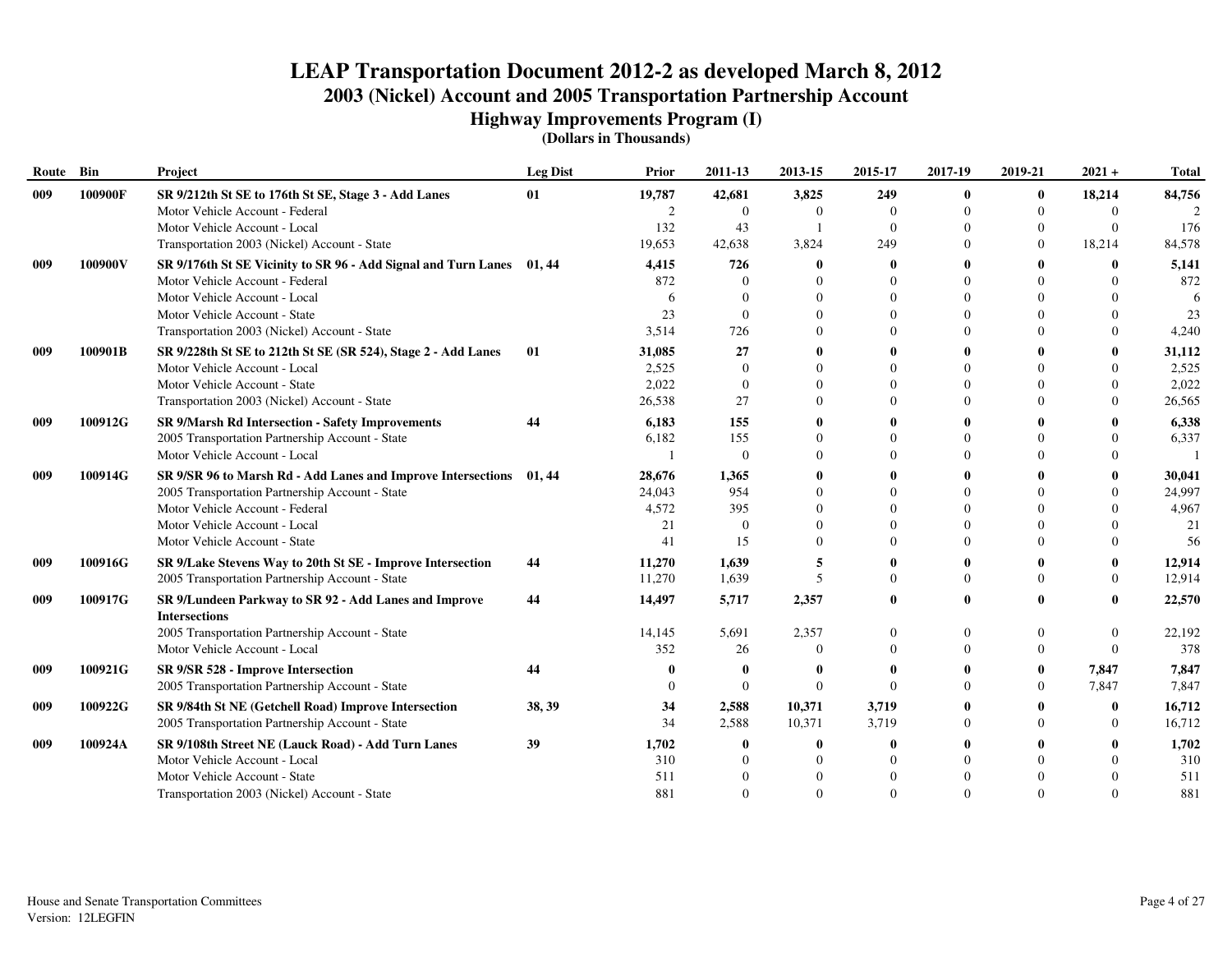**Highway Improvements Program (I)**

| Route | Bin     | Project                                                  | <b>Leg Dist</b> | Prior  | 2011-13      | 2013-15  | 2015-17        | 2017-19      | 2019-21      | $2021 +$       | <b>Total</b>  |
|-------|---------|----------------------------------------------------------|-----------------|--------|--------------|----------|----------------|--------------|--------------|----------------|---------------|
| 009   | 100928G | SR 9/SR 531-172nd St NE - Improve Intersection           | 39              | 2,259  | 13,304       | 26       | $\mathbf{0}$   | $\mathbf{0}$ | $\mathbf{0}$ | $\bf{0}$       | 15,589        |
|       |         | 2005 Transportation Partnership Account - State          |                 | 2,253  | 12,814       | 25       | $\overline{0}$ | $\Omega$     | $\Omega$     | $\overline{0}$ | 15,092        |
|       |         | Motor Vehicle Account - Federal                          |                 | 2      | $\Omega$     | $\Omega$ | $\Omega$       | $\Omega$     |              | $\Omega$       | $\mathcal{L}$ |
|       |         | Motor Vehicle Account - Local                            |                 |        | 490          |          | 0              | $\Omega$     | $\Omega$     | 0              | 495           |
| 009   | 100930H | SR 9/Schloman Rd to 256th St NE - New Alignment          | 39              | 16,628 | -0           |          |                | -0           |              |                | 16,628        |
|       |         | Motor Vehicle Account - Federal                          |                 | 1,477  | $\Omega$     |          |                | $\Omega$     |              |                | 1,477         |
|       |         | Motor Vehicle Account - Local                            |                 | 82     | $\theta$     |          | $\theta$       | $\theta$     |              | $\Omega$       | 82            |
|       |         | Motor Vehicle Account - State                            |                 | 1,881  | $\theta$     |          | $\theta$       | $\theta$     |              | $\theta$       | 1,881         |
|       |         | Transportation 2003 (Nickel) Account - State             |                 | 13,188 | $\Omega$     |          | $\Omega$       | $\Omega$     |              | $\Omega$       | 13,188        |
| 009   | 100930I | SR 9/252nd St NE Vicinity - Add Turn Lane                | 39              | 1,702  | $\mathbf 0$  |          | 0              | 0            |              | 0              | 1,702         |
|       |         | Motor Vehicle Account - Federal                          |                 | 138    | $\Omega$     |          | 0              | $\Omega$     |              | $\Omega$       | 138           |
|       |         | Motor Vehicle Account - State                            |                 | 125    | $\Omega$     |          | 0              | $\Omega$     |              | 0              | 125           |
|       |         | Transportation 2003 (Nickel) Account - State             |                 | 1,439  | $\Omega$     |          |                | $\Omega$     |              |                | 1,439         |
| 009   | 100931C | SR 9/268th St Intersection - Add Turn Lane               | 10, 39          | 2,553  | 0            |          |                | 0            |              |                | 2,553         |
|       |         | Motor Vehicle Account - Federal                          |                 | 368    | $\Omega$     |          | $\Omega$       | $\Omega$     |              |                | 368           |
|       |         | Motor Vehicle Account - Local                            |                 | 21     | $\Omega$     |          | $\Omega$       | $\Omega$     |              | $\Omega$       | 21            |
|       |         | Motor Vehicle Account - State                            |                 | 464    | $\Omega$     | $\Omega$ | 0              | $\Omega$     | $\Omega$     | $\Omega$       | 464           |
|       |         | Transportation 2003 (Nickel) Account - State             |                 | 1,700  | $\Omega$     | $\Omega$ | $\Omega$       | $\Omega$     | $\Omega$     | $\Omega$       | 1,700         |
|       |         | US 12, Tri-Cities to Walla Walla - Corridor Improvements |                 | 73,712 | 12,906       | 115      | $\bf{0}$       | $\bf{0}$     | $\bf{0}$     | $\bf{0}$       | 86,733        |
| 012   | 501203X | US 12/Frenchtown Vicinity to Walla Walla - Add Lanes     | 16              | 50,861 | 903          | 115      | 0              | $\mathbf{0}$ | $\mathbf{0}$ | 0              | 51,879        |
|       |         | 2005 Transportation Partnership Account - State          |                 | 36,643 | 512          | 115      | 0              | $\Omega$     |              | $\Omega$       | 37,270        |
|       |         | Motor Vehicle Account - Federal                          |                 | 13,312 | $\mathbf{0}$ | $\theta$ |                | $\theta$     |              | $\theta$       | 13,312        |
|       |         | Motor Vehicle Account - Local                            |                 | 146    | 16           |          |                | $\Omega$     |              | $\Omega$       | 162           |
|       |         | Motor Vehicle Account - State                            |                 | 213    | $\Omega$     |          | $\Omega$       | $\Omega$     |              | $\Omega$       | 213           |
|       |         | Transportation 2003 (Nickel) Account - State             |                 | 547    | 375          |          |                | $\Omega$     |              | $\Omega$       | 922           |
| 012   | 501204C | US 12/SR 124 to McNary Pool - Add Lanes                  | 16              | 12,081 | 17           |          |                | 0            |              | 0              | 12,098        |
|       |         | Motor Vehicle Account - Federal                          |                 | 150    | $\theta$     |          |                | $\Omega$     |              | 0              | 150           |
|       |         | Motor Vehicle Account - Local                            |                 | 255    | $\mathbf{0}$ |          |                | $\Omega$     |              | $\Omega$       | 255           |
|       |         | Transportation 2003 (Nickel) Account - State             |                 | 11,676 | 17           |          |                | $\Omega$     |              | $\Omega$       | 11,693        |
| 012   | 501205D | US 12/Attalia Vicinity to US 730 - Add Lanes             | 16              | 801    | $\mathbf 0$  |          |                | -0           |              |                | 801           |
|       |         | Transportation 2003 (Nickel) Account - State             |                 | 801    | $\Omega$     |          | $\Omega$       | $\Omega$     | $\Omega$     | $\Omega$       | 801           |
| 012   | 5012121 | <b>US 12/SR 124 Intersection - Build Interchange</b>     | 16              | 9,969  | 11,986       |          |                |              |              | 0              | 21,955        |
|       |         | 2005 Transportation Partnership Account - State          |                 | 9,888  | 11,846       |          | 0              | $\Omega$     |              | $\Omega$       | 21,734        |
|       |         | Motor Vehicle Account - Local                            |                 | 6      | 140          |          |                | $\Omega$     |              |                | 146           |
|       |         | Motor Vehicle Account - State                            |                 | 75     | $\theta$     |          |                | $\Omega$     |              | $\Omega$       | 75            |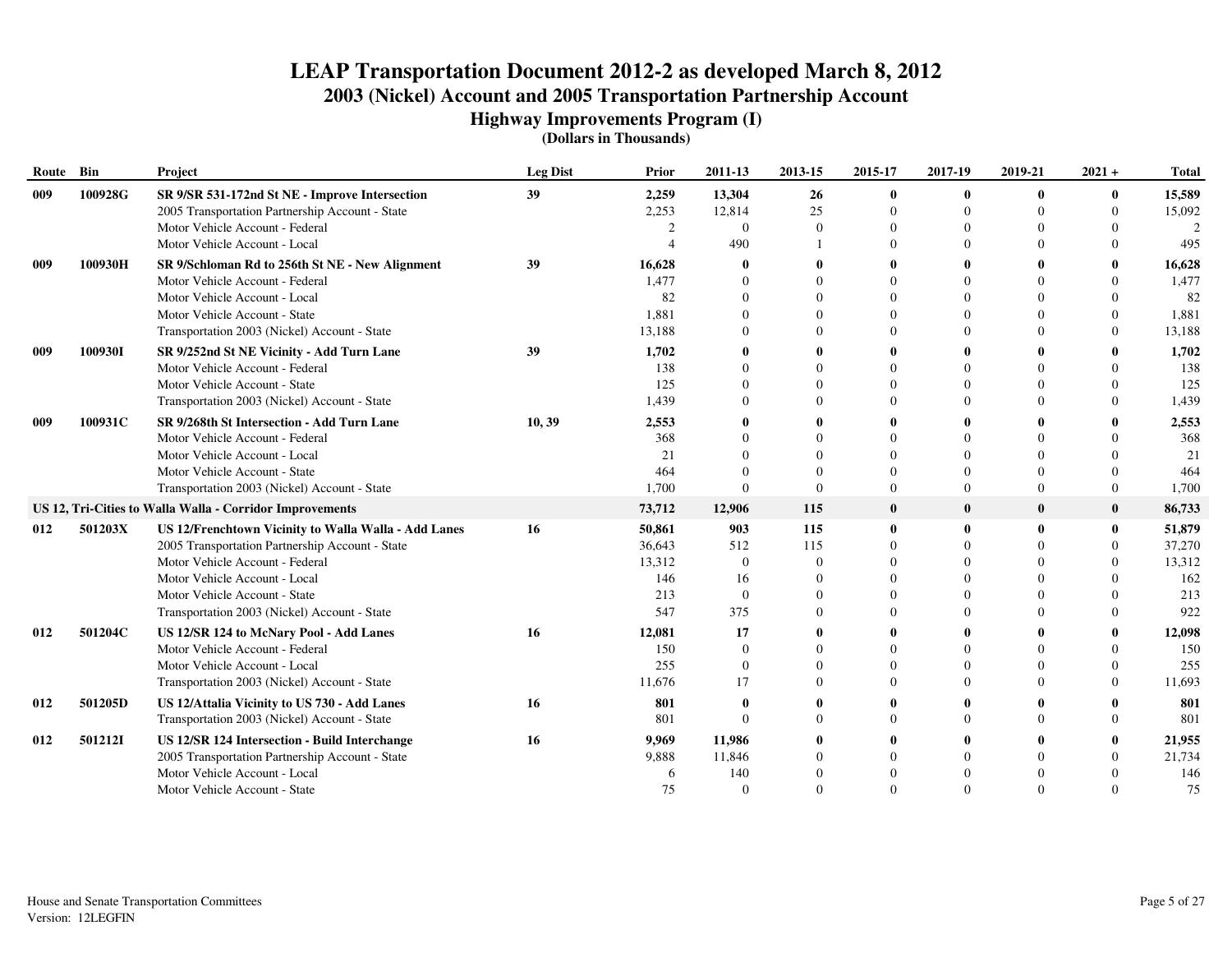**Highway Improvements Program (I)**

| Route Bin |         | Project                                                                                    | <b>Leg Dist</b> | Prior             | 2011-13       | 2013-15              | 2015-17                    | 2017-19                  | 2019-21                  | $2021 +$                 | <b>Total</b>      |
|-----------|---------|--------------------------------------------------------------------------------------------|-----------------|-------------------|---------------|----------------------|----------------------------|--------------------------|--------------------------|--------------------------|-------------------|
|           |         | US 12, Yakima Area - Improvements                                                          |                 | 1,355             | 5             | $\bf{0}$             | $\bf{0}$                   | $\bf{0}$                 | $\bf{0}$                 | 37,084                   | 38,444            |
| 012       | 501208J | US 12/Old Naches Highway - Build Interchange<br>Motor Vehicle Account - Federal            | 14              | 1,355<br>$\Omega$ | 5<br>$\Omega$ | 0<br>$\Omega$        | $\bf{0}$<br>$\Omega$       | $\mathbf{0}$<br>$\Omega$ | $\bf{0}$<br>$\Omega$     | 37,084<br>272            | 38,444<br>272     |
|           |         | Motor Vehicle Account - Local                                                              |                 | 271               | 5             |                      | 0                          | $\Omega$                 | $\left($                 | $\Omega$                 | 276               |
|           |         | Motor Vehicle Account - State                                                              |                 | 767               |               | 0                    | 0                          | $\Omega$                 | $\mathbf{0}$             | 14                       | 781               |
|           |         | Transportation 2003 (Nickel) Account - State                                               |                 | 317               | $\Omega$      | $\Omega$             | $\overline{0}$             | $\Omega$                 | $\overline{0}$           | 36,798                   | 37,115            |
|           |         | SR 14, Clark/Skamania County - Corridor Improvements                                       |                 | 12,848            | 36,368        | 522                  | $\bf{0}$                   | $\mathbf 0$              | $\bf{0}$                 | $\bf{0}$                 | 49,738            |
| 014       | 401409W | SR 14/Camas Washougal - Add Lanes and Build Interchange                                    | 18              | 12,848            | 36,368        | 522                  | $\bf{0}$                   | $\mathbf 0$              | $\bf{0}$                 | 0                        | 49,738            |
|           |         | 2005 Transportation Partnership Account - State<br>Motor Vehicle Account - Local           |                 | 12,805<br>43      | 36,194<br>174 | 520<br>2             | $\Omega$<br>$\overline{0}$ | $\Omega$<br>$\theta$     | $\Omega$<br>$\mathbf{0}$ | $\Omega$<br>$\mathbf{0}$ | 49,519<br>219     |
|           |         | SR 16, Gig Harbor to Purdy Vicinity - Safety Improvements                                  |                 | 22,580            | 1             | $\bf{0}$             | $\bf{0}$                   | $\mathbf{0}$             | $\bf{0}$                 | $\bf{0}$                 | 22,581            |
| 016       | 301632A | SR 16/Burley-Olalla Interchange - Build Interchange                                        | 26              | 22,580            | $\mathbf{1}$  | $\bf{0}$             | 0                          | $\mathbf{0}$             | $\bf{0}$                 | 0                        | 22,581            |
|           |         | Motor Vehicle Account - State                                                              |                 | 108               | $\Omega$      | $\Omega$             | 0                          | $\Omega$                 | $\Omega$                 | $\Omega$                 | 108               |
|           |         | Transportation 2003 (Nickel) Account - State                                               |                 | 22,472            |               | $\Omega$             | 0                          | $\Omega$                 | $\Omega$                 | $\Omega$                 | 22,473            |
|           |         | <b>SR 17, Moses Lake Vicinity - Improvements</b>                                           |                 | 4,053             | 138           | $\bf{0}$             | $\bf{0}$                   | $\mathbf{0}$             | $\bf{0}$                 | $\bf{0}$                 | 4,191             |
| 017       | 201700C | <b>SR 17/Moses Lake to Ephrata - Widening</b>                                              | 13              | 3,445             | 17            | $\bf{0}$             | $\mathbf{0}$               | $\theta$                 | $\bf{0}$                 | $\mathbf{0}$             | 3,462             |
|           |         | 2005 Transportation Partnership Account - State                                            |                 | 3,445             | 17            | $\Omega$             | $\Omega$                   | $\Omega$                 | $\Omega$                 | $\Omega$                 | 3,462             |
| 017       | 201701E | SR 17/N of Moses Lake - Add Passing Lane                                                   | 13              | 607               | 40            |                      |                            | $\mathbf{0}$             |                          |                          | 647               |
|           |         | 2005 Transportation Partnership Account - State                                            |                 | 607               | 40            |                      |                            | $\Omega$                 |                          | $\Omega$                 | 647               |
| 017       | 201701G | <b>SR 17/Adams Co Line - Access Control</b>                                                | 09              |                   | 81            |                      |                            |                          |                          | 0                        | 82                |
|           |         | 2005 Transportation Partnership Account - State                                            |                 |                   | 81            | $\Omega$             | $\Omega$                   | $\Omega$                 | $\Omega$                 | $\Omega$                 | 82                |
|           |         | SR 18, Auburn to I-90 - Corridor Widening                                                  |                 | 199,749           | 2,089         | 27                   | 25                         | $\bf{0}$                 | $\bf{0}$                 | $\bf{0}$                 | 201,890           |
| 018       | 101817C | SR 18/Covington Way to Maple Valley - Add Lanes                                            | 05, 47          | 67,944            |               | 0                    | 0                          |                          | $\mathbf{0}$             | 0                        | 67,944            |
|           |         | Motor Vehicle Account - Federal                                                            |                 | 10                | $\Omega$      | $\Omega$             | $\Omega$                   | $\Omega$                 | $\Omega$                 | $\Omega$                 | 10                |
|           |         | Motor Vehicle Account - Local                                                              |                 | 548               |               | $\Omega$             | 0                          | $\Omega$                 | $\Omega$                 | $\Omega$                 | 548               |
|           |         | Motor Vehicle Account - State                                                              |                 | 20,545            |               | $\Omega$             | 0                          | $\Omega$                 |                          | $\Omega$                 | 20,545            |
|           |         | Special Category C Account - St Restricted<br>Transportation 2003 (Nickel) Account - State |                 | 43,144<br>3,697   |               | $\Omega$<br>$\Omega$ | 0                          | $\Omega$<br>$\Omega$     |                          | $\Omega$<br>$\Omega$     | 43,144<br>3,697   |
|           |         |                                                                                            |                 |                   |               |                      |                            |                          |                          |                          |                   |
| 018       | 101820C | SR 18/Maple Valley to Issaquah/Hobart Rd - Add Lanes<br>Motor Vehicle Account - Federal    | 05              | 126,721<br>45,014 | 1,126<br>20   | 27<br>$\Omega$       | 25<br>$\Omega$             | $\Omega$                 |                          | 0<br>$\Omega$            | 127,899<br>45,034 |
|           |         | Motor Vehicle Account - Local                                                              |                 | 59                | 51            | $\theta$             | $\Omega$                   | $\Omega$                 |                          | $\Omega$                 | 110               |
|           |         | Motor Vehicle Account - State                                                              |                 | 3,774             | 833           | 27                   | 25                         | $\Omega$                 |                          | $\Omega$                 | 4,659             |
|           |         | Special Category C Account - St Restricted                                                 |                 | 72,198            | 124           | $\Omega$             | $\Omega$                   | $\Omega$                 |                          | $\Omega$                 | 72,322            |
|           |         | Transportation 2003 (Nickel) Account - State                                               |                 | 5,676             | 98            | $\Omega$             | 0                          | $\Omega$                 | $\Omega$                 | $\Omega$                 | 5,774             |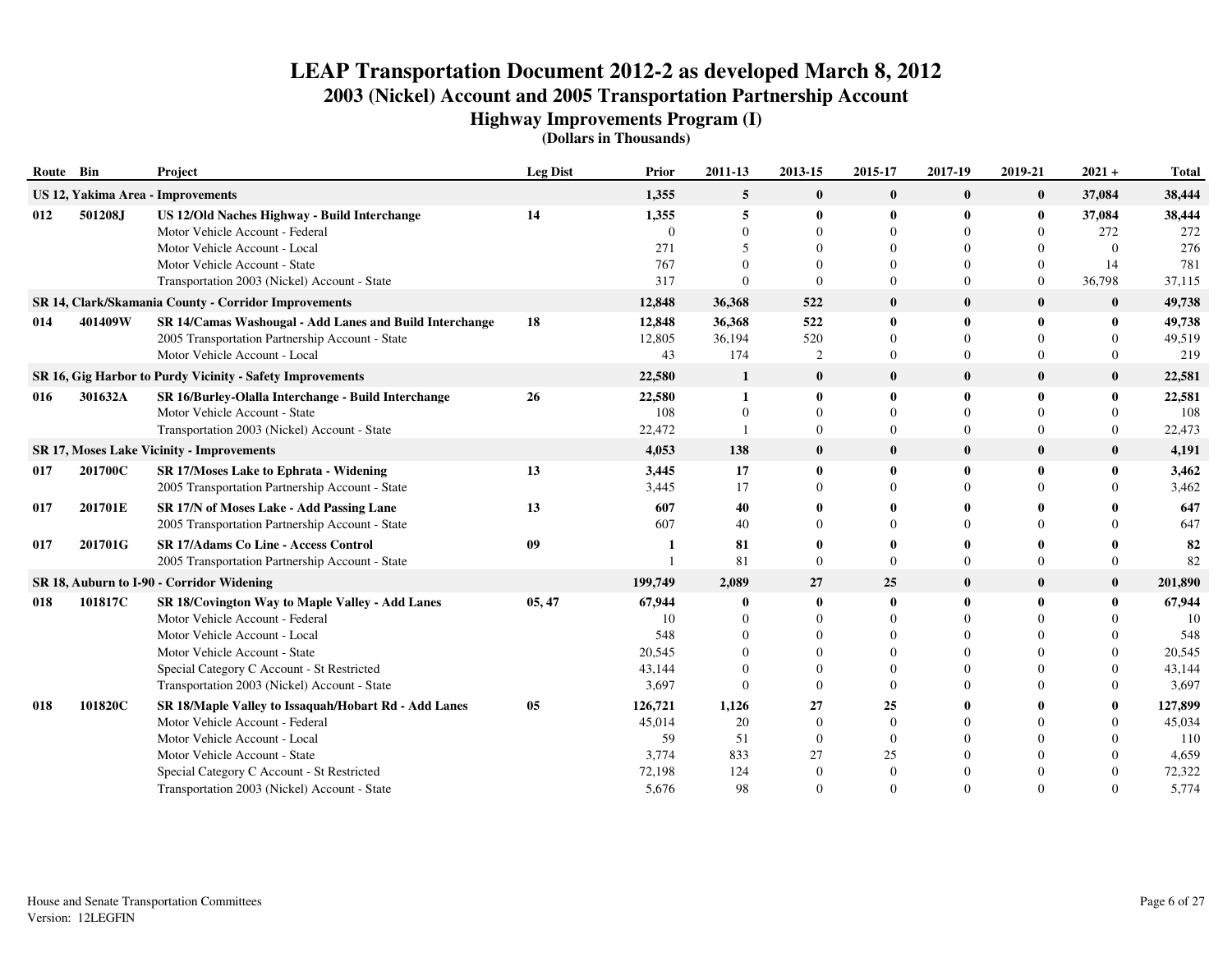**Highway Improvements Program (I)**

| Route Bin |         | Project                                                | <b>Leg Dist</b> | Prior   | 2011-13        | 2013-15        | 2015-17  | 2017-19      | 2019-21      | $2021 +$ | <b>Total</b> |
|-----------|---------|--------------------------------------------------------|-----------------|---------|----------------|----------------|----------|--------------|--------------|----------|--------------|
| 018       | 101822A | SR 18/Issaquah/Hobart Rd to Tigergate - Add Lanes      | 05              | 2,555   | 470            | 0              | 0        | $\bf{0}$     | $\mathbf{0}$ | 0        | 3,025        |
|           |         | Motor Vehicle Account - State                          |                 | 22      | $\overline{0}$ | $\Omega$       | 0        | $\Omega$     |              | 0        | 22           |
|           |         | Transportation 2003 (Nickel) Account - State           |                 | 2,533   | 470            | $\Omega$       | 0        | $\Omega$     |              | 0        | 3,003        |
| 018       | 101826A | SR 18/Tigergate to I-90 - Add Lanes                    | 05              | 2,529   | 493            |                |          | $\mathbf{0}$ |              |          | 3,022        |
|           |         | Motor Vehicle Account - State                          |                 | 20      | $\Omega$       | $\Omega$       |          | $\Omega$     |              | 0        | 20           |
|           |         | Transportation 2003 (Nickel) Account - State           |                 | 2,509   | 493            | $\Omega$       | 0        | $\Omega$     | $\Omega$     | $\Omega$ | 3,002        |
|           |         | SR 20, Island County - Safety Improvements             |                 | 8,407   | $\mathbf{0}$   | $\bf{0}$       | $\bf{0}$ | $\bf{0}$     | $\bf{0}$     | $\bf{0}$ | 8,407        |
| 020       | 1020231 | SR 20/Ducken Rd to Rosario Rd - Add Turn Lanes         | 10              | 8,407   | $\mathbf 0$    | 0              | 0        | $\mathbf 0$  | $\bf{0}$     | 0        | 8,407        |
|           |         | Motor Vehicle Account - Federal                        |                 | 2,797   | $\Omega$       | $\Omega$       | 0        | $\Omega$     | $\Omega$     | 0        | 2,797        |
|           |         | Motor Vehicle Account - State                          |                 | 993     |                | $\Omega$       | 0        | $\Omega$     | $\Omega$     |          | 993          |
|           |         | Transportation 2003 (Nickel) Account - State           |                 | 4.617   | $\Omega$       | $\theta$       | $\Omega$ | $\Omega$     | $\theta$     | 0        | 4,617        |
|           |         | SR 20, West Skagit County - Improvements               |                 | 132,662 | 599            | 31             | $\bf{0}$ | $\bf{0}$     | $\bf{0}$     | 21,874   | 155,166      |
| 020       | 102027C | SR 20/Quiet Cove Rd Vicinity to SR 20 Spur - Widening  | 10, 40          | 28,950  | 281            | $\mathbf{0}$   | 0        | $\mathbf{0}$ | $\mathbf{0}$ | 0        | 29,231       |
|           |         | Motor Vehicle Account - Federal                        |                 | 4,995   |                | $\Omega$       | 0        | $\Omega$     |              | 0        | 4,995        |
|           |         | Motor Vehicle Account - Local                          |                 | 2.666   |                | $\Omega$       | 0        | $\Omega$     |              |          | 2,672        |
|           |         | Motor Vehicle Account - State                          |                 | 210     | $\Omega$       | $\Omega$       |          | $\Omega$     |              |          | 210          |
|           |         | Transportation 2003 (Nickel) Account - State           |                 | 21,079  | 275            |                |          | $\Omega$     | $\Omega$     | $\Omega$ | 21,354       |
| 020       | 102029S | <b>SR 20/Sharpes Corner Vicinity - New Interchange</b> | 10,40           | 1,344   | 0              |                |          | -0           | 0            | 21,874   | 23,218       |
|           |         | 2005 Transportation Partnership Account - State        |                 | 1,344   | $\Omega$       | $\overline{0}$ | 0        | $\Omega$     | 0            | 21,874   | 23,218       |
| 020       | 102039A | SR 20/Fredonia to I-5 - Add Lanes                      | 10,40           | 102,368 | 318            | 31             |          | $\mathbf{0}$ |              | 0        | 102,717      |
|           |         | Motor Vehicle Account - Federal                        |                 | 3,200   | $\Omega$       | $\Omega$       |          | $\Omega$     |              | 0        | 3,200        |
|           |         | Motor Vehicle Account - Local                          |                 | 2,609   | 58             |                |          | $\Omega$     |              |          | 2,674        |
|           |         | Motor Vehicle Account - State                          |                 | 4,960   | $\Omega$       | $\Omega$       | 0        | $\Omega$     | $\Omega$     | 0        | 4,960        |
|           |         | Transportation 2003 (Nickel) Account - State           |                 | 91,599  | 260            | 24             | 0        | $\Omega$     | $\Omega$     | $\Omega$ | 91,883       |
|           |         | SR 24, Yakima to Hanford - Improvements                |                 | 54,654  | 21             | $\bf{0}$       | $\bf{0}$ | $\mathbf{0}$ | $\bf{0}$     | $\bf{0}$ | 54,675       |
| 024       | 502402E | SR 24/I-82 to Keys Rd - Add Lanes                      | 13, 14, 15      | 50,501  | 21             | $\mathbf{0}$   | 0        | $\mathbf{0}$ | $\mathbf{0}$ | 0        | 50,522       |
|           |         | Motor Vehicle Account - Federal                        |                 | 8,402   |                | $\Omega$       | 0        | $\Omega$     |              | 0        | 8,403        |
|           |         | Motor Vehicle Account - Local                          |                 | 4,484   |                |                |          | $\Omega$     |              |          | 4,484        |
|           |         | Motor Vehicle Account - State                          |                 | 985     | $\Omega$       |                |          | $\Omega$     |              |          | 985          |
|           |         | Transportation 2003 (Nickel) Account - State           |                 | 36,630  | 20             |                |          | $\Omega$     |              | 0        | 36,650       |
| 024       | 502403I | SR 24/SR 241 to Cold Creek Rd - Add Passing Lanes      | 08, 15          | 4,153   | 0              |                |          | -0           |              |          | 4,153        |
|           |         | 2005 Transportation Partnership Account - State        |                 | 4,153   | $\Omega$       | $\Omega$       | 0        | $\Omega$     | $\Omega$     | $\Omega$ | 4,153        |
|           |         | SR 28/285, Wenatchee Area - Improvements               |                 | 43,837  | 45,153         | 5,688          | 2,997    | $\mathbf{0}$ | $\mathbf{0}$ | 0        | 97,675       |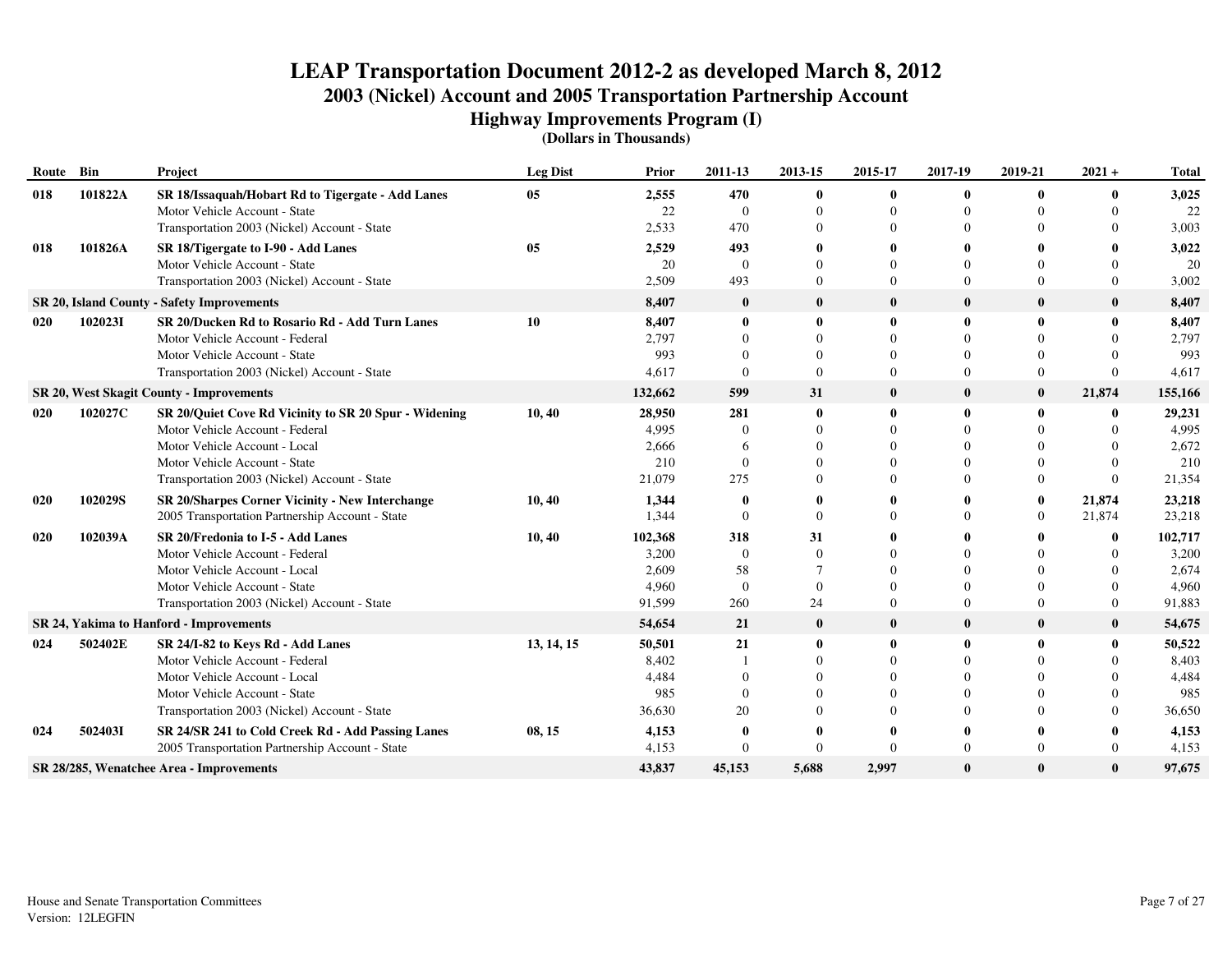**Highway Improvements Program (I)**

| Route | Bin     | Project                                                                                                        | <b>Leg Dist</b> | Prior            | 2011-13          | 2013-15                  | 2015-17                      | 2017-19                  | 2019-21              | $2021 +$                 | <b>Total</b>     |
|-------|---------|----------------------------------------------------------------------------------------------------------------|-----------------|------------------|------------------|--------------------------|------------------------------|--------------------------|----------------------|--------------------------|------------------|
| 028   | 202800D | SR 28/Jct US 2 and US 97 to 9th St, Stage 1 - New Alignment<br>2005 Transportation Partnership Account - State | 12              | 22,380<br>22,374 | 32,284<br>32,162 | $\bf{0}$<br>$\Omega$     | $\mathbf{0}$<br>$\mathbf{0}$ | $\mathbf{0}$<br>$\Omega$ | $\bf{0}$             | $\bf{0}$<br>$\Omega$     | 54,664<br>54,536 |
|       |         | Motor Vehicle Account - Local                                                                                  |                 | 6                | 122              | $\Omega$                 | $\Omega$                     | $\Omega$                 |                      | $\Omega$                 | 128              |
| 028   | 202801J | <b>SR 28/E Wenatchee - Access Control</b>                                                                      | 12              |                  | 10               | 36                       | 2,997                        | 0                        |                      | 0                        | 3,043            |
|       |         | 2005 Transportation Partnership Account - State                                                                |                 |                  | 10               | 36                       | 2,997                        | $\Omega$                 |                      | $\Omega$                 | 3,043            |
| 285   | 228500A | SR 285/George Sellar Bridge - Additional EB Lane                                                               | 12              | 17,201           | 369              | $\mathbf{0}$             | 0                            | 0                        |                      | 0                        | 17,570           |
|       |         | 2005 Transportation Partnership Account - State                                                                |                 | 17,190           | 369              | $\Omega$                 | $\Omega$                     | $\Omega$                 |                      | $\Omega$                 | 17,559           |
|       |         | Motor Vehicle Account - Local                                                                                  |                 | 11               | $\Omega$         | $\Omega$                 | $\Omega$                     | $\Omega$                 |                      | $\Omega$                 | 11               |
| 285   | 228501X | SR 285/W End of George Sellar Bridge - Intersection<br><b>Improvements</b>                                     | 12              | 4,256            | 12,490           | 5,652                    | 0                            | $\mathbf 0$              |                      | $\mathbf{0}$             | 22,398           |
|       |         | 2005 Transportation Partnership Account - State                                                                |                 | 793              | 12,352           | 5,652                    | $\Omega$                     | $\theta$                 | $\Omega$             | $\Omega$                 | 18,797           |
|       |         | Motor Vehicle Account - Federal                                                                                |                 | 3,463            | 138              | $\Omega$                 | $\mathbf{0}$                 | $\Omega$                 | $\Omega$             | $\Omega$                 | 3,601            |
|       |         | I-82, Yakima Area - Improvements                                                                               |                 | 27,591           | 6,993            | $\bf{0}$                 | $\bf{0}$                     | $\bf{0}$                 | $\bf{0}$             | $\bf{0}$                 | 34,584           |
| 082   | 508201O | I-82/Valley Mall Blvd - Rebuild Interchange                                                                    | 14              | 27,591           | 6,993            | $\bf{0}$                 | 0                            | 0                        | $\bf{0}$             | 0                        | 34,584           |
|       |         | 2005 Transportation Partnership Account - State                                                                |                 | 5,072            | 3,420            | $\Omega$                 | $\Omega$                     | $\Omega$                 |                      | $\Omega$                 | 8,492            |
|       |         | Motor Vehicle Account - Fd STP (Stim Package)<br>Motor Vehicle Account - Federal                               |                 | 17,711<br>2,048  | 1,942<br>493     |                          | $\Omega$<br>$\Omega$         | $\Omega$<br>$\Omega$     |                      | $\Omega$<br>$\Omega$     | 19,653           |
|       |         | Motor Vehicle Account - Local                                                                                  |                 | 1,646            |                  |                          |                              | $\Omega$                 |                      | $\Omega$                 | 2,541<br>1,650   |
|       |         | Motor Vehicle Account - State                                                                                  |                 | 1,114            | 1,134            | $\theta$                 | $\Omega$                     | $\Omega$                 | $\Omega$             | $\Omega$                 | 2,248            |
|       |         | I-90, Snoqualmie Pass - Corridor Improvements                                                                  |                 | 122,760          | 151,952          | 125,520                  | 102,841                      | 2,602                    | 1,021                | 44,714                   | 551,410          |
| 090   | 509009B | I-90/Snoqualmie Pass East - Hyak to Keechelus Dam - Corridor                                                   | 05, 13          | 122,760          | 151,952          | 125,520                  | 102,841                      | 2,602                    | 1,021                | 44,714                   | 551,410          |
|       |         | Improvement                                                                                                    |                 |                  |                  |                          |                              |                          |                      |                          |                  |
|       |         | 2005 Transportation Partnership Account - State                                                                |                 | 122,760          | 151,952          | 125,520                  | 102,841                      | 2,602                    | 1,021                | 44,714                   | 551,410          |
|       |         | I-90, Western Washington - Improvements                                                                        |                 | 34,486           | 6,675            | $\bf{0}$                 | $\bf{0}$                     | $\bf{0}$                 | $\bf{0}$             | $\bf{0}$                 | 41,161           |
| 090   | 109040Q | I-90/Two Way Transit - Transit and HOV Improvements -<br>Stage 2 & 3                                           | 37, 41          | 34,486           | 6,675            | $\bf{0}$                 | $\bf{0}$                     | $\mathbf{0}$             | $\mathbf{0}$         | 0                        | 41,161           |
|       |         | 2005 Transportation Partnership Account - State                                                                |                 | 5,522            | 510              | $\Omega$                 | 0                            | $\Omega$                 |                      | $\Omega$                 | 6,032            |
|       |         | Motor Vehicle Account - Fd STP (Stim Package)                                                                  |                 | 7,457            | $\theta$         |                          | $\Omega$                     | $\Omega$                 |                      | $\Omega$                 | 7,457            |
|       |         | Motor Vehicle Account - Federal                                                                                |                 | 6,633            | 5,933            |                          | $\Omega$                     | $\Omega$                 |                      | $\Omega$                 | 12,566           |
|       |         | Motor Vehicle Account - State                                                                                  |                 | 45               | $\Omega$         | $\Omega$                 | $\Omega$                     | $\Omega$                 |                      | $\Omega$                 | 45               |
|       |         | Transportation 2003 (Nickel) Account - State                                                                   |                 | 14,829           | 232              | $\overline{0}$           | $\Omega$                     | $\Omega$                 | $\Omega$             | $\overline{0}$           | 15,061           |
|       |         | US 97, Chelan Falls to Toppenish - Safety Improvements                                                         |                 | 2,507            | 70               | $\bf{0}$                 | $\bf{0}$                     | $\bf{0}$                 | $\bf{0}$             | $\bf{0}$                 | 2,577            |
| 097   | 209703E | <b>US 97/Blewett Pass - Add Passing Lane</b><br>2005 Transportation Partnership Account - State                | 13              | 1,645<br>1,645   | 38<br>38         | $\bf{0}$<br>$\mathbf{0}$ | 0<br>$\Omega$                | $\bf{0}$<br>$\Omega$     | $\bf{0}$<br>$\Omega$ | $\mathbf{0}$<br>$\Omega$ | 1,683<br>1,683   |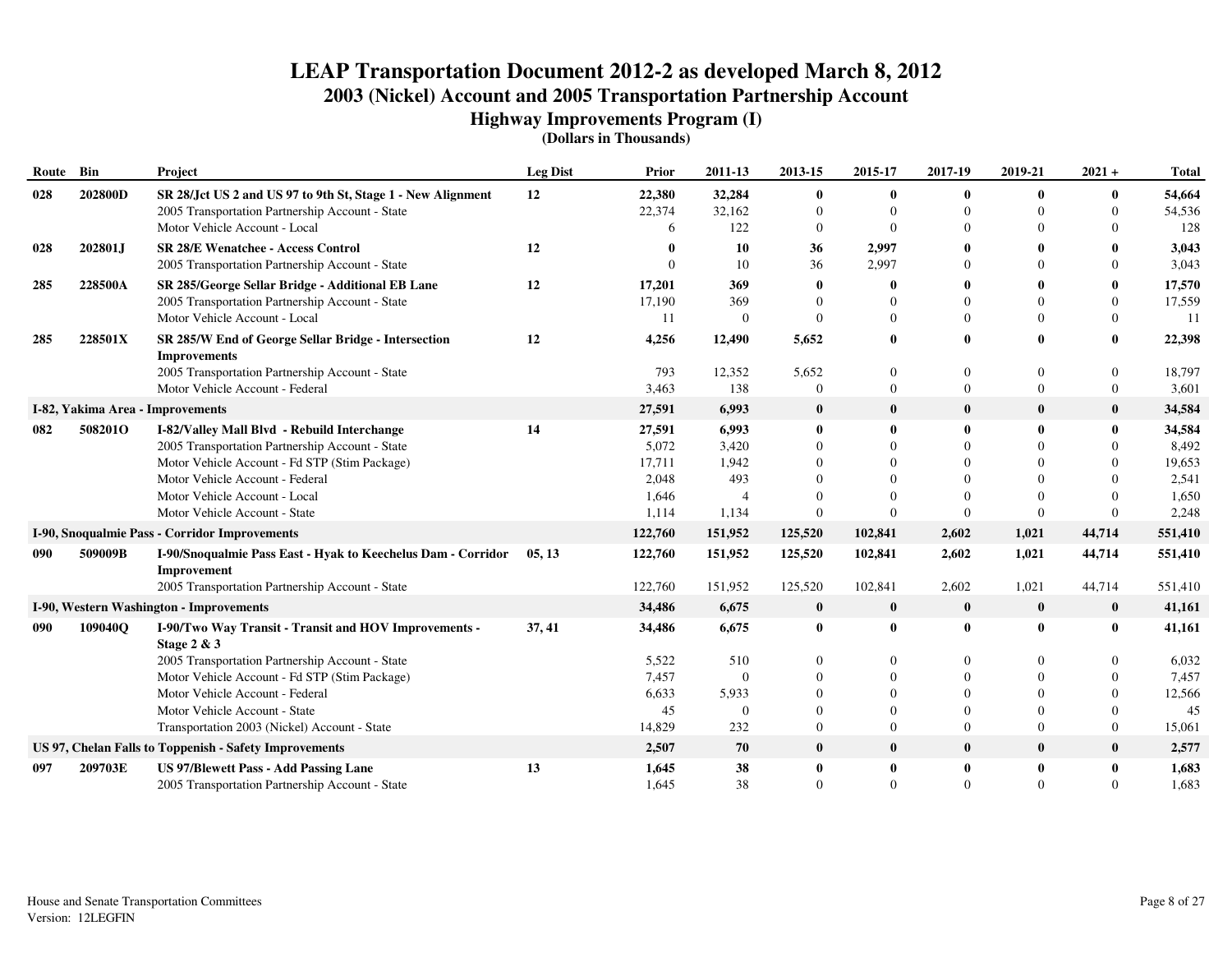**Highway Improvements Program (I)**

| Route Bin |         | Project                                                                        | <b>Leg Dist</b> | Prior          | 2011-13        | 2013-15        | 2015-17            | 2017-19              | 2019-21      | $2021 +$       | <b>Total</b>  |
|-----------|---------|--------------------------------------------------------------------------------|-----------------|----------------|----------------|----------------|--------------------|----------------------|--------------|----------------|---------------|
| 097       | 209703F | US 97/S of Chelan Falls - Add Passing Lane                                     | 12              | 862            | 32             | $\mathbf{0}$   | 0                  | $\mathbf{0}$         | $\mathbf{0}$ | 0              | 894           |
|           |         | 2005 Transportation Partnership Account - State                                |                 | 135            | $\Omega$       | $\Omega$       | 0                  | $\Omega$             |              | 0              | 135           |
|           |         | Motor Vehicle Account - Fd STP (Stim Package)<br>Motor Vehicle Account - State |                 | 679<br>48      | $\Omega$<br>32 | 0<br>$\Omega$  | $_{0}$<br>$\Omega$ | $\Omega$<br>$\Omega$ |              | 0<br>0         | 679<br>80     |
|           |         | SR 99, Federal Way - HOV & Corridor Improvements                               |                 | 14,633         | 20             | $\bf{0}$       | $\bf{0}$           | $\mathbf{0}$         | $\bf{0}$     | $\bf{0}$       | 14,653        |
|           | 109908R | SR 99/S 284th to S 272nd St - Add HOV Lanes                                    |                 |                |                | $\mathbf{0}$   | 0                  | $\mathbf{0}$         | $\mathbf{0}$ | 0              |               |
| 099       |         | Motor Vehicle Account - Federal                                                | 30              | 14,633<br>201  | 20<br>$\Omega$ |                | 0                  |                      |              | 0              | 14,653<br>201 |
|           |         | Motor Vehicle Account - Local                                                  |                 | 372            | $\Omega$       |                |                    | $\Omega$             |              |                | 372           |
|           |         | Motor Vehicle Account - State                                                  |                 | 42             | $\Omega$       | $\Omega$       |                    | $\Omega$             |              | $\Omega$       | 42            |
|           |         | Transportation 2003 (Nickel) Account - State                                   |                 | 14,018         | 20             | $\Omega$       |                    | $\Omega$             | $\Omega$     | $\Omega$       | 14,038        |
|           |         | SR 99, Seattle - Alaskan Way Viaduct                                           |                 | 818,713        | 986,338        | 825,914        | 513,467            | $\mathbf{0}$         | $\mathbf{0}$ | $\bf{0}$       | 3,144,432     |
| 099       | 809936Z | SR 99/Alaskan Way Viaduct - Replacement                                        | 11, 36, 37, 43  | 818,713        | 986,338        | 825,914        | 513,467            | $\mathbf{0}$         | $\mathbf{0}$ | $\bf{0}$       | 3,144,432     |
|           |         | 2005 Transportation Partnership Account - State                                |                 | 446,653        | 531,381        | 496,866        | 30,760             | $\Omega$             |              | $\Omega$       | 1,505,660     |
|           |         | <b>AWV Tolling</b>                                                             |                 | $\overline{0}$ | $\overline{0}$ | 118,179        | 81,822             | $\Omega$             |              | $\overline{0}$ | 200,001       |
|           |         | Motor Vehicle Account - Federal                                                |                 | 221,163        | 351,347        | 103,625        | 26,300             | $\Omega$             |              | $\overline{0}$ | 702,435       |
|           |         | Motor Vehicle Account - Local                                                  |                 | 6,055          | 41,178         | 10,000         | 281,000            | $\Omega$             |              | $\Omega$       | 338,233       |
|           |         | Motor Vehicle Account - State                                                  |                 | $\mathbf{0}$   | 34,702         | $\overline{0}$ | $\mathbf{0}$       | $\Omega$             |              | $\Omega$       | 34,702        |
|           |         | Multimodal Account - State                                                     |                 | $\Omega$       | $\Omega$       | 52,049         | 87,251             | $\Omega$             | $\Omega$     | $\Omega$       | 139,300       |
|           |         | Transportation 2003 (Nickel) Account - State                                   |                 | 144,842        | 27,730         | 45,195         | 6,334              | $\overline{0}$       | $\mathbf{0}$ | $\overline{0}$ | 224,101       |
|           |         | SR 99, Shoreline - HOV & Corridor Improvements                                 |                 | 20,026         | $\bf{0}$       | $\bf{0}$       | $\bf{0}$           | $\bf{0}$             | $\bf{0}$     | $\bf{0}$       | 20,026        |
| 099       | 109956C | SR 99/Aurora Ave N Corridor - Add HOV Lanes                                    | 32              | 20,026         | $\mathbf{0}$   | $\mathbf{0}$   | 0                  | $\mathbf 0$          | $\mathbf{0}$ | $\bf{0}$       | 20,026        |
|           |         | 2005 Transportation Partnership Account - State                                |                 | 10.000         | $\Omega$       | $\Omega$       | $\Omega$           | $\Omega$             | $\mathbf{0}$ | $\Omega$       | 10,000        |
|           |         | Transportation 2003 (Nickel) Account - State                                   |                 | 10,026         | $\Omega$       | $\Omega$       | $\Omega$           | $\Omega$             | $\mathbf{0}$ | $\Omega$       | 10,026        |
|           |         | US 101/104/112, Olympic Peninsula/SW WA - Improvements                         |                 | 9,402          | 310            | $\bf{0}$       | $\bf{0}$           | $\bf{0}$             | $\bf{0}$     | 4,481          | 14,193        |
| 101       | 310101F | US 101/Dawley Rd Vic to Blyn Highway - Add Climbing Lane                       | 24              | 943            | $\mathbf 0$    | $\mathbf{0}$   | 0                  | $\mathbf 0$          | $\bf{0}$     | 2,279          | 3,222         |
|           |         | Motor Vehicle Account - Federal                                                |                 | 87             |                | 0              |                    | $\Omega$             |              | $\Omega$       | 87            |
|           |         | Motor Vehicle Account - State                                                  |                 | 555            |                | $\Omega$       |                    | $\Omega$             | $\Omega$     | 297            | 852           |
|           |         | Transportation 2003 (Nickel) Account - State                                   |                 | 301            |                | 0              |                    | $\Omega$             | $\Omega$     | 1,982          | 2,283         |
| 101       | 310102F | US 101/Gardiner Vicinity - Add Climbing Lane                                   | 24              | 387            |                |                |                    | 0                    |              | 2,202          | 2,589         |
|           |         | Motor Vehicle Account - State                                                  |                 | 105            | $\Omega$       |                | 0                  | $\Omega$             | $\Omega$     | $\theta$       | 105           |
|           |         | Transportation 2003 (Nickel) Account - State                                   |                 | 282            | $\Omega$       | 0              | $\Omega$           | $\Omega$             | $\Omega$     | 2,202          | 2,484         |
| 101       | 310116D | <b>US 101/Lynch Road - Safety Improvements</b>                                 | 35              | 693            | 310            |                |                    |                      |              |                | 1,003         |
|           |         | 2005 Transportation Partnership Account - State                                |                 | 693            | 310            | $\Omega$       |                    | $\Omega$             |              | 0              | 1,003         |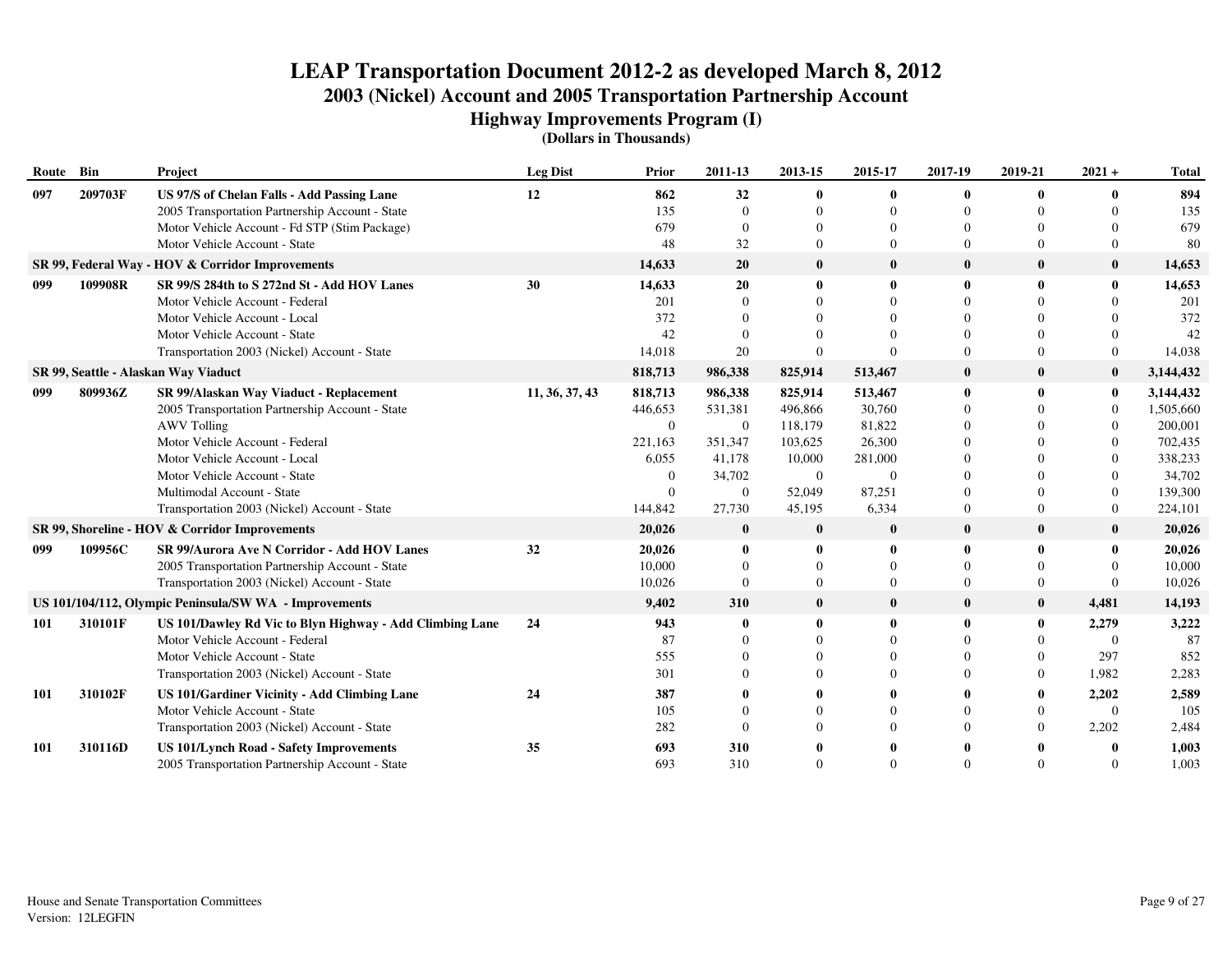**Highway Improvements Program (I)**

| Route | Bin     | Project                                                                                            | <b>Leg Dist</b> | Prior          | 2011-13                  | 2013-15                  | 2015-17                  | 2017-19       | 2019-21        | $2021 +$                 | <b>Total</b>   |
|-------|---------|----------------------------------------------------------------------------------------------------|-----------------|----------------|--------------------------|--------------------------|--------------------------|---------------|----------------|--------------------------|----------------|
| 101   | 310124C | US 101/SR 3 On Ramp to US 101 NB - Add New Ramp<br>2005 Transportation Partnership Account - State | 35 <sup>5</sup> | 3,869<br>3,869 | $\mathbf{0}$<br>$\Omega$ | $\mathbf{0}$<br>$\Omega$ | $\mathbf{0}$<br>$\Omega$ | 0<br>$\Omega$ |                | $\mathbf{0}$<br>$\Omega$ | 3,869<br>3,869 |
| 101   | 310166B | <b>US 101/Blyn Vicinity - Add Passing Lanes</b>                                                    | 24              | 3,510          |                          |                          | 0                        | 0             |                |                          | 3,510          |
|       |         | Motor Vehicle Account - Federal                                                                    |                 | 514            | $\Omega$                 |                          | $\Omega$                 | $\Omega$      |                |                          | 514            |
|       |         | Motor Vehicle Account - State                                                                      |                 | 478            | $\Omega$                 |                          | $\Omega$                 | $\Omega$      | $\Omega$       |                          | 478            |
|       |         | Transportation 2003 (Nickel) Account - State                                                       |                 | 2,518          | $\Omega$                 | $\Omega$                 | $\Omega$                 | $\Omega$      | $\Omega$       | $\Omega$                 | 2,518          |
|       |         | <b>SR 161, Pierce County - Corridor Improvements</b>                                               |                 | 53,456         | 20,272                   | $\bf{0}$                 | $\bf{0}$                 | $\mathbf{0}$  | $\bf{0}$       | 31,386                   | 105,114        |
| 161   | 116100C | SR 161/Jovita Blvd to S 360th St, Stage 2 - Widen to Five Lanes                                    | 25, 30, 31      | 25,996         | 52                       | $\mathbf{0}$             | $\mathbf{0}$             | 0             | $\mathbf 0$    |                          | 26,048         |
|       |         | Motor Vehicle Account - Local                                                                      |                 | 685            | $\Omega$                 |                          | $\Omega$                 |               |                |                          | 685            |
|       |         | Motor Vehicle Account - State                                                                      |                 | 3,920          | $\Omega$                 |                          | $\Omega$                 | 0             |                |                          | 3,920          |
|       |         | Transportation 2003 (Nickel) Account - State                                                       |                 | 21,391         | 52                       |                          | $\Omega$                 | $\Omega$      |                |                          | 21,443         |
| 161   | 316109A | SR 161/SR 167 EB Ramp - Realign Ramps                                                              | 31              | 2,800          | 0                        |                          | 0                        | 0             |                |                          | 2,800          |
|       |         | Motor Vehicle Account - Federal                                                                    |                 |                | $\Omega$                 |                          | $\Omega$                 |               |                |                          |                |
|       |         | Motor Vehicle Account - Local                                                                      |                 | 44             |                          |                          | $\Omega$                 |               |                |                          | 44             |
|       |         | Motor Vehicle Account - State                                                                      |                 | 79             | $\Omega$                 |                          | $\Omega$                 | $\Omega$      |                |                          | 79             |
|       |         | Transportation 2003 (Nickel) Account - State                                                       |                 | 2,676          | $\Omega$                 |                          | $\Omega$                 | $\Omega$      | $\Omega$       | $\Omega$                 | 2,676          |
| -161  | 316118A | SR 161/24th St E to Jovita - Add Lanes                                                             | 25, 31          | 24,452         | 15,541                   |                          | 0                        |               |                |                          | 39,993         |
|       |         | Motor Vehicle Account - Local                                                                      |                 | 10             | 254                      |                          | $\theta$                 | $\Omega$      |                |                          | 264            |
|       |         | Motor Vehicle Account - State                                                                      |                 | 2,108          | $\sqrt{ }$               |                          | $\Omega$                 | $\theta$      |                |                          | 2,108          |
|       |         | Transportation 2003 (Nickel) Account - State                                                       |                 | 22,334         | 15,287                   |                          | $\Omega$                 | $\Omega$      | $\Omega$       | $\Omega$                 | 37,621         |
| 161   | 316118C | SR 161/36th to Vicinity 24th St E - Widen to 5 lanes                                               | 25, 31          |                |                          |                          | 0                        |               | $\mathbf{0}$   | 31,386                   | 31,386         |
|       |         | Motor Vehicle Account - Federal                                                                    |                 |                | $\sqrt{ }$               |                          | $\Omega$                 | $\Omega$      | $\Omega$       | 10,135                   | 10,135         |
|       |         | Motor Vehicle Account - State                                                                      |                 |                | $\Omega$                 |                          | $\Omega$                 | $\Omega$      | $\overline{0}$ | 10,000                   | 10,000         |
|       |         | Special Category C Account - St Restricted                                                         |                 |                | $\Omega$                 |                          | $\Omega$                 | $\Omega$      | $\Omega$       | 1,532                    | 1,532          |
|       |         | Transportation 2003 (Nickel) Account - State                                                       |                 |                | $\Omega$                 |                          | $\Omega$                 | $\Omega$      | $\Omega$       | 9,719                    | 9,719          |
| 161   | 316130A | SR 161/Clear Lake N Rd to Tanwax Creek - Spot Safety<br><b>Improvements</b>                        | 02              | 208            | 4,679                    |                          | $\Omega$                 | 0             |                | $\mathbf{0}$             | 4,887          |
|       |         | 2005 Transportation Partnership Account - State                                                    |                 | 208            | 4,679                    | $\theta$                 | $\theta$                 | $\theta$      | $\mathbf{0}$   | $\mathbf{0}$             | 4,887          |
|       |         | SR 167, Renton to Puyallup-HOV Improvements & HOT Lane Pilot                                       |                 | 68,304         | 3,271                    | 11,126                   | 61,371                   | 433           | $\bf{0}$       | $\bf{0}$                 | 144,505        |
| 167   | 116703E | SR 167/15th St SW to 15th St NW - Add HOV Lanes                                                    | 11, 30, 33, 47  | 43,672         | 9                        | 0                        | 0                        | $\mathbf{0}$  | $\mathbf{0}$   | $\mathbf{0}$             | 43,681         |
|       |         | Transportation 2003 (Nickel) Account - State                                                       |                 | 43,672         | 9                        |                          | $\Omega$                 | $\Omega$      |                |                          | 43,681         |
| 167   | 816701B | <b>SR 167 HOT Lanes Pilot Project - Managed Lanes</b>                                              | 11, 30, 33, 47  | 18,464         | 350                      |                          |                          | 0             |                |                          | 18,814         |
|       |         | 2005 Transportation Partnership Account - State                                                    |                 | 13,330         | 346                      |                          | $\Omega$                 |               |                |                          | 13,676         |
|       |         | Motor Vehicle Account - Federal                                                                    |                 | 5.134          |                          |                          | $\Omega$                 | $\Omega$      |                |                          | 5,138          |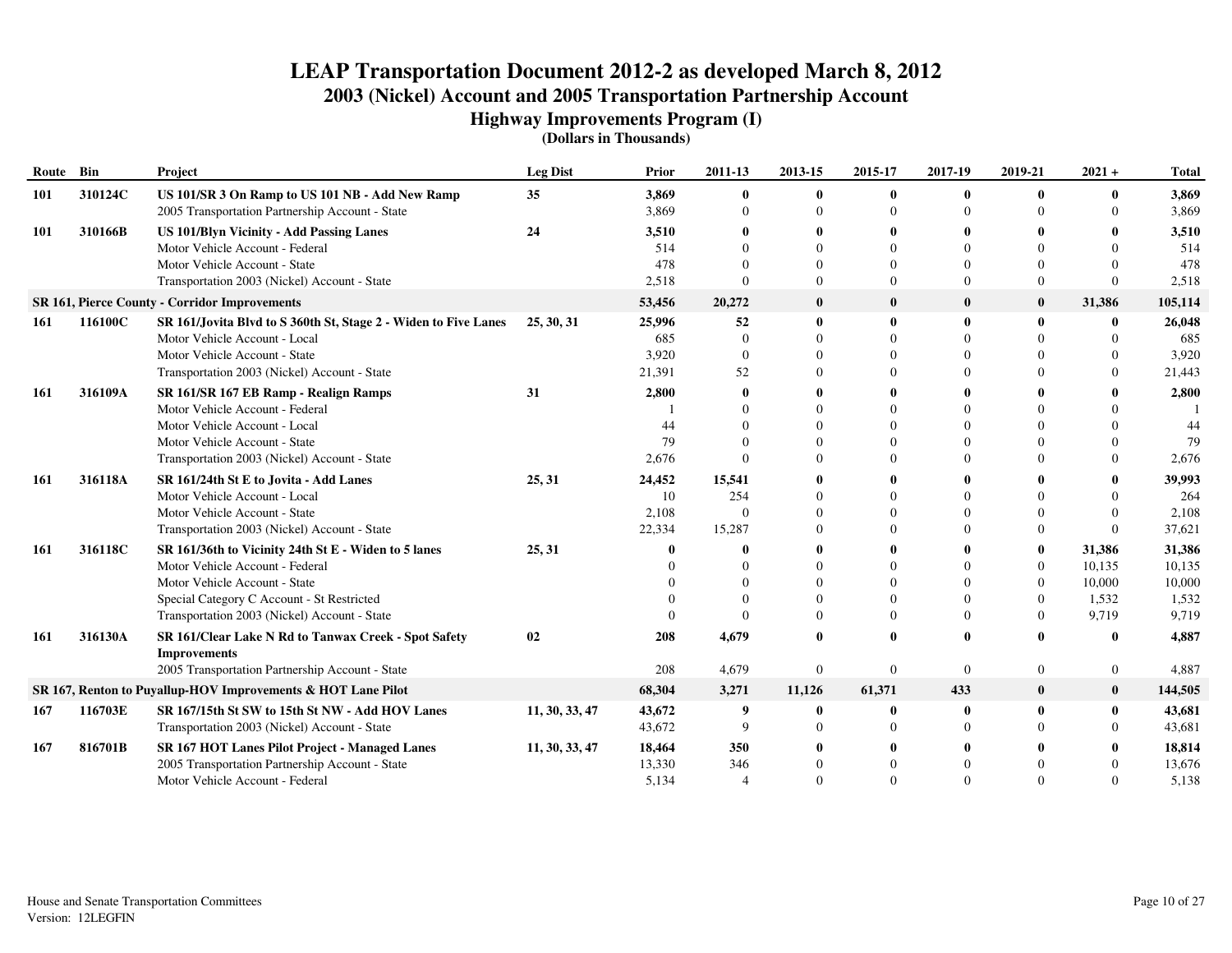**Highway Improvements Program (I)**

| Route Bin |         | Project                                                                           | <b>Leg Dist</b> | Prior         | 2011-13              | 2013-15              | 2015-17       | 2017-19                  | 2019-21              | $2021 +$                 | <b>Total</b>  |
|-----------|---------|-----------------------------------------------------------------------------------|-----------------|---------------|----------------------|----------------------|---------------|--------------------------|----------------------|--------------------------|---------------|
| 167       | 816701C | SR 167/8th St E Vic to S 277th St Vic - Southbound Managed<br>Lane                | 30, 31, 33, 47  | 6,168         | 2,912                | 11,126               | 61,371        | 433                      | $\bf{0}$             | 0                        | 82,010        |
|           |         | 2005 Transportation Partnership Account - State                                   |                 | 6,168         | 2,912                | 11,126               | 61,371        | 433                      | $\overline{0}$       | $\overline{0}$           | 82,010        |
|           |         | SR 167, Tacoma to Puyallup - New Freeway                                          |                 | 128,947       | 2,311                | $\bf{0}$             | $\bf{0}$      | $\boldsymbol{0}$         | $\bf{0}$             | $\bf{0}$                 | 131,258       |
| 167       | 316712A | SR 167/SR 509 to SR 161 - EIS                                                     | 25, 27          | 19,896        | $\mathbf{0}$         | $\bf{0}$             | 0             | $\mathbf 0$              | $\mathbf{0}$         | $\mathbf{0}$             | 19,896        |
|           |         | Motor Vehicle Account - Federal                                                   |                 | 12,532        | $\theta$             | $\Omega$             | $\Omega$      | $\Omega$                 | $\Omega$             | $\Omega$                 | 12,532        |
|           |         | Motor Vehicle Account - Local                                                     |                 | 487           | $\theta$             | $\Omega$             | $\Omega$      | $\mathbf{0}$             | $\Omega$             | 0                        | 487           |
|           |         | Motor Vehicle Account - State                                                     |                 | 5,486         | $\theta$             |                      | $\theta$      | $\theta$                 | $\Omega$             | 0                        | 5,486         |
|           |         | Transportation 2003 (Nickel) Account - State                                      |                 | 1,391         | $\theta$             | $\Omega$             | $\Omega$      | $\theta$                 | $\Omega$             | $\Omega$                 | 1,391         |
| 167       | 316718A | SR 167/SR 509 to I-5 Stage One - New Freeway                                      | 25, 27          | 109,051       | 2,311                | 0                    |               | $\mathbf{0}$             |                      | $\mathbf{0}$             | 111,362       |
|           |         | 2005 Transportation Partnership Account - State                                   |                 | 68,008        | 2,194                | 0                    | $\Omega$      | $\Omega$                 | $\Omega$             | $\Omega$                 | 70,202        |
|           |         | Transportation 2003 (Nickel) Account - State                                      |                 | 41,043        | 117                  | $\Omega$             | $\theta$      | $\Omega$                 | $\Omega$             | $\Omega$                 | 41,160        |
|           |         | SR 169, Renton to Enumclaw - Safety Improvements                                  |                 | 5,253         | 14                   | $\bf{0}$             | $\bf{0}$      | $\bf{0}$                 | $\bf{0}$             | $\bf{0}$                 | 5,267         |
| 169       | 116911T | SR 169/SE 291st St Vicinity (Formerly SE 288th Street) - Add<br><b>Turn Lanes</b> | 05, 47          | 2,433         | 14                   | $\bf{0}$             | $\mathbf{0}$  | $\mathbf 0$              | $\mathbf{0}$         | $\mathbf{0}$             | 2,447         |
|           |         | 2005 Transportation Partnership Account - State                                   |                 | 1,347         | 14                   | 0                    | 0             | $\Omega$                 | $\Omega$             | 0                        | 1,361         |
|           |         | Motor Vehicle Account - Local                                                     |                 | 442           | $\Omega$             | $\Omega$             | $\theta$      | $\Omega$                 | $\Omega$             | 0                        | 442           |
|           |         | Motor Vehicle Account - State                                                     |                 | 644           | $\Omega$             | $\Omega$             | 0             | $\Omega$                 | $\Omega$             |                          | 644           |
| 169       | 116927B | SR 169/140th Way SE to SR 900 - Add Lanes                                         | 05, 11, 41      | 2,820         |                      |                      |               |                          |                      | 0                        | 2,820         |
|           |         | 2005 Transportation Partnership Account - State                                   |                 | 2,500         | $\theta$             | $\Omega$             | $\Omega$      | $\Omega$                 | $\Omega$             | $\Omega$                 | 2,500         |
|           |         | Motor Vehicle Account - State                                                     |                 | 320           | $\theta$             | $\overline{0}$       | $\theta$      | $\theta$                 | $\Omega$             | $\bf{0}$                 | 320           |
|           |         | SR 202, Redmond to Fall City - Corridor Improvements                              |                 | 4,379         | $\bf{0}$             | $\bf{0}$             | $\bf{0}$      | $\mathbf{0}$             | $\bf{0}$             | $\bf{0}$                 | 4,379         |
| 202       | 120214T | SR 202/244th Ave NE Intersection - Add Signal and Turn Lane                       | 05, 45          | 1,210         | $\mathbf{0}$         | $\mathbf{0}$         | 0             | $\mathbf 0$              | $\mathbf{0}$         | 0                        | 1,210         |
|           |         | Motor Vehicle Account - Federal                                                   |                 | 315           | $\Omega$             | $\Omega$             | $\Omega$      | $\Omega$                 | $\Omega$             | $\Omega$                 | 315           |
|           |         | Motor Vehicle Account - Local                                                     |                 | 285           | $\Omega$             | $\Omega$             | $\Omega$      | $\Omega$                 | $\Omega$             | $\Omega$                 | 285           |
|           |         | Motor Vehicle Account - State                                                     |                 | 130           | $\Omega$<br>$\Omega$ | $\Omega$<br>$\Omega$ | $\Omega$<br>0 | $\Omega$<br>$\Omega$     | $\Omega$             | $\Omega$<br>$\Omega$     | 130<br>480    |
|           |         | Transportation 2003 (Nickel) Account - State                                      |                 | 480           |                      |                      |               |                          | $\Omega$             |                          |               |
| 202       | 120219L | SR 202/Jct SR 203 - Construct Roundabout                                          | 05              | 3,169         |                      | 0                    | 0<br>$\Omega$ | $\mathbf{0}$<br>$\Omega$ | 0                    | 0                        | 3,169         |
|           |         | Motor Vehicle Account - Federal<br>Motor Vehicle Account - State                  |                 | 321<br>76     | $\Omega$<br>$\Omega$ | $\Omega$<br>$\Omega$ | $\Omega$      | $\Omega$                 | $\Omega$<br>$\Omega$ | $\Omega$<br>$\Omega$     | 321<br>76     |
|           |         | Transportation 2003 (Nickel) Account - State                                      |                 | 2,772         | $\theta$             | $\overline{0}$       | $\Omega$      | $\overline{0}$           | $\Omega$             | $\overline{0}$           | 2,772         |
|           |         |                                                                                   |                 |               |                      |                      |               |                          |                      |                          |               |
|           |         | I-205, Vancouver Area - Corridor Improvements                                     |                 | 22,081        | 3,862                | 33,244               | 54,065        | $\mathbf{0}$             | $\bf{0}$             | $\bf{0}$                 | 113,252       |
| 205       | 420505A | I-205/Mill Plain Exit (112th Connector) - Build Ramp                              | 49              | 10,631        | 0                    | $\mathbf{0}$         | 0             | $\mathbf 0$              | 0                    | $\mathbf{0}$<br>$\Omega$ | 10,631<br>229 |
|           |         | Motor Vehicle Account - Local                                                     |                 | 229<br>10.402 | $\theta$<br>$\Omega$ | $\Omega$<br>$\Omega$ | 0<br>$\Omega$ | $\Omega$<br>$\Omega$     | $\Omega$<br>$\Omega$ | $\Omega$                 | 10,402        |
|           |         | Transportation 2003 (Nickel) Account - State                                      |                 |               |                      |                      |               |                          |                      |                          |               |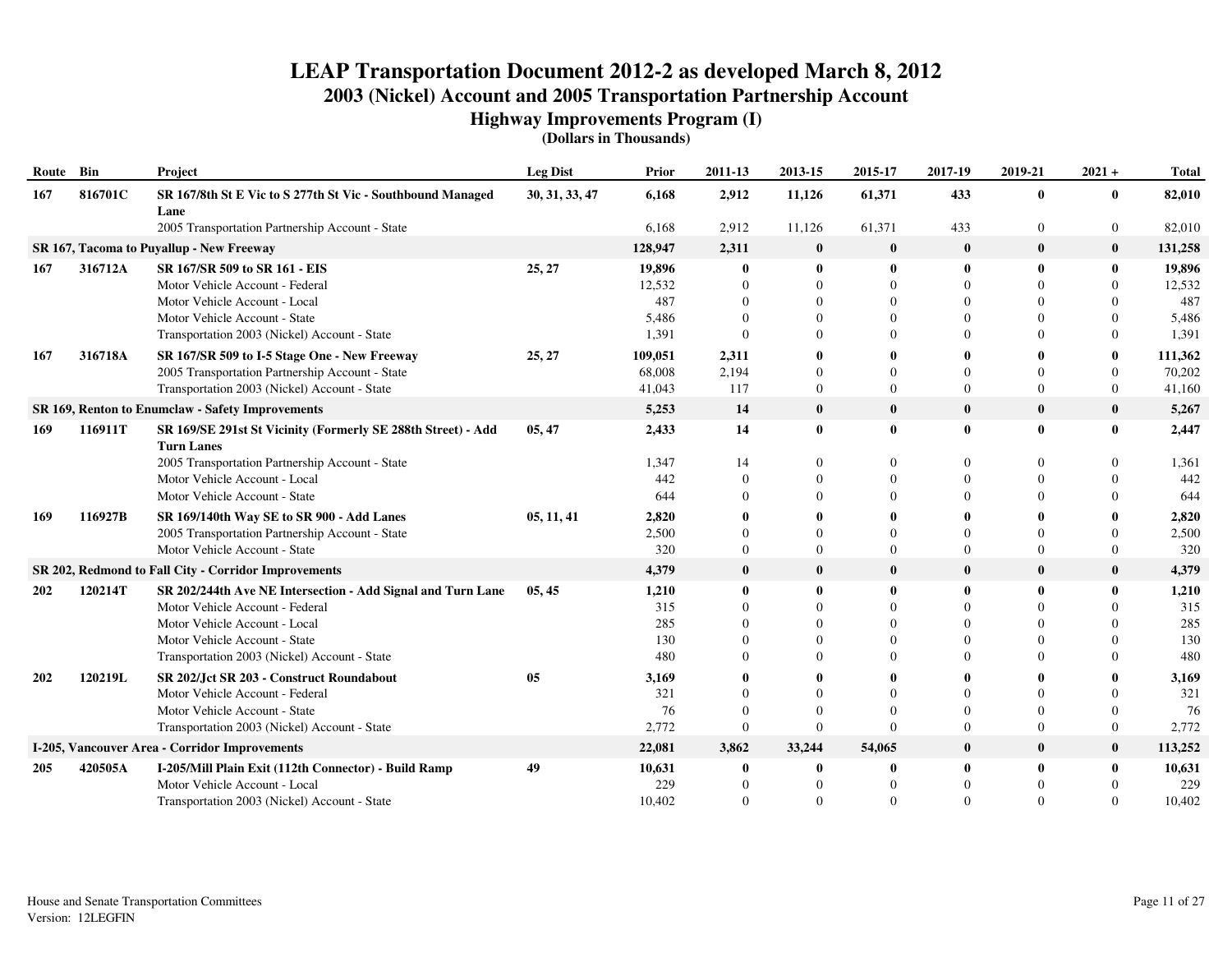**Highway Improvements Program (I)**

| Route Bin  |                                                             | <b>Project</b>                                                              | <b>Leg Dist</b> | Prior   | 2011-13      | 2013-15      | 2015-17      | 2017-19      | 2019-21        | $2021 +$         | <b>Total</b> |
|------------|-------------------------------------------------------------|-----------------------------------------------------------------------------|-----------------|---------|--------------|--------------|--------------|--------------|----------------|------------------|--------------|
| 205        | 420508A                                                     | I-205/Mill Plain Interchange to NE 18th St - Stage 1                        | 17, 49          | 8,446   | $\bf{0}$     | $\mathbf{0}$ | $\bf{0}$     | $\mathbf{0}$ | $\bf{0}$       | $\bf{0}$         | 8,446        |
|            |                                                             | 2005 Transportation Partnership Account - State                             |                 | 8,446   | $\mathbf{0}$ | $\mathbf{0}$ | $\Omega$     | $\Omega$     | $\overline{0}$ | $\Omega$         | 8,446        |
| 205        | 420511A                                                     | I-205/Mill Plain Interchange to NE 18th St - Build Interchange -<br>Stage 2 | 17, 49          | 3,004   | 3,862        | 33,244       | 54,065       | $\mathbf 0$  | $\bf{0}$       | $\bf{0}$         | 94,175       |
|            |                                                             | 2005 Transportation Partnership Account - State                             |                 | 3,004   | 3,862        | 33,244       | 54,065       | $\theta$     | $\mathbf{0}$   | $\boldsymbol{0}$ | 94,175       |
|            |                                                             | <b>SR 240, Richland Vicinity - Corridor Improvements</b>                    |                 | 72,701  | 293          | 96           | $\bf{0}$     | $\mathbf 0$  | $\bf{0}$       | $\bf{0}$         | 73,090       |
| 240        | 524002E                                                     | SR 240/Beloit Rd to Kingsgate Way - Safety Improvements                     | 08              | 9,490   | $\mathbf 0$  | $\mathbf{0}$ | 0            | $\mathbf{0}$ | $\bf{0}$       | $\bf{0}$         | 9,490        |
|            |                                                             | 2005 Transportation Partnership Account - State                             |                 | 9,490   | $\Omega$     |              | $\Omega$     | $\Omega$     |                | $\Omega$         | 9,490        |
| 240        | 524002F                                                     | SR 240/I-182 to Richland Y - Add Lanes                                      | 08              | 22,463  |              |              | 0            |              |                | $\mathbf{0}$     | 22,467       |
|            |                                                             | Motor Vehicle Account - Federal                                             |                 | 8,520   | 3            |              | $\Omega$     | $\Omega$     |                | $\Omega$         | 8,523        |
|            |                                                             | Motor Vehicle Account - State                                               |                 | 2,418   |              |              | 0            | $\Omega$     |                | $\Omega$         | 2,419        |
|            |                                                             | Transportation 2003 (Nickel) Account - State                                |                 | 11,525  |              | $\Omega$     | 0            | $\Omega$     |                | $\Omega$         | 11,525       |
| 240        | 524002G                                                     | SR 240/Richland Y to Columbia Center I/C - Add Lanes                        | 08              | 40,748  | 289          | 96           | 0            |              |                | $\bf{0}$         | 41,133       |
|            |                                                             | Motor Vehicle Account - Local                                               |                 | 186     | $\Omega$     | $\Omega$     | $\theta$     | $\Omega$     |                | $\Omega$         | 186          |
|            |                                                             | Motor Vehicle Account - State                                               |                 | 1,102   | $\theta$     | $\Omega$     | $\Omega$     | $\Omega$     | $\Omega$       | $\Omega$         | 1,102        |
|            |                                                             | Transportation 2003 (Nickel) Account - State                                |                 | 39,460  | 289          | 96           | $\theta$     | $\Omega$     | $\theta$       | $\overline{0}$   | 39,845       |
|            | SR 270, Pullman to Idaho State Line - Corridor Improvements |                                                                             |                 | 31,187  | $\bf{0}$     | $\bf{0}$     | $\bf{0}$     | $\mathbf{0}$ | $\bf{0}$       | $\bf{0}$         | 31,187       |
| <b>270</b> | 627000E                                                     | SR 270/Pullman to Idaho State Line - Add Lanes                              | 09              | 31,187  | $\mathbf 0$  | $\mathbf{0}$ | $\mathbf{0}$ | $\mathbf{0}$ | $\mathbf{0}$   | $\bf{0}$         | 31,187       |
|            |                                                             | Motor Vehicle Account - Federal                                             |                 | 409     | ∩            | $\Omega$     | $\Omega$     | $\Omega$     | $\Omega$       | $\Omega$         | 409          |
|            |                                                             | Motor Vehicle Account - Local                                               |                 | 180     | $\Omega$     | $\Omega$     | $\Omega$     | $\Omega$     |                | $\Omega$         | 180          |
|            |                                                             | Motor Vehicle Account - State                                               |                 | 2,132   | $\Omega$     | $\Omega$     | $\Omega$     | $\Omega$     | $\Omega$       | $\Omega$         | 2,132        |
|            |                                                             | Transportation 2003 (Nickel) Account - State                                |                 | 28,466  | $\Omega$     | $\Omega$     | $\Omega$     | $\Omega$     | $\overline{0}$ | $\theta$         | 28,466       |
|            |                                                             | SR 302, Purdy Vicinity - Corridor Improvements                              |                 | 3,034   | 2,007        | 3,246        | 741          | $\mathbf{0}$ | $\bf{0}$       | $\bf{0}$         | 9,028        |
| 302        | 330215A                                                     | SR 302/Key Peninsula Highway to Purdy Vic-Safety &<br>Congestion            | 26              | 710     | 1,830        | 3,246        | 741          | $\bf{0}$     | $\bf{0}$       | $\bf{0}$         | 6,527        |
|            |                                                             | 2005 Transportation Partnership Account - State                             |                 | 710     | 1,830        | 3,246        | 741          | $\Omega$     | $\Omega$       | $\Omega$         | 6,527        |
| 302        | 330216A                                                     | SR 302/Elgin Clifton Rd to SR 16 - Corridor Study                           | 26, 35          | 2,324   | 177          | $\mathbf{0}$ | 0            | 0            |                | $\mathbf{0}$     | 2,501        |
|            |                                                             | 2005 Transportation Partnership Account - State                             |                 | 2,324   | 177          | $\theta$     | 0            | $\Omega$     | $\theta$       | $\overline{0}$   | 2,501        |
|            |                                                             | US 395, Spokane - North Spokane Corridor                                    |                 | 352,191 | 110,418      | 49,647       | 26,048       | 4,447        | 47             | $\bf{0}$         | 542,798      |
| 395        | 600001A                                                     | US 395/NSC-Francis Ave to Farwell Rd - New Alignment                        | 03, 04, 06, 07  | 179,087 | 30,802       | $\bf{0}$     | $\bf{0}$     | $\mathbf 0$  | $\bf{0}$       | $\bf{0}$         | 209,889      |
|            |                                                             | Motor Vehicle Account - Fd STP (Stim Package)                               |                 | 7,847   | 27,154       | $\Omega$     | $\mathbf{0}$ | $\Omega$     |                | $\theta$         | 35,001       |
|            |                                                             | Motor Vehicle Account - Local                                               |                 | 192     |              |              | $\theta$     | $\theta$     |                | $\theta$         | 192          |
|            |                                                             | Motor Vehicle Account - State                                               |                 | 5       |              |              | $\Omega$     | $\Omega$     |                | $\Omega$         |              |
|            |                                                             | Special Category C Account - St Restricted                                  |                 | 8,600   |              |              | $\Omega$     |              |                | $\Omega$         | 8,600        |
|            |                                                             | Transportation 2003 (Nickel) Account - State                                |                 | 162,443 | 3,648        | $\Omega$     | $\Omega$     | $\Omega$     | $\Omega$       | $\Omega$         | 166,091      |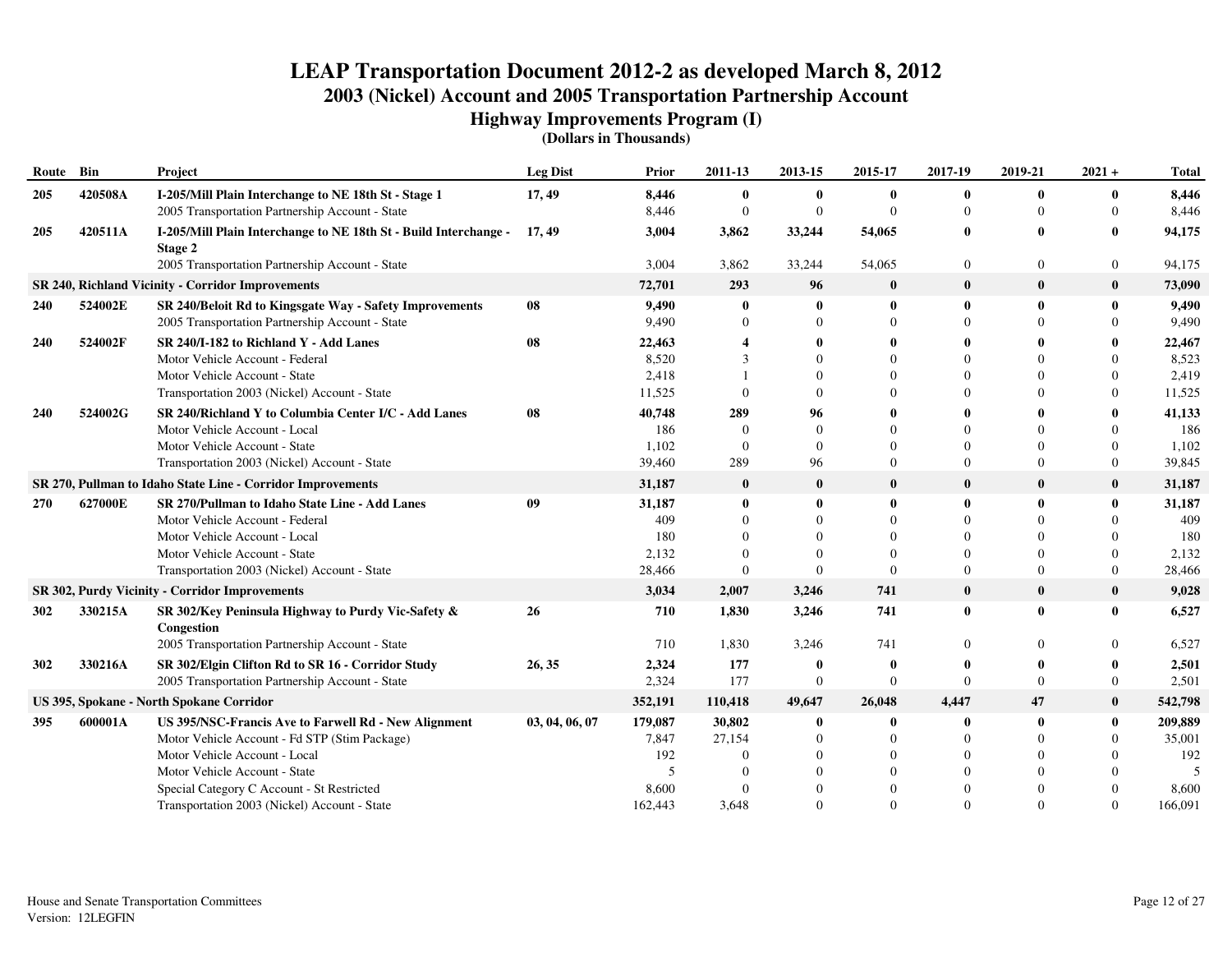**Highway Improvements Program (I)**

| Route | Bin     | Project                                                                   | <b>Leg Dist</b> | Prior          | 2011-13          | 2013-15          | 2015-17        | 2017-19        | 2019-21          | $2021 +$     | <b>Total</b> |
|-------|---------|---------------------------------------------------------------------------|-----------------|----------------|------------------|------------------|----------------|----------------|------------------|--------------|--------------|
| 395   | 600003A | US 395/NSC-US 2 to Wandermere and US 2 Lowering - New<br><b>Alignment</b> | 03, 04, 06, 07  | 99,683         | 28,146           | 46               | 47             | 47             | 47               | $\mathbf{0}$ | 128,016      |
|       |         | Motor Vehicle Account - Local                                             |                 | 81             | $\boldsymbol{0}$ | $\Omega$         | $\Omega$       | $\overline{0}$ | $\Omega$         | $\theta$     | 81           |
|       |         | Motor Vehicle Account - State                                             |                 | 249            | $\Omega$         |                  | $\Omega$       | $\Omega$       | $\Omega$         | $\theta$     | 249          |
|       |         | Special Category C Account - St Restricted                                |                 | 30,349         | $\Omega$         | $\Omega$         | $\Omega$       | $\overline{0}$ | $\Omega$         | $\Omega$     | 30,349       |
|       |         | Transportation 2003 (Nickel) Account - State                              |                 | 69,004         | 28,146           | 46               | 47             | 47             | 47               | $\Omega$     | 97,337       |
| 395   | 600010A | <b>US 395/North Spokane Corridor</b>                                      | 03, 04, 06, 07  | 73,421         | 51,470           | 49,601           | 26,001         | 4,400          | $\bf{0}$         | $\bf{0}$     | 204,893      |
|       |         | 2005 Transportation Partnership Account - State                           |                 | 54,490         | 9,508            | 420              | 16,000         | $\theta$       | $\Omega$         | $\Omega$     | 80,418       |
|       |         | Motor Vehicle Account - Federal                                           |                 | 6,498          | 27,210           | 34,031           | 10,001         | 4,400          | $\Omega$         | $\Omega$     | 82,140       |
|       |         | Motor Vehicle Account - State                                             |                 | 105            |                  | $\overline{0}$   | $\mathbf{0}$   | $\Omega$       | $\Omega$         | $\Omega$     | 106          |
|       |         | Multimodal Account - State                                                |                 | $\Omega$       | $\overline{0}$   | 8,000            | $\mathbf{0}$   | $\Omega$       | $\Omega$         | $\Omega$     | 8,000        |
|       |         | Special Category C Account - St Restricted                                |                 | 12,328         | $\overline{0}$   | $\Omega$         | $\Omega$       | $\Omega$       | $\Omega$         | $\Omega$     | 12,328       |
|       |         | Transportation 2003 (Nickel) Account - State                              |                 | $\overline{0}$ | 14,751           | 7,150            | $\Omega$       | $\theta$       | $\theta$         | $\Omega$     | 21,901       |
|       |         | I-405, Lynnwood to Tukwila - Corridor Improvements                        |                 | 908,018        | 269,143          | 168,295          | 1,266          | 296            | 58               | 208,833      | 1,555,909    |
| 167   | 816719A | SR 167/S 180th St to I-405 - SB Widening                                  | 11              | 18,842         | -1               | $\bf{0}$         | $\mathbf{0}$   | -0             | $\boldsymbol{0}$ | $\mathbf 0$  | 18,843       |
|       |         | 2005 Transportation Partnership Account - State                           |                 | 18,605         | $\overline{0}$   | $\mathbf{0}$     | $\mathbf{0}$   | $\theta$       | $\overline{0}$   | $\Omega$     | 18,605       |
|       |         | Motor Vehicle Account - Local                                             |                 | 237            |                  | $\boldsymbol{0}$ | $\Omega$       | $\theta$       | $\Omega$         | $\Omega$     | 238          |
| 405   | 840502B | I-405/SR 181 to SR 167 - Widening                                         | 11              | 138,963        | 2,478            | 428              | 344            | 256            | 58               | $\mathbf{0}$ | 142,527      |
|       |         | 2005 Transportation Partnership Account - State                           |                 | 54,799         | $\theta$         | $\overline{0}$   | $\overline{0}$ | $\Omega$       | $\theta$         | $\Omega$     | 54,799       |
|       |         | Motor Vehicle Account - Local                                             |                 | 822            | 597              | 214              | 172            | 128            | 29               | $\Omega$     | 1,962        |
|       |         | Transportation 2003 (Nickel) Account - State                              |                 | 83,342         | 1,881            | 214              | 172            | 128            | 29               | $\Omega$     | 85,766       |
| 405   | 840503A | I-405/I-5 to SR 181 - Widening                                            | 11              | 21,942         | 49               | $\mathbf{0}$     | 0              | $\mathbf{0}$   | $\bf{0}$         | $\mathbf{0}$ | 21,991       |
|       |         | 2005 Transportation Partnership Account - State                           |                 | 21,942         | 49               | $\Omega$         | $\Omega$       | $\Omega$       | $\overline{0}$   | $\Omega$     | 21,991       |
| 405   | 840508A | I-405/NE 44th St to 112th Ave SE - Widening                               | 41              | 5,497          | $\mathbf{0}$     | $\mathbf{0}$     | 0              | $\mathbf{0}$   | $\bf{0}$         | 144,509      | 150,006      |
|       |         | 2005 Transportation Partnership Account - State                           |                 | 5,497          | $\Omega$         | $\Omega$         | $\Omega$       | $\Omega$       | $\mathbf{0}$     | 139,308      | 144,805      |
|       |         | Special Category C Account - St Restricted                                |                 | $\Omega$       | $\theta$         |                  | $\Omega$       | $\Omega$       | $\overline{0}$   | 5,201        | 5,201        |
| 405   | 840509A | I-405/112th Ave SE to I-90 - NB Widening                                  | 41              | 19,957         | $\mathbf 0$      | -0               | 0              | 0              | 0                | $\mathbf{0}$ | 19,957       |
|       |         | 2005 Transportation Partnership Account - State                           |                 | 19,957         | $\theta$         | $\Omega$         | $\Omega$       | $\Omega$       | $\Omega$         | $\mathbf{0}$ | 19,957       |
| 405   | 840541F | I-405/I-90 to SE 8th St - Widening                                        | 41              | 173,690        | 999              | 5,088            | 62             | 30             | 0                | $\mathbf{0}$ | 179,869      |
|       |         | Motor Vehicle Account - Federal                                           |                 | 1,881          | $\overline{0}$   | $\Omega$         | $\Omega$       | $\Omega$       | $\Omega$         | $\mathbf{0}$ | 1,881        |
|       |         | Motor Vehicle Account - Local                                             |                 | 465            | $\mathbf{0}$     | $\Omega$         | $\overline{0}$ | $\mathbf{0}$   | $\Omega$         | $\theta$     | 465          |
|       |         | Transportation 2003 (Nickel) Account - State                              |                 | 171,344        | 999              | 5,088            | 62             | 30             | $\Omega$         | $\Omega$     | 177,523      |
| 405   | 840551A | I-405/NE 8th St to SR 520 Braided Ramps - Interchange                     | 41, 48          | 155,184        | 69,203           | 35               | 41             | 10             | 0                | $\mathbf{0}$ | 224,473      |
|       |         | <b>Improvements</b>                                                       |                 |                |                  |                  |                |                |                  |              |              |
|       |         | 2005 Transportation Partnership Account - State                           |                 | 77,054         | 13,091           | 35               | 41             | 10             | $\Omega$         | $\mathbf{0}$ | 90,231       |
|       |         | Motor Vehicle Account - Fd STP (Stim Package)                             |                 | 78,097         | 1,874            | $\Omega$         | $\mathbf{0}$   | $\overline{0}$ | $\Omega$         | $\Omega$     | 79,971       |
|       |         | Motor Vehicle Account - Federal                                           |                 | 4              | 54,077           |                  | $\Omega$       | $\overline{0}$ |                  | $\Omega$     | 54,081       |
|       |         | Motor Vehicle Account - Local                                             |                 | 29             | 161              | $\overline{0}$   | $\Omega$       | $\Omega$       | $\Omega$         | $\Omega$     | 190          |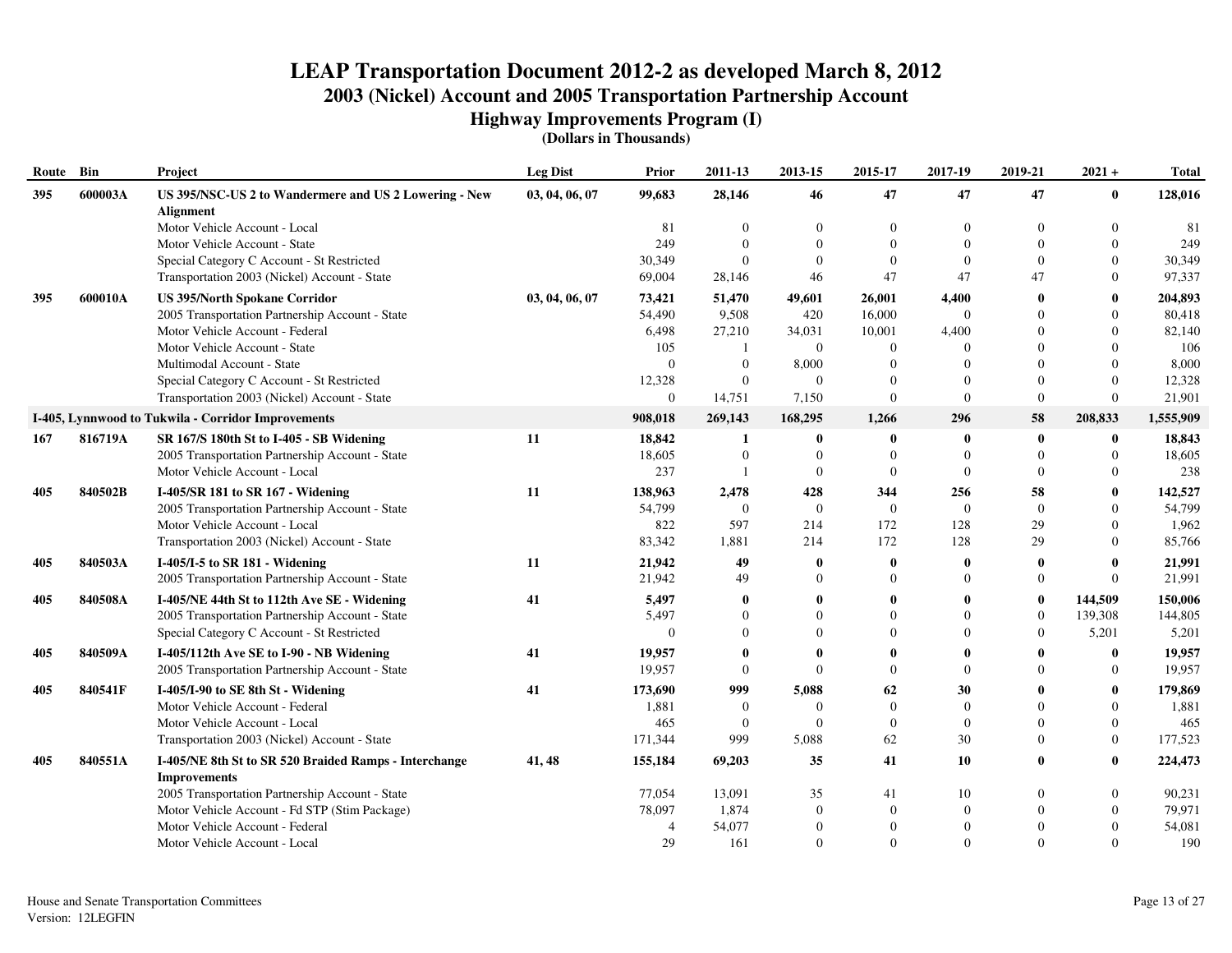**Highway Improvements Program (I)**

| Route Bin |                | Project                                                      | <b>Leg Dist</b> | Prior    | 2011-13      | 2013-15      | 2015-17      | 2017-19      | 2019-21        | $2021 +$     | <b>Total</b> |
|-----------|----------------|--------------------------------------------------------------|-----------------|----------|--------------|--------------|--------------|--------------|----------------|--------------|--------------|
| 405       | 840552A        | I-405/NE 10th St - Bridge Crossing                           | 41              | 62,872   | 433          | $\bf{0}$     | 0            | $\mathbf{0}$ | $\mathbf{0}$   | $\bf{0}$     | 63,305       |
|           |                | 2005 Transportation Partnership Account - State              |                 | 51,042   | 433          | $\Omega$     | $\theta$     | $\Omega$     |                | $\Omega$     | 51,475       |
|           |                | Motor Vehicle Account - Federal                              |                 | 9,629    | $\Omega$     |              | $\Omega$     | $\Omega$     |                | $\Omega$     | 9,629        |
|           |                | Motor Vehicle Account - Local                                |                 | 2,201    | $\Omega$     |              | $\Omega$     | $\Omega$     |                | $\Omega$     | 2,201        |
| 405       | 840561A        | I-405/SR 520 to SR 522 - Widening                            | 01, 41, 45, 48  | 81,169   | 27           |              | 0            |              |                | 0            | 81,196       |
|           |                | Transportation 2003 (Nickel) Account - State                 |                 | 81,169   | 27           |              | $\Omega$     | $\Omega$     | $\Omega$       | $\Omega$     | 81,196       |
| 405       | 840567B        | I-405/NE 132nd St - New Interchange                          | 01, 45          | o        | -0           |              | 0            |              | $\bf{0}$       | 48,500       | 48,500       |
|           |                | 2005 Transportation Partnership Account - State              |                 | $\Omega$ | $\Omega$     | $\Omega$     | $\Omega$     | $\Omega$     | $\overline{0}$ | 48,500       | 48,500       |
| 405       | <b>8BI1001</b> | I-405/South Renton Vicinity Stage 2 - Widening (Nickel/TPA)  | 11, 37, 47      | 158,557  | 7,892        | 81           | 19           |              |                | $\bf{0}$     | 166,549      |
|           |                | 2005 Transportation Partnership Account - State              |                 | 116,588  | 1,846        | 48           | 16           | $\Omega$     |                | $\theta$     | 118,498      |
|           |                | Motor Vehicle Account - Federal                              |                 | 12,138   | 5,608        | 33           | 3            | $\Omega$     |                | $\theta$     | 17,782       |
|           |                | Motor Vehicle Account - Local                                |                 | 195      | $\Omega$     | $\Omega$     | $\theta$     | $\Omega$     |                | $\theta$     | 195          |
|           |                | Transportation 2003 (Nickel) Account - State                 |                 | 29,636   | 438          | $\Omega$     | $\Omega$     | $\Omega$     |                | $\theta$     | 30,074       |
| 405       | <b>8BI1002</b> | I-405/Kirkland Vicinity Stage 2 - Widening (Nickel/TPA)      | 01, 41, 45, 48  | 71,345   | 188,061      | 162,663      | 800          | $\mathbf 0$  |                | 0            | 422,869      |
|           |                | 2005 Transportation Partnership Account - State              |                 | 30,379   | 137,022      | 120,908      | 800          | $\Omega$     |                | $\theta$     | 289,109      |
|           |                | Motor Vehicle Account - Fd STP (Stim Package)                |                 | 22,992   | $\Omega$     | $\Omega$     | $\Omega$     | $\Omega$     |                | $\Omega$     | 22,992       |
|           |                | Motor Vehicle Account - Federal                              |                 | 721      | $\Omega$     |              | $\Omega$     | $\Omega$     |                | $\Omega$     | 721          |
|           |                | Motor Vehicle Account - Local                                |                 | 22       | 416          | $\Omega$     | $\Omega$     | $\Omega$     |                | $\Omega$     | 438          |
|           |                | Transportation 2003 (Nickel) Account - State                 |                 | 17,231   | 50,623       | 41,755       | $\Omega$     | $\Omega$     | $\Omega$       | $\Omega$     | 109,609      |
| 405       | <b>8BI1006</b> | I-405/Tukwila to Bellevue Widening and Express Toll Lanes    | 11, 37, 41      | 0        | $\mathbf{0}$ |              | 0            | 0            | $\bf{0}$       | 15,824       | 15,824       |
|           |                | 2005 Transportation Partnership Account - State              |                 | $\Omega$ | $\Omega$     | $\Omega$     | $\Omega$     | $\Omega$     | $\overline{0}$ | 15,824       | 15,824       |
|           |                | SR 410, Bonney Lake Vicinity - Corridor Widening             |                 | 16,778   | 2,321        | $\bf{0}$     | $\bf{0}$     | $\mathbf{0}$ | $\bf{0}$       | $\bf{0}$     | 19,099       |
| 410       | 341015A        | SR 410/214th Ave E to 234th - Add Lanes                      | 31              | 16,778   | 2,321        | $\bf{0}$     | $\mathbf{0}$ | $\Omega$     | $\mathbf{0}$   | $\mathbf{0}$ | 19,099       |
|           |                | 2005 Transportation Partnership Account - State              |                 | 7,491    | 1,817        | $\Omega$     | $\Omega$     | $\Omega$     |                | $\Omega$     | 9,308        |
|           |                | Motor Vehicle Account - Local                                |                 | 898      | 305          | $\Omega$     | $\Omega$     | $\Omega$     |                | $\Omega$     | 1,203        |
|           |                | Motor Vehicle Account - State                                |                 | 2,599    | $\Omega$     | $\Omega$     | $\Omega$     | $\Omega$     | $\Omega$       | $\Omega$     | 2,599        |
|           |                | Transportation 2003 (Nickel) Account - State                 |                 | 5,790    | 199          | $\mathbf{0}$ | $\Omega$     | $\Omega$     | $\Omega$       | $\Omega$     | 5,989        |
|           |                | <b>SR 500, Vancouver to Orchards - Corridor Improvements</b> |                 | 12,698   | 35,097       | 275          | $\bf{0}$     | $\mathbf{0}$ | $\bf{0}$       | $\bf{0}$     | 48,070       |
| 500       | 450000A        | SR 500/St Johns Blvd - Build Interchange                     | 49              | 12,698   | 35,097       | 275          | $\bf{0}$     | 0            | $\mathbf{0}$   | $\mathbf{0}$ | 48,070       |
|           |                | 2005 Transportation Partnership Account - State              |                 | 4,567    | 12,783       | 254          | $\Omega$     | $\Omega$     |                | $\Omega$     | 17,604       |
|           |                | Motor Vehicle Account - Federal                              |                 | 8,011    | 22,055       | 20           | $\Omega$     | $\Omega$     |                | $\Omega$     | 30,086       |
|           |                | Motor Vehicle Account - Local                                |                 | $\Omega$ | 259          |              | $\Omega$     | $\Omega$     |                |              | 260          |
|           |                | Motor Vehicle Account - State                                |                 | 120      | $\Omega$     | $\Omega$     | $\Omega$     | $\Omega$     | $\Omega$       | $\Omega$     | 120          |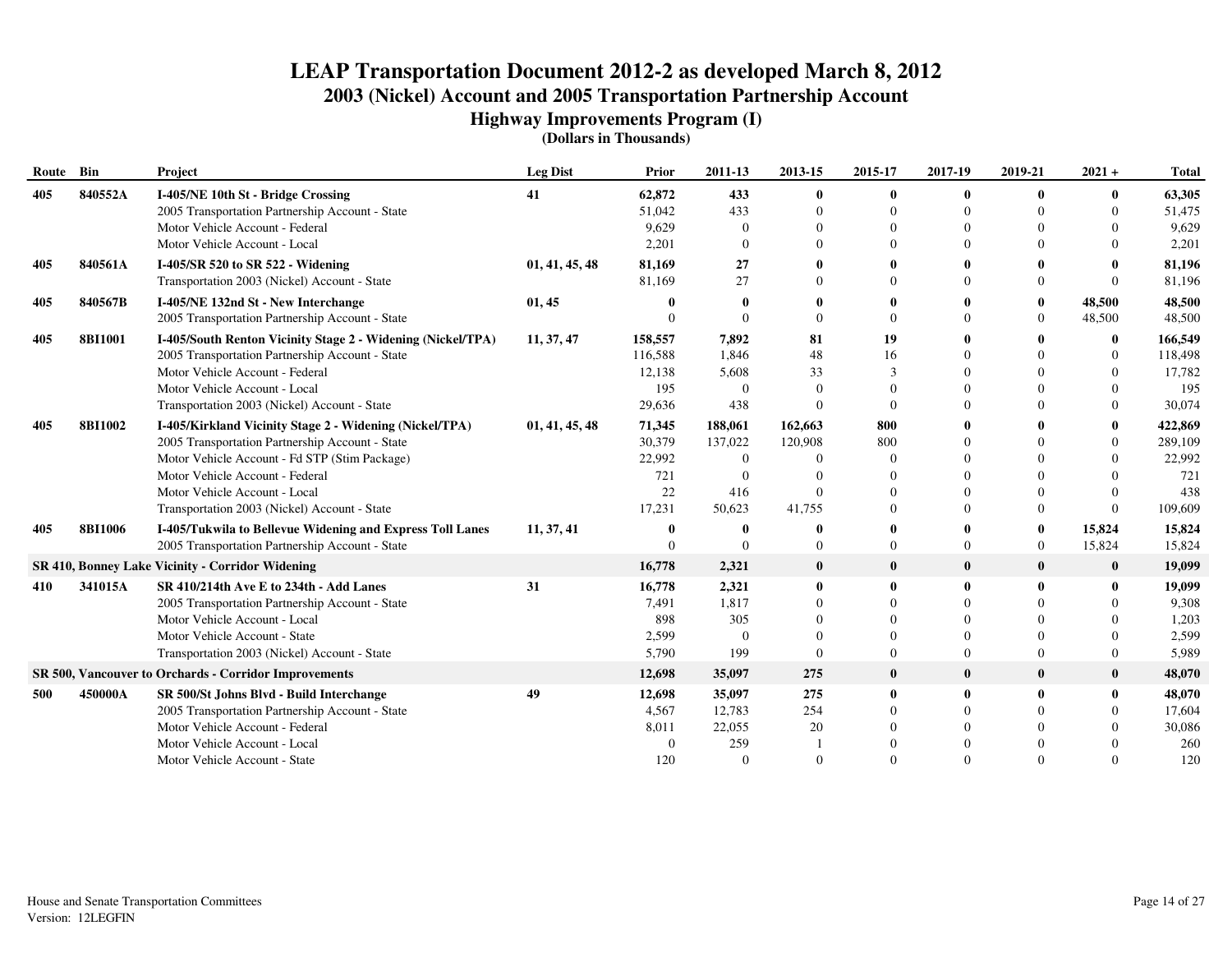**Highway Improvements Program (I)**

| Route | Bin                        | Project                                                                                                                                                                                  | <b>Leg Dist</b> | Prior                                   | 2011-13                                        | 2013-15                          | 2015-17                                           | 2017-19                                            | 2019-21                          | $2021 +$                                           | <b>Total</b>                              |
|-------|----------------------------|------------------------------------------------------------------------------------------------------------------------------------------------------------------------------------------|-----------------|-----------------------------------------|------------------------------------------------|----------------------------------|---------------------------------------------------|----------------------------------------------------|----------------------------------|----------------------------------------------------|-------------------------------------------|
|       |                            | SR 502, I-5 to Battle Ground - Corridor Improvements                                                                                                                                     |                 | 65,222                                  | 38,852                                         | 36,000                           | 233                                               | $\bf{0}$                                           | $\bf{0}$                         | $\bf{0}$                                           | 140,307                                   |
| 005   | 400599R                    | I-5/SR 502 Interchange - Build Interchange<br>Motor Vehicle Account - Local<br>Transportation 2003 (Nickel) Account - State                                                              | 17, 18          | 52,230<br>379<br>51,851                 | 291<br>$\overline{0}$<br>291                   | $\bf{0}$<br>$\Omega$<br>$\Omega$ | 0<br>$\mathbf{0}$<br>$\Omega$                     | $\mathbf 0$<br>$\theta$<br>$\Omega$                | $\bf{0}$                         | $\mathbf 0$<br>$\Omega$<br>$\Omega$                | 52,521<br>379<br>52,142                   |
| 502   | 450208W                    | SR 502/I-5 to Battle Ground - Add Lanes<br>2005 Transportation Partnership Account - State<br>Motor Vehicle Account - State                                                              | 18              | 12,992<br>5,570<br>200                  | 38,561<br>38,108<br>$\overline{0}$             | 36,000<br>35,909<br>$\theta$     | 233<br>233<br>$\mathbf{0}$                        | 0<br>$\Omega$<br>$\Omega$                          |                                  | 0<br>$\Omega$<br>$\Omega$                          | 87,786<br>79,820<br>200                   |
|       |                            | Transportation 2003 (Nickel) Account - State                                                                                                                                             |                 | 7,222                                   | 453                                            | 91                               | $\mathbf{0}$                                      | $\Omega$                                           | $\Omega$                         | $\Omega$                                           | 7,766                                     |
|       |                            | <b>SR 503, Battle Ground to Vancouver - Improvements</b>                                                                                                                                 |                 | 6,501                                   | 475                                            | $\bf{0}$                         | $\bf{0}$                                          | $\bf{0}$                                           | $\bf{0}$                         | $\bf{0}$                                           | 6,976                                     |
| 503   | 450305B                    | SR 503/4th Plain/SR 500 Intersection - Add Turn Lane<br>2005 Transportation Partnership Account - State<br>Motor Vehicle Account - Local                                                 | 17              | 280<br>271<br>Q                         | 473<br>473<br>$\Omega$                         | $\mathbf{0}$<br>$\Omega$         | $\mathbf{0}$<br>$\theta$<br>$\Omega$              | $\mathbf{0}$<br>$\Omega$<br>$\Omega$               | $\mathbf{0}$                     | $\mathbf{0}$<br>$\Omega$<br>$\Omega$               | 753<br>744<br>9                           |
| 503   | 450393A                    | SR 503/Lewisville Park Vicinity - Add Climbing Lane<br>2005 Transportation Partnership Account - State<br>Motor Vehicle Account - State                                                  | 18              | 6,221<br>5,971<br>250                   | $\overline{2}$<br>$\overline{c}$<br>$\Omega$   | $\Omega$                         | $\mathbf{0}$<br>$\Omega$<br>$\Omega$              | 0<br>$\Omega$<br>$\Omega$                          | $\Omega$                         | $\Omega$<br>$\Omega$                               | 6,223<br>5,973<br>250                     |
|       |                            | SR 509, SeaTac to I-5 - Corridor Completion                                                                                                                                              |                 | 60,303                                  | 1,235                                          | $\bf{0}$                         | $\mathbf{0}$                                      | $\mathbf{0}$                                       | $\bf{0}$                         | $\bf{0}$                                           | 61,538                                    |
| 509   | 850901F                    | SR 509/I-5 to Sea-Tac Freight & Congestion Relief<br>2005 Transportation Partnership Account - State                                                                                     | 30, 33          | 25,308<br>25,308                        | 1,234<br>1,234                                 | $\bf{0}$<br>$\Omega$             | 0<br>$\Omega$                                     | $\mathbf 0$<br>$\Omega$                            | $\bf{0}$<br>$\Omega$             | $\bf{0}$<br>$\Omega$                               | 26,542<br>26,542                          |
| 509   | 850902A                    | SR 509/I-5/SeaTac to I-5 - Design and Critical R/W<br>Transportation 2003 (Nickel) Account - State                                                                                       | 33              | 34,995<br>34,995                        | -1                                             | $\Omega$                         | 0<br>$\Omega$                                     | 0<br>$\Omega$                                      | 0<br>$\overline{0}$              | $\mathbf{0}$<br>$\Omega$                           | 34,996<br>34,996                          |
|       | SR 510, Yelm - New Freeway |                                                                                                                                                                                          |                 | 28,827                                  | 2,257                                          | $\bf{0}$                         | $\bf{0}$                                          | $\bf{0}$                                           | $\bf{0}$                         | 4,860                                              | 35,944                                    |
| 510   | 351025A                    | SR 510/Yelm Loop - New Alignment<br>2005 Transportation Partnership Account - State<br>Motor Vehicle Account - Federal<br>Motor Vehicle Account - Local<br>Motor Vehicle Account - State | 02              | 28,827<br>26,609<br>804<br>213<br>1,201 | 2,257<br>1,260<br>997<br>$\Omega$<br>$\Omega$  | $\bf{0}$<br>$\Omega$<br>$\Omega$ | 0<br>$\Omega$<br>$\Omega$<br>$\Omega$<br>$\Omega$ | -0<br>$\Omega$<br>$\Omega$<br>$\Omega$<br>$\Omega$ | $\bf{0}$<br>$\Omega$<br>$\Omega$ | 4,860<br>4,860<br>$\Omega$<br>$\Omega$<br>$\Omega$ | 35,944<br>32,729<br>1,801<br>213<br>1,201 |
|       |                            | SR 518, Burien to Tukwila - Corridor Improvements                                                                                                                                        |                 | 39,068                                  | 2,595                                          | $\bf{0}$                         | $\bf{0}$                                          | $\mathbf{0}$                                       | $\bf{0}$                         | $\bf{0}$                                           | 41,663                                    |
| 509   | 850919F                    | SR 509/SR 518 Interchange - Signalization and Channelization<br>2005 Transportation Partnership Account - State<br>Motor Vehicle Account - Federal<br>Motor Vehicle Account - State      | 33              | 5,605<br>3,339<br>2,257<br>9            | 226<br>226<br>$\overline{0}$<br>$\overline{0}$ | $\bf{0}$                         | 0<br>$\theta$<br>$\theta$<br>$\Omega$             | 0<br>$\Omega$<br>$\Omega$<br>$\Omega$              | $\mathbf{0}$                     | $\bf{0}$<br>$\Omega$<br>$\Omega$<br>$\Omega$       | 5,831<br>3,565<br>2,257<br>$\mathbf Q$    |
| 518   | 851808A                    | SR 518/SeaTac Airport to I-5 - Eastbound Widening<br>2005 Transportation Partnership Account - State<br>Motor Vehicle Account - Federal<br>Motor Vehicle Account - Local                 | 11,33           | 33,463<br>19,979<br>5,902<br>7,582      | 2,369<br>23<br>$\Omega$<br>2,346               |                                  | 0<br>$\Omega$<br>$\Omega$<br>$\Omega$             | -0<br>$\Omega$<br>$\Omega$<br>$\Omega$             |                                  | $\mathbf{0}$<br>$\Omega$<br>$\Omega$               | 35,832<br>20,002<br>5,902<br>9,928        |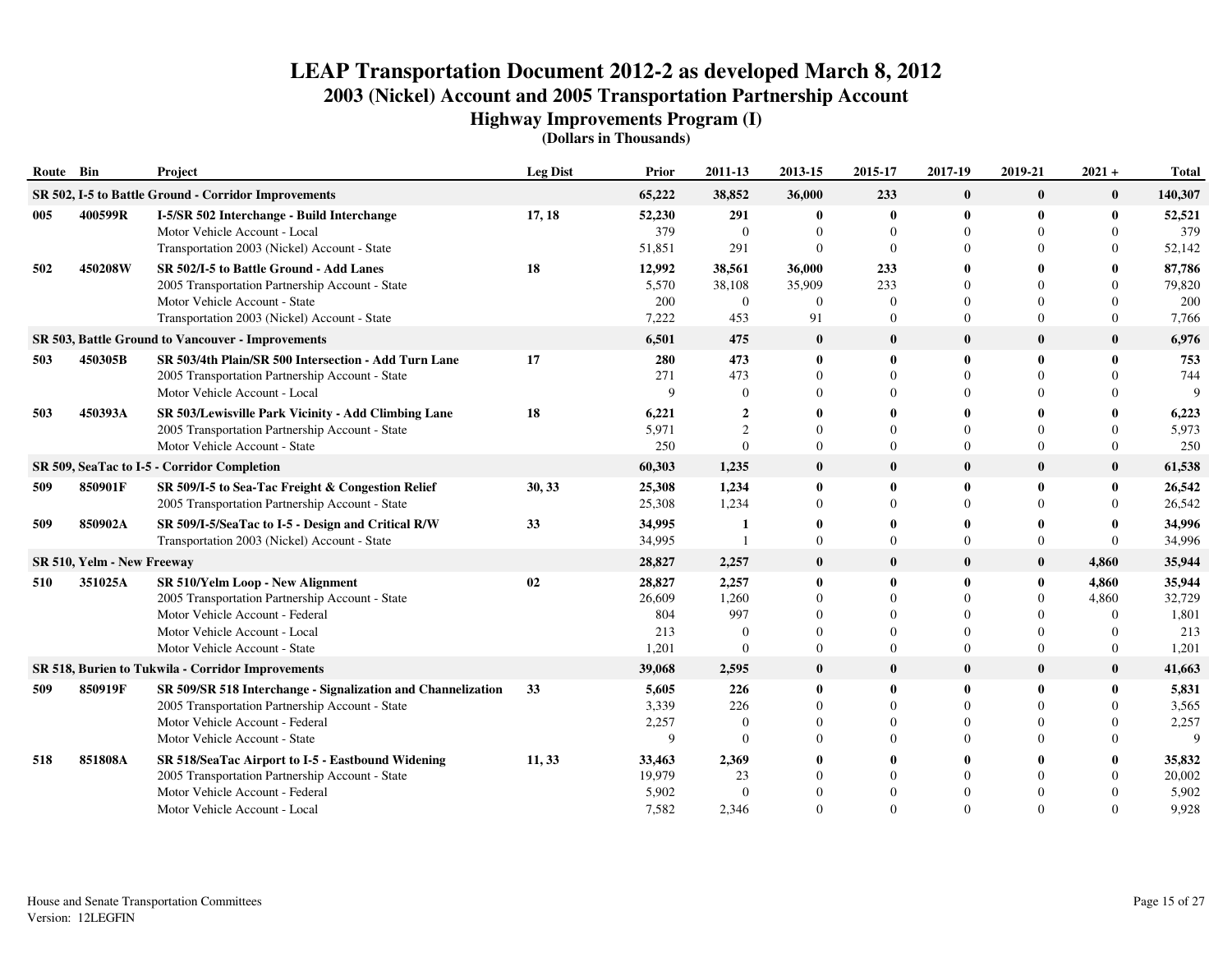**Highway Improvements Program (I)**

| Route Bin |                                           | Project                                                                     | <b>Leg Dist</b> | Prior    | 2011-13      | 2013-15        | 2015-17      | 2017-19      | 2019-21  | $2021 +$       | <b>Total</b>   |
|-----------|-------------------------------------------|-----------------------------------------------------------------------------|-----------------|----------|--------------|----------------|--------------|--------------|----------|----------------|----------------|
|           | SR 519, Seattle - Intermodal Improvements |                                                                             |                 | 82,593   | 178          | $\mathbf{0}$   | $\mathbf{0}$ | $\mathbf{0}$ | $\bf{0}$ | $\mathbf{0}$   | 82,771         |
| 519       | 851902A                                   | SR 519/I-90 to SR 99 Intermodal Access Project - I/C<br><b>Improvements</b> | 37              | 82,593   | 178          | $\bf{0}$       | $\bf{0}$     | $\bf{0}$     | $\bf{0}$ | $\bf{0}$       | 82,771         |
|           |                                           | Freight Mobility Multimodal Account                                         |                 | 3,441    | $\Omega$     |                | 0            | $\Omega$     |          | $\Omega$       | 3,441          |
|           |                                           | Motor Vehicle Account - Federal                                             |                 | 855      | $\Omega$     |                | $\Omega$     | $\Omega$     |          | $\theta$       | 855            |
|           |                                           | Motor Vehicle Account - Local                                               |                 | 5,976    | $\Omega$     |                | $\Omega$     | $\Omega$     |          | $\theta$       | 5,976          |
|           |                                           | Transportation 2003 (Nickel) Account - State                                |                 | 72,321   | 178          | $\theta$       | $\Omega$     | $\Omega$     | $\Omega$ | $\theta$       | 72,499         |
|           |                                           | SR 520, Seattle to Redmond - Corridor Improvements                          |                 | 642,389  | 1,153,178    | 864,281        | 86,121       | 656          | $\bf{0}$ | 1              | 2,746,626      |
| 520       | 152040A                                   | SR 520/W Lake Sammamish Parkway to SR 202, Stage 3 -<br>Widening            | 48              | 77,466   | 1,368        | 135            | $\bf{0}$     | $\mathbf 0$  | $\bf{0}$ | $\bf{0}$       | 78,969         |
|           |                                           | Motor Vehicle Account - Local                                               |                 | 137      | $\theta$     | $\overline{0}$ | $\mathbf{0}$ | $\Omega$     | $\Omega$ | $\theta$       | 137            |
|           |                                           | Transportation 2003 (Nickel) Account - State                                |                 | 77,329   | 1,368        | 135            | $\Omega$     | $\Omega$     |          | $\overline{0}$ | 78,832         |
| 520       | <b>8BI1003</b>                            | SR 520/ Bridge Replacement and HOV (Nickel/TPA)                             | 43, 48          | 496,733  | 1,132,690    | 864,146        | 86,121       | 656          |          | 1              | 2,580,347      |
|           |                                           | 2005 Transportation Partnership Account - State                             |                 | 263,273  | 224,592      | 3,298          | 222          | 656          |          | $\theta$       | 492,041        |
|           |                                           | Motor Vehicle Account - Federal                                             |                 | 4,168    | 8,448        | 374,056        | 85,899       | $\Omega$     |          | $\theta$       | 472,571        |
|           |                                           | Motor Vehicle Account - Local                                               |                 | $\Omega$ | 1,364        |                | $\Omega$     | $\sqrt{ }$   |          | $\Omega$       | 1,365          |
|           |                                           | Motor Vehicle Account - State                                               |                 | 2,575    | $\theta$     |                | $\Omega$     | $\sqrt{ }$   |          | $\Omega$       | 2,575          |
|           |                                           | SR 520 Civil Penalties Account                                              |                 | $\Omega$ | $\mathbf{0}$ | $\Omega$       | $\Omega$     | $\Omega$     |          |                | $\overline{1}$ |
|           |                                           | SR 520 Corridor Account                                                     |                 | 174,467  | 898,286      | 486,791        | $\Omega$     | $\Omega$     |          | $\theta$       | 1,559,544      |
|           |                                           | Transportation 2003 (Nickel) Account - State                                |                 | 52,250   | $\Omega$     | $\Omega$       | $\Omega$     | $\Omega$     |          | $\Omega$       | 52,250         |
| 520       | L1000033                                  | <b>Lake Washington Congestion Management</b>                                | 43, 48          | 68,190   | 19,120       |                | 0            |              |          |                | 87,310         |
|           |                                           | 2005 Transportation Partnership Account - State                             |                 | 713      | 572          | $\Omega$       | $\Omega$     | $\Omega$     |          | $\Omega$       | 1,285          |
|           |                                           | Motor Vehicle Account - Federal                                             |                 | 67,477   | 18,548       | $\mathbf{0}$   | $\Omega$     | $\Omega$     | $\Omega$ | $\overline{0}$ | 86,025         |
|           |                                           | SR 522, Seattle to Monroe - Corridor Improvements                           |                 | 106,504  | 90,454       | 22,169         | 1,686        | 798          | $\bf{0}$ | $\bf{0}$       | 221,611        |
| 522       | 152201C                                   | SR 522/I-5 to I-405 - Multimodal Improvements                               | 01, 32, 46      | 22,508   | 54           |                | $\bf{0}$     |              | $\bf{0}$ | $\mathbf{0}$   | 22,562         |
|           |                                           | 2005 Transportation Partnership Account - State                             |                 | 13,040   | $\theta$     |                | $\Omega$     | $\Omega$     | $\Omega$ | $\Omega$       | 13,040         |
|           |                                           | Motor Vehicle Account - Federal                                             |                 | 995      | $\Omega$     |                | $\Omega$     | $\Omega$     |          | $\Omega$       | 995            |
|           |                                           | Motor Vehicle Account - Local                                               |                 | 1,123    | 50           |                | $\Omega$     | $\Omega$     |          | $\Omega$       | 1,173          |
|           |                                           | Motor Vehicle Account - State                                               |                 | 1,353    | $\Omega$     |                | $\Omega$     | $\Omega$     |          | $\Omega$       | 1,353          |
|           |                                           | Transportation 2003 (Nickel) Account - State                                |                 | 5,997    |              | $\Omega$       | $\Omega$     | $\Omega$     |          | $\Omega$       | 6,001          |
| 522       | 152219A                                   | SR 522/University of Washington Bothell - Build Interchange                 | 01              | 46,592   | 298          | 27             | 0            |              |          | 0              | 46,917         |
|           |                                           | 2005 Transportation Partnership Account - State                             |                 | 9,506    | 298          | 27             | $\theta$     | $\Omega$     |          | $\theta$       | 9,831          |
|           |                                           | Motor Vehicle Account - Federal                                             |                 | 5,460    | $\Omega$     | $\Omega$       | $\Omega$     | $\Omega$     |          | $\Omega$       | 5,460          |
|           |                                           | Motor Vehicle Account - Local                                               |                 |          | $\Omega$     |                | $\Omega$     |              |          | $\Omega$       | $\mathcal{D}$  |
|           |                                           | Transportation 2003 (Nickel) Account - State                                |                 | 31,624   | $\Omega$     | $\Omega$       | $\Omega$     | $\Omega$     | $\Omega$ | $\Omega$       | 31,624         |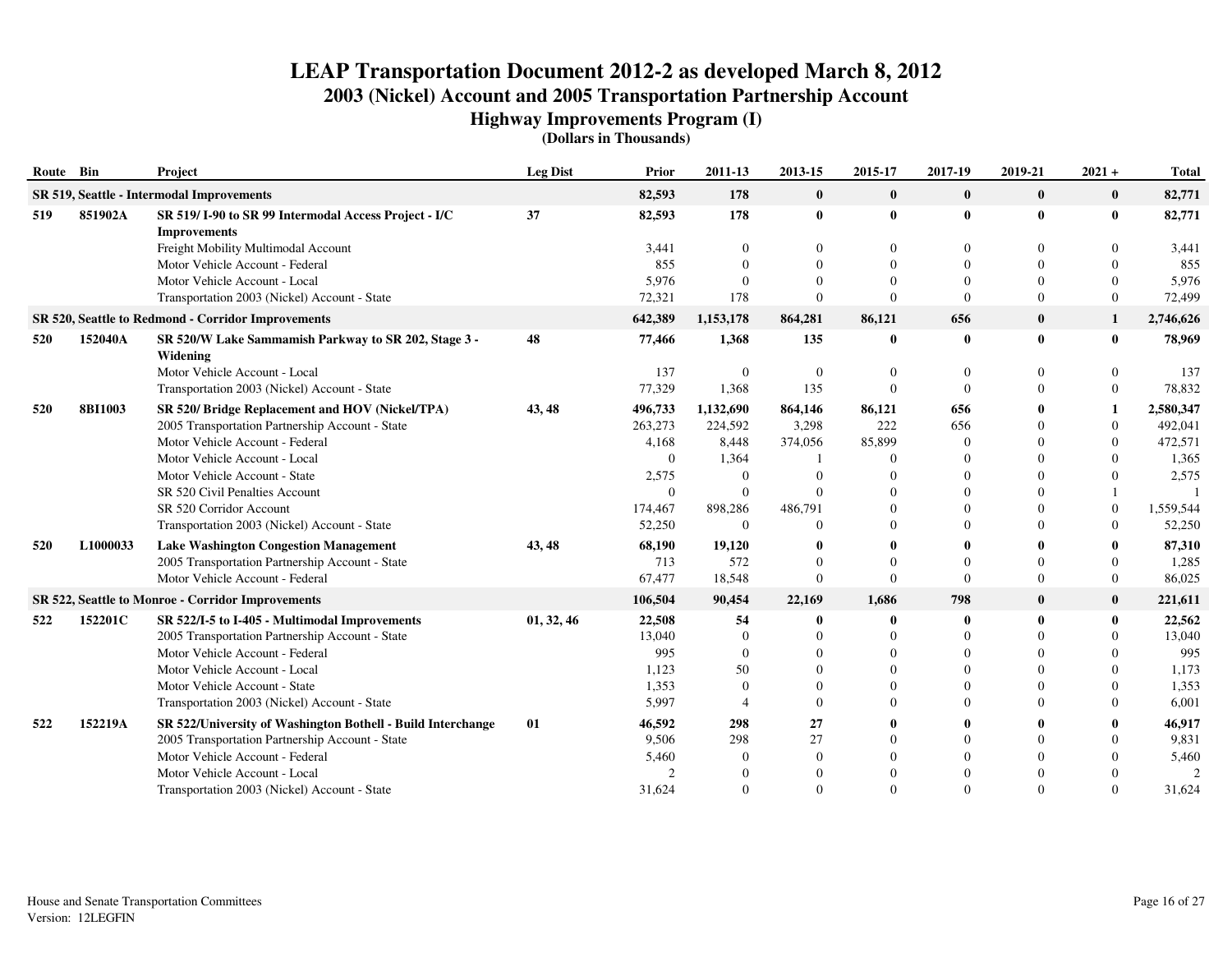**Highway Improvements Program (I)**

| Route | Bin     | Project                                                                         | <b>Leg Dist</b> | <b>Prior</b>   | 2011-13                 | 2013-15          | 2015-17        | 2017-19          | 2019-21          | $2021 +$       | <b>Total</b>  |
|-------|---------|---------------------------------------------------------------------------------|-----------------|----------------|-------------------------|------------------|----------------|------------------|------------------|----------------|---------------|
| 522   | 152234E | SR 522/Snohomish River Bridge to US 2 - Add Lanes                               | 39              | 37,404         | 90,102                  | 22,142           | 1,686          | 798              | $\mathbf{0}$     | $\bf{0}$       | 152,132       |
|       |         | Motor Vehicle Account - Local                                                   |                 | 241            | 19                      | 4                |                |                  | $\Omega$         | $\Omega$       | 266           |
|       |         | Transportation 2003 (Nickel) Account - State                                    |                 | 37.163         | 90,083                  | 22,138           | 1,685          | 797              | $\mathbf{0}$     | $\overline{0}$ | 151,866       |
|       |         | SR 527, Everett to Bothell - Corridor Improvements                              |                 | 20,072         | $\bf{0}$                | $\bf{0}$         | $\bf{0}$       | $\bf{0}$         | $\bf{0}$         | $\bf{0}$       | 20,072        |
| 527   | 152720A | SR 527/132nd St SE to 112th St SE - Add Lanes                                   | 44              | 20,072         | $\bf{0}$                | $\bf{0}$         | 0              | $\mathbf{0}$     | $\bf{0}$         | $\bf{0}$       | 20,072        |
|       |         | Motor Vehicle Account - Local                                                   |                 | 1,520          | $\Omega$                | $\Omega$         | $\Omega$       | $\Omega$         | $\Omega$         | $\Omega$       | 1,520         |
|       |         | Motor Vehicle Account - State                                                   |                 | 133            | $\Omega$                | $\Omega$         | $\Omega$       | $\Omega$         | $\Omega$         | $\Omega$       | 133           |
|       |         | Transportation 2003 (Nickel) Account - State                                    |                 | 18,419         | $\Omega$                | $\Omega$         | $\Omega$       | $\Omega$         | $\Omega$         | $\Omega$       | 18,419        |
|       |         | SR 532, Camano Island to I-5 - Corridor Improvements                            |                 | 55,719         | 6,480                   | 3,836            | 164            | 429              | 12               | $\bf{0}$       | 66,640        |
| 532   | 053255C | SR 532/Camano Island to I-5 Corridor Improvements (TPA)                         | 10              | 55,719         | 6,480                   | 3,836            | 164            | 429              | 12               | $\bf{0}$       | 66,640        |
|       |         | 2005 Transportation Partnership Account - State                                 |                 | 48,116         | 1,866                   | 555              | 164            | 429              | 12               | $\Omega$       | 51,142        |
|       |         | Motor Vehicle Account - Local                                                   |                 | 326            | $\mathbf{0}$            | $\boldsymbol{0}$ | $\overline{0}$ | $\Omega$         | $\overline{0}$   | 0              | 326           |
|       |         | Motor Vehicle Account - State                                                   |                 | 7,277          | 4,614                   | 3,281            | $\overline{0}$ | $\Omega$         | $\boldsymbol{0}$ | $\overline{0}$ | 15,172        |
|       |         | SR 539, Bellingham North - Corridor Improvements                                |                 | 100,214        | 3,151                   | 239              | 38             | 24               | 8                | $\bf{0}$       | 103,674       |
| 539   | 153910A | SR 539/Tenmile Road to SR 546 - Widening                                        | 42              | 100,214        | 3,151                   | 239              | 38             | 24               | 8                | $\bf{0}$       | 103,674       |
|       |         | Motor Vehicle Account - State                                                   |                 | 1,579          | $\overline{0}$          | $\overline{0}$   | $\Omega$       | $\Omega$         | $\Omega$         | $\Omega$       | 1,579         |
|       |         | Transportation 2003 (Nickel) Account - State                                    |                 | 98,635         | 3,151                   | 239              | 38             | 24               | 8                | $\overline{0}$ | 102,095       |
|       |         | SR 542, Bellingham Vicinity - Corridor Improvements                             |                 | 3,485          | 2,455                   | 37               | $\bf{0}$       | $\bf{0}$         | $\bf{0}$         | $\bf{0}$       | 5,977         |
| 542   | 154205G | SR 542/Everson Goshen Rd Vic to SR 9 Vic - Intersections<br><b>Improvements</b> | 40, 42          | 3,485          | 2,455                   | 37               | $\bf{0}$       | $\bf{0}$         | $\bf{0}$         | $\bf{0}$       | 5,977         |
|       |         | 2005 Transportation Partnership Account - State                                 |                 | 3,483          | 2,455                   | 37               | $\overline{0}$ | $\overline{0}$   | $\mathbf{0}$     | $\overline{0}$ | 5,975         |
|       |         | Motor Vehicle Account - Federal                                                 |                 | $\overline{2}$ | $\theta$                | $\mathbf{0}$     | $\Omega$       | $\overline{0}$   | $\overline{0}$   | $\overline{0}$ | $\mathcal{D}$ |
|       |         | <b>SR 543, Blaine Vicinity - Corridor Improvements</b>                          |                 | 50,523         | $\overline{\mathbf{4}}$ | $\bf{0}$         | $\bf{0}$       | $\bf{0}$         | $\bf{0}$         | $\bf{0}$       | 50,527        |
| 543   | 154302E | SR 543/I-5 to Canadian Border - Add Lanes                                       | 42              | 50,523         | $\boldsymbol{4}$        | 0                | 0              | $\mathbf{0}$     | $\mathbf{0}$     | $\bf{0}$       | 50,527        |
|       |         | Motor Vehicle Account - Federal                                                 |                 | 36,220         |                         | $\Omega$         | 0              | $\Omega$         | $\Omega$         | $\Omega$       | 36,221        |
|       |         | Motor Vehicle Account - Local                                                   |                 | 201            |                         | $\Omega$         | 0              | $\Omega$         | $\Omega$         | 0              | 201           |
|       |         | Motor Vehicle Account - State                                                   |                 | 563            | $\Omega$                | $\Omega$         |                | $\Omega$         | $\Omega$         | $\Omega$       | 563           |
|       |         | Transportation 2003 (Nickel) Account - State                                    |                 | 13,539         | 3                       | $\overline{0}$   | 0              | $\Omega$         | $\boldsymbol{0}$ | $\Omega$       | 13,542        |
|       |         | SR 704, Lakewood Vicinity - New Freeway                                         |                 | 22,615         | 342                     | $\bf{0}$         | $\bf{0}$       | $\bf{0}$         | $\bf{0}$         | 17,946         | 40,903        |
| 704   | 370401A | SR 704/Cross Base Highway - New Alignment                                       | 02, 28          | 22,615         | 342                     | $\bf{0}$         | $\bf{0}$       | $\boldsymbol{0}$ | $\bf{0}$         | 17,946         | 40,903        |
|       |         | 2005 Transportation Partnership Account - State                                 |                 | 6,220          | 120                     | $\Omega$         | $\Omega$       | $\Omega$         | $\overline{0}$   | 8,917          | 15,257        |
|       |         | Motor Vehicle Account - Federal                                                 |                 | 10,398         | 222                     |                  | $\Omega$       | $\Omega$         |                  | $\overline{0}$ | 10,620        |
|       |         | Motor Vehicle Account - Local                                                   |                 | 25             | $\Omega$                |                  |                | $\Omega$         |                  | $\Omega$       | 25            |
|       |         | Transportation 2003 (Nickel) Account - State                                    |                 | 5,972          | $\Omega$                | $\Omega$         | 0              | $\Omega$         | $\Omega$         | 9.029          | 15,001        |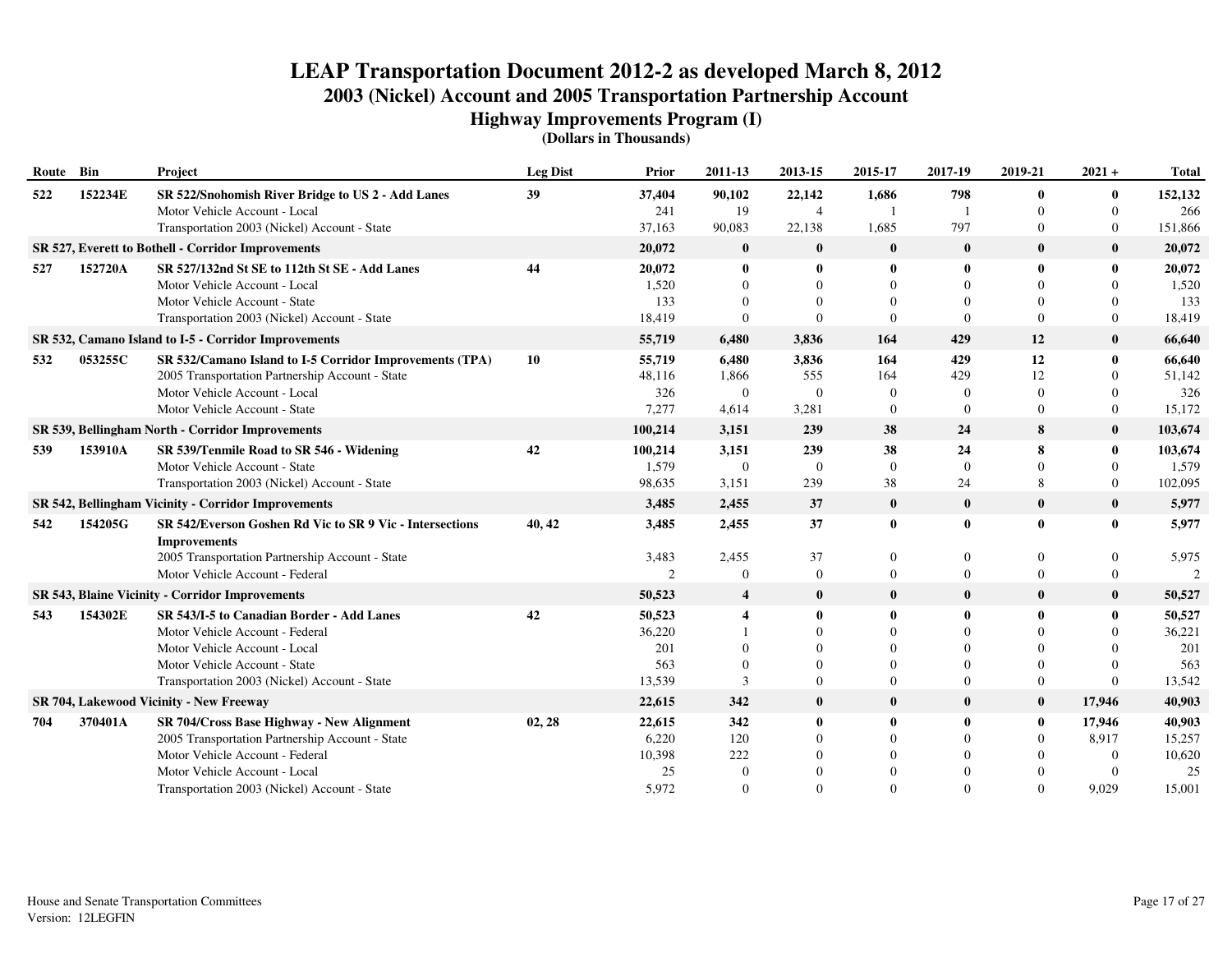**Highway Improvements Program (I)**

| Route Bin  |                                      | Project                                                                                          | <b>Leg Dist</b>       | Prior           | 2011-13         | 2013-15              | 2015-17       | 2017-19                  | 2019-21      | $2021 +$      | <b>Total</b>    |
|------------|--------------------------------------|--------------------------------------------------------------------------------------------------|-----------------------|-----------------|-----------------|----------------------|---------------|--------------------------|--------------|---------------|-----------------|
|            |                                      | SR 823, Selah Vicinity - Corridor Improvements                                                   |                       | 6,887           | 2,424           | $\bf{0}$             | $\bf{0}$      | $\bf{0}$                 | $\bf{0}$     | $\bf{0}$      | 9,311           |
| 823        | 582301S                              | SR 823/Selah Vicinity - Re-route Highway<br>2005 Transportation Partnership Account - State      | 14                    | 6,887<br>6,886  | 2,424<br>2,419  | $\bf{0}$<br>$\Omega$ | 0<br>$\Omega$ | $\mathbf{0}$<br>$\Omega$ | 0            | 0<br>$\Omega$ | 9,311<br>9,305  |
|            |                                      | Motor Vehicle Account - Local                                                                    |                       |                 | 5               | $\Omega$             | $\Omega$      | $\Omega$                 | $\Omega$     | 0             | 6               |
|            |                                      | SR 900, Issaquah Vicinity - Corridor Widening                                                    |                       | 43,300          | 396             | $\bf{0}$             | $\bf{0}$      | $\mathbf{0}$             | $\mathbf{0}$ | $\bf{0}$      | 43,696          |
| 900        | 190098U                              | SR 900/SE 78th St Vic to I-90 Vic - Widening and HOV<br>Motor Vehicle Account - Federal          | 41                    | 43,300<br>1,304 | 396<br>$\theta$ | $\mathbf{0}$         | 0<br>$\Omega$ | $\mathbf{0}$<br>$\Omega$ | 0            | 0<br>0        | 43,696<br>1,304 |
|            |                                      | Motor Vehicle Account - Local                                                                    |                       | 10,631          | 49              |                      | $\Omega$      | $\Omega$                 |              | 0             | 10,680          |
|            |                                      | Motor Vehicle Account - State                                                                    |                       | 6,213           | $\theta$        |                      | ∩             | $\Omega$                 |              | 0             | 6,213           |
|            |                                      | Transportation 2003 (Nickel) Account - State                                                     |                       | 25,152          | 347             | $\Omega$             | $\Omega$      | $\Omega$                 | $\Omega$     | $\Omega$      | 25,499          |
|            | <b>Studies &amp; System Analysis</b> |                                                                                                  |                       | 14,902          | 107             | $\bf{0}$             | $\bf{0}$      | $\bf{0}$                 | $\bf{0}$     | $\bf{0}$      | 15,009          |
| 005        | 100597B                              | I-5/SR 534 to Cook Rd - Corridor Access Study<br>2005 Transportation Partnership Account - State | 10, 40                | 799<br>799      | 0<br>$\Omega$   | $\bf{0}$<br>$\Omega$ | 0<br>$\Omega$ | $\mathbf 0$<br>$\Omega$  | $\mathbf{0}$ | 0<br>0        | 799<br>799      |
| 005        | 400507W                              | I-5/Woodland Industrial Area - Analysis of Freight Movement                                      | 18                    | 235             | $\mathbf 0$     |                      |               | 0                        |              |               | 235             |
|            |                                      | 2005 Transportation Partnership Account - State                                                  |                       | 235             | $\Omega$        |                      |               | $\Omega$                 |              |               | 235             |
| 090        | 109061S                              | I-90/Issaquah to North Bend - Route Development Study                                            | 05, 41, 48            | 1,795           | 107             |                      |               | $\mathbf{0}$             |              |               | 1,902           |
|            |                                      | 2005 Transportation Partnership Account - State                                                  |                       | 1,795           | 107             |                      | 0             | $\Omega$                 |              |               | 1,902           |
| <b>101</b> | 310139C                              | US 101/West Olympia - Access Study                                                               | 22                    | 736             | $\mathbf 0$     |                      |               | $\mathbf 0$              |              |               | 736             |
|            |                                      | 2005 Transportation Partnership Account - State                                                  |                       | 502             | $\Omega$        |                      | $\Omega$      | $\Omega$                 |              | $\Omega$      | 502             |
|            |                                      | Motor Vehicle Account - Local                                                                    |                       | 234             | $\Omega$        | $\Omega$             | $\Omega$      | $\Omega$                 | $\Omega$     | $\Omega$      | 234             |
| 167        | 816700U                              | <b>SR 167 Improvement Projects - Corridor Mobility</b><br><b>Improvement Analysis</b>            | 11, 30, 33,<br>37, 47 | 8,928           | $\theta$        |                      |               | $\mathbf{0}$             |              |               | 8,928           |
|            |                                      | Transportation 2003 (Nickel) Account - State                                                     |                       | 8,928           | $\Omega$        |                      | $\Omega$      | $\Omega$                 |              | 0             | 8,928           |
| 307        | 330705A                              | SR 307/SR 104 Safety Corridor Study - Spot Improvements                                          | 23                    | 2,409           | 0               | 0                    | $\bullet$     | -0                       |              |               | 2,409           |
|            |                                      | 2005 Transportation Partnership Account - State                                                  |                       | 2,409           | $\theta$        | $\Omega$             | $\Omega$      | $\Omega$                 | $\Omega$     | $\Omega$      | 2,409           |
|            |                                      | Safety - Guard Rail/Bridge Rail Retrofit                                                         |                       | 29,069          | 223             | 3,075                | 1,330         | $\bf{0}$                 | $\bf{0}$     | $\bf{0}$      | 33,697          |
| 999        | 099903M                              | <b>Guardrail Retrofit Program (Nickel)</b>                                                       | 99                    | 16,816          | 6               | 0                    | 0             | $\mathbf 0$              |              | 0             | 16,822          |
|            |                                      | Motor Vehicle Account - Federal                                                                  |                       | 263             | $\Omega$        | $\Omega$             | $\Omega$      | $\Omega$                 |              |               | 263             |
|            |                                      | Transportation 2003 (Nickel) Account - State                                                     |                       | 16,553          | 6               | $\Omega$             | $\Omega$      | $\Omega$                 |              | $\Omega$      | 16,559          |
| 999        | 099903N                              | <b>Bridge Rail Retrofit Program</b>                                                              | 99                    | 12,253          | 217             | 3,075                | 1,330         | $\Omega$                 |              |               | 16,875          |
|            |                                      | Motor Vehicle Account - Federal                                                                  |                       | 2,448           | 157             | 2,901                | 1,318         | $\Omega$                 |              |               | 6,824           |
|            |                                      | Motor Vehicle Account - State                                                                    |                       | 119             | 35              | 96                   | $\Omega$      | $\Omega$<br>$\Omega$     |              |               | 250             |
|            |                                      | Transportation 2003 (Nickel) Account - State                                                     |                       | 9,686           | 25              | 78                   | 12            |                          |              |               | 9,801           |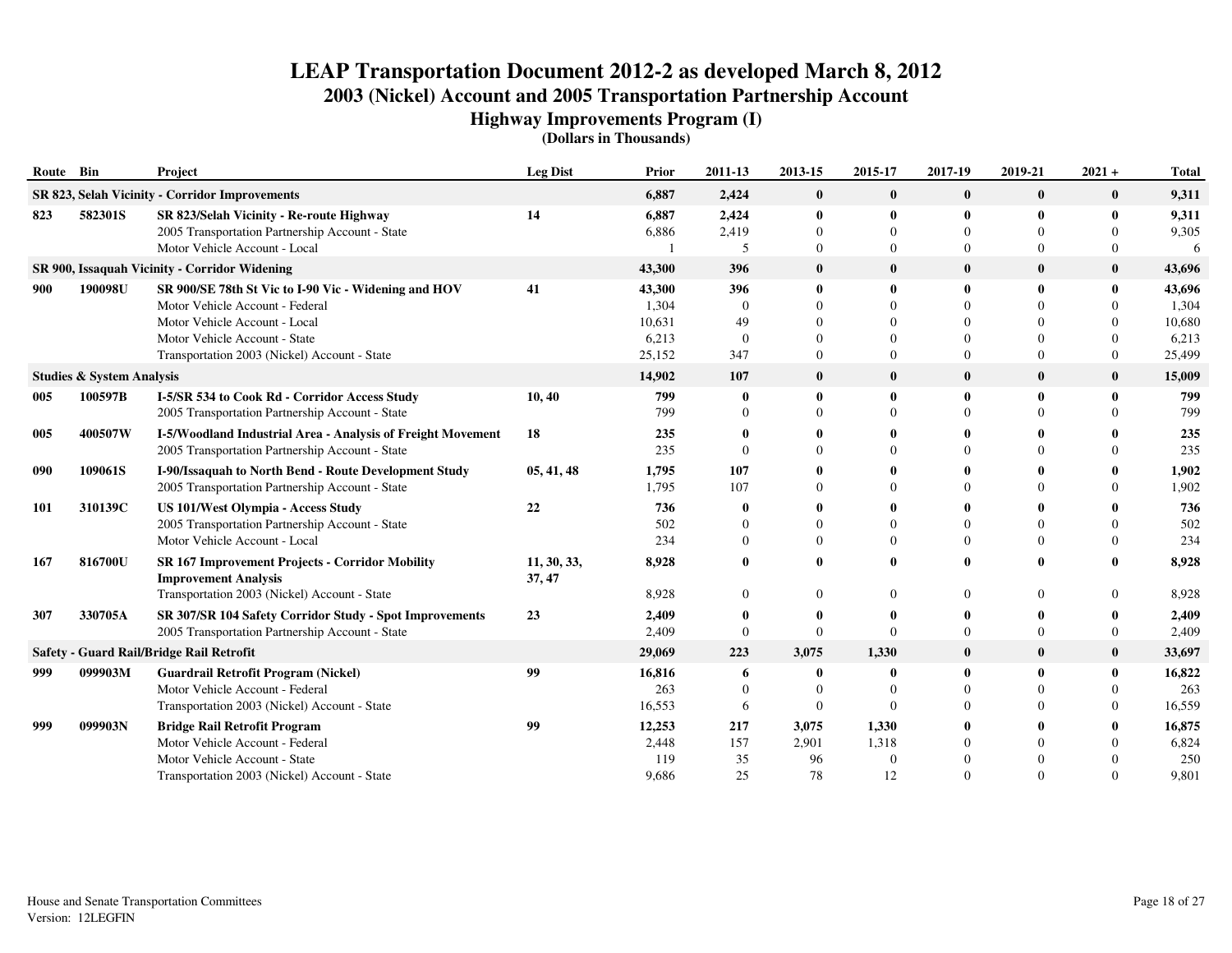**Highway Improvements Program (I)**

| Route Bin |         | Project                                                          | <b>Leg Dist</b> | Prior      | 2011-13              | 2013-15        | 2015-17              | 2017-19              | 2019-21              | $2021 +$             | <b>Total</b> |
|-----------|---------|------------------------------------------------------------------|-----------------|------------|----------------------|----------------|----------------------|----------------------|----------------------|----------------------|--------------|
|           |         | Safety - Interchange Improvements (New & Rebuilt)                |                 | 45,529     | 331                  | 43             | $\bf{0}$             | $\bf{0}$             | $\bf{0}$             | $\bf{0}$             | 45,903       |
| 002       | 200201E | US 2/US 97 Peshastin E - New Interchange                         | 12              | 20,683     | 14                   | $\bf{0}$       | $\bf{0}$             | $\mathbf 0$          | $\mathbf{0}$         | $\mathbf{0}$         | 20,697       |
|           |         | Motor Vehicle Account - Local                                    |                 | 57         | $\theta$             | $\Omega$       | $\Omega$             | $\Omega$             | $\Omega$             |                      | 57           |
|           |         | Transportation 2003 (Nickel) Account - State                     |                 | 20,626     | 14                   | $\Omega$       | $\Omega$             | $\Omega$             | 0                    | $\Omega$             | 20,640       |
| 011       | 101100F | SR 11/I-5 Interchange-Josh Wilson Rd - Rebuild Interchange       | 10              | 9,859      | 210                  | 43             |                      |                      |                      |                      | 10,112       |
|           |         | 2005 Transportation Partnership Account - State                  |                 | 9,769      | 210                  | 43             | $\Omega$             | $\Omega$             |                      | $\Omega$             | 10,022       |
|           |         | Motor Vehicle Account - Local                                    |                 | 90         | $\theta$             | $\Omega$       | 0                    | $\Omega$             | 0                    | $\Omega$             | -90          |
| 395       | 539502L | US 395/Columbia Dr to SR 240 - Rebuild Interchange               | 08              | 14,987     | 107                  | $\mathbf{0}$   |                      |                      | 0                    |                      | 15,094       |
|           |         | 2005 Transportation Partnership Account - State                  |                 | 14,931     | 107                  | $\Omega$       | $\Omega$             |                      | $\Omega$             | $\Omega$             | 15,038       |
|           |         | Motor Vehicle Account - Local                                    |                 | 56         | $\theta$             | $\mathbf{0}$   | $\Omega$             | $\Omega$             | $\Omega$             | $\theta$             | 56           |
|           |         | Safety - Intersection & Spot Improvements                        |                 | 59,649     | 4,027                | 17             | $\bf{0}$             | $\mathbf{0}$         | $\bf{0}$             | $\bf{0}$             | 63,693       |
| 002       | 200201H | US 2/S of Orondo - Add Passing Lane                              | 12              | 2,411      | 12                   | $\mathbf{0}$   | $\mathbf{0}$         | $\mathbf{0}$         | $\mathbf{0}$         | $\mathbf{0}$         | 2,423        |
|           |         | 2005 Transportation Partnership Account - State                  |                 | 2,411      | 12                   | $\Omega$       | $\Omega$             | $\Omega$             | $\Omega$             | $\Omega$             | 2,423        |
| 002       | 200201J | <b>US 2/East Wenatchee N - Access Control</b>                    | 12              | 10         | 355                  |                |                      |                      |                      |                      | 365          |
|           |         | 2005 Transportation Partnership Account - State                  |                 | 10         | 355                  | $\bf{0}$       | $\Omega$             | $\Omega$             | $\Omega$             | $\Omega$             | 365          |
| 002       | 600230C | US 2/N Glen-Elk Chattaroy Rd Intersection - Intersection         | 04, 07          | 692        | $\mathbf 0$          | 0              |                      | $\Omega$             | 0                    |                      | 692          |
|           |         | <b>Improvements</b>                                              |                 |            |                      |                |                      |                      |                      |                      |              |
|           |         | 2005 Transportation Partnership Account - State                  |                 | 692        | $\Omega$             | $\Omega$       | $\Omega$             | $\Omega$             | $\Omega$             | $\Omega$             | 692          |
| 005       | 100552S | I-5/SR 532 NB Interchange Ramps - Add Turn Lanes                 | 10              | 6,683      | $\mathbf 0$          |                |                      | 0                    |                      |                      | 6,683        |
|           |         | Motor Vehicle Account - Local                                    |                 | $\Omega$   | $\Omega$             |                | $\Omega$             | $\Omega$             |                      | $\Omega$             | Q            |
|           |         | Motor Vehicle Account - State                                    |                 | 401        | $\Omega$             | 0              | $\Omega$             | $\Omega$             |                      | $\Omega$             | 401          |
|           |         | Transportation 2003 (Nickel) Account - State                     |                 | 6,273      | $\theta$             | $\Omega$       | $\Omega$             | $\Omega$             | $\Omega$             | $\theta$             | 6,273        |
| 005       | 100584A | I-5/SB Ramps at SR 11/Old Fairhaven Parkway - Add Ramp           | 40              | 2,240      | 9                    | 0              |                      | $\mathbf 0$          |                      |                      | 2,249        |
|           |         | Lane                                                             |                 |            |                      |                |                      |                      |                      |                      |              |
|           |         | Motor Vehicle Account - Federal<br>Motor Vehicle Account - Local |                 | 821<br>260 | $\Omega$<br>$\theta$ | 0<br>0         | $\Omega$<br>$\theta$ | $\Omega$<br>$\Omega$ | $\Omega$<br>$\Omega$ | $\Omega$<br>$\Omega$ | 821<br>260   |
|           |         | Motor Vehicle Account - State                                    |                 | 345        | 9                    | $\Omega$       | $\Omega$             | $\Omega$             | $\Omega$             | $\Omega$             | 354          |
|           |         | Transportation 2003 (Nickel) Account - State                     |                 | 814        | $\theta$             | $\overline{0}$ | $\Omega$             | $\theta$             | $\Omega$             | $\Omega$             | 814          |
| 005       | 100591Y | I-5/Bakerview Rd to Nooksack River Br-Slater Rd I/C - Safety     | 42              | 46         | $\theta$             | 0              |                      | $\theta$             | 0                    |                      | 46           |
|           |         | <b>Improv</b>                                                    |                 |            |                      |                |                      |                      |                      |                      |              |
|           |         | Motor Vehicle Account - Federal                                  |                 | 11         | $\theta$             | $\Omega$       | $\mathbf{0}$         | $\Omega$             | $\Omega$             | $\Omega$             | 11           |
|           |         | Motor Vehicle Account - State                                    |                 |            | $\Omega$             | $\Omega$       | $\Omega$             | $\Omega$             | $\Omega$             |                      |              |
|           |         | Transportation 2003 (Nickel) Account - State                     |                 | 34         | $\Omega$             | $\Omega$       | $\Omega$             | $\Omega$             | $\Omega$             | $\Omega$             | 34           |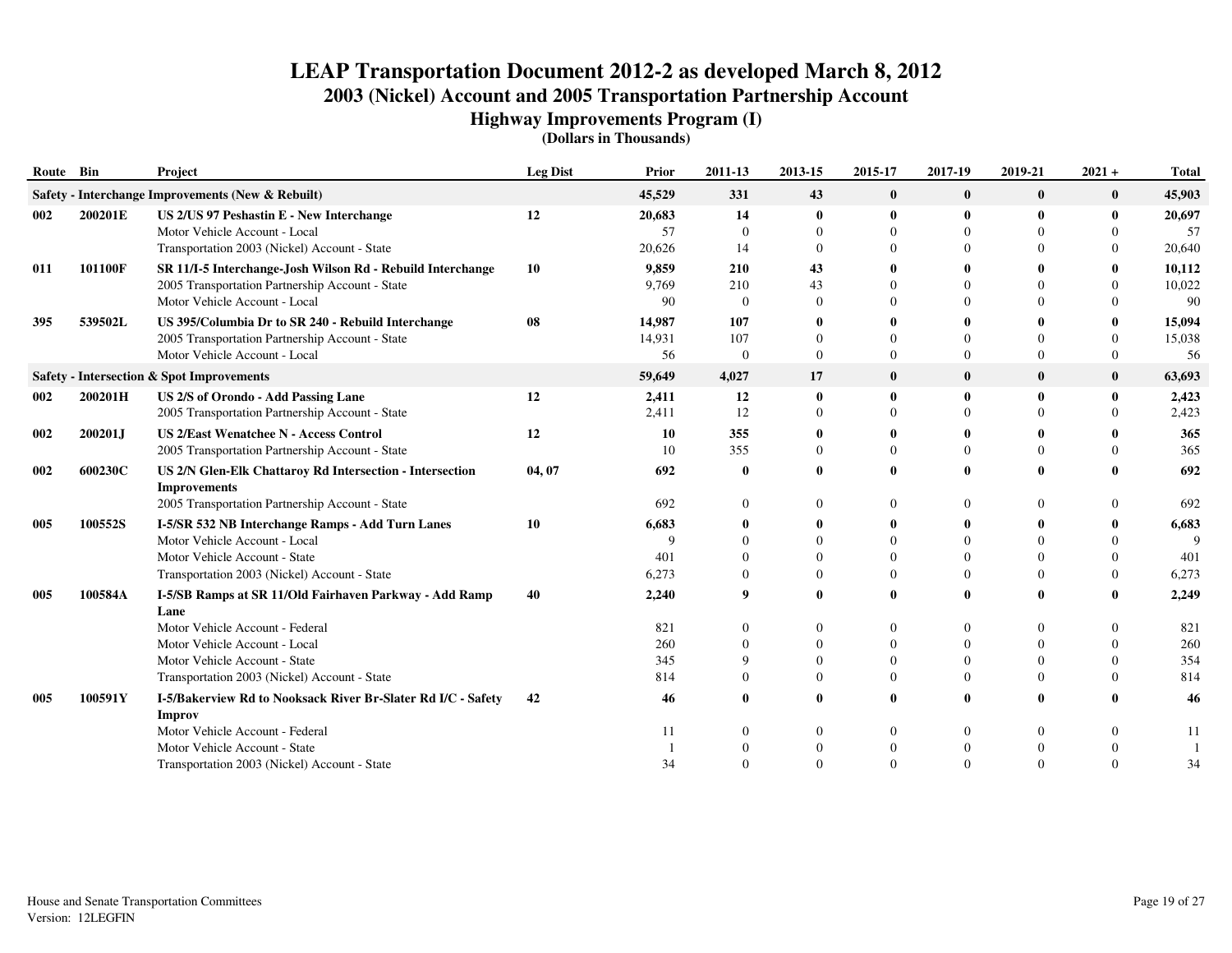**Highway Improvements Program (I)**

| Route      | Bin     | Project                                                    | <b>Leg Dist</b> | Prior  | 2011-13        | 2013-15  | 2015-17  | 2017-19        | 2019-21  | $2021 +$ | <b>Total</b> |
|------------|---------|------------------------------------------------------------|-----------------|--------|----------------|----------|----------|----------------|----------|----------|--------------|
| 007        | 300706B | SR 7/SR 507 to SR 512 - Safety Improvements                | 02, 29          | 20,912 | $\bf{0}$       | $\bf{0}$ | 0        | $\bf{0}$       | $\bf{0}$ | 0        | 20,912       |
|            |         | Motor Vehicle Account - Federal                            |                 | 2,474  | $\Omega$       | $\Omega$ | $\Omega$ | $\theta$       | $\theta$ |          | 2,474        |
|            |         | Motor Vehicle Account - Local                              |                 | 5,556  | $\Omega$       |          | $\Omega$ |                |          |          | 5,556        |
|            |         | Motor Vehicle Account - State                              |                 | 1,225  | $\Omega$       |          | $\Omega$ | $\theta$       |          |          | 1,225        |
|            |         | Transportation 2003 (Nickel) Account - State               |                 | 11,657 | $\Omega$       |          | $\Omega$ |                |          | $\Omega$ | 11,657       |
| 017        | 201701D | SR 17/Othello Vic to Soap Lake Vic - Install Lighting      | 09, 13          | 186    | $\mathbf{2}$   |          |          |                |          |          | 188          |
|            |         | 2005 Transportation Partnership Account - State            |                 | 186    | $\mathcal{D}$  |          | $\Omega$ |                |          | $\Omega$ | 188          |
| 022        | 502201U | SR 22/I-82 to Toppenish - Safety Improvements              | 15              | 1,833  | 2,714          |          |          |                |          |          | 4,547        |
|            |         | Motor Vehicle Account - Federal                            |                 | 65     | 211            |          | $\Omega$ |                |          |          | 276          |
|            |         | Motor Vehicle Account - Local                              |                 | 140    | $\Omega$       | $\Omega$ |          |                | $\Omega$ |          | 140          |
|            |         | Motor Vehicle Account - State                              |                 | 13     | $\mathcal{D}$  | $\Omega$ | $\Omega$ | $\Omega$       | $\Omega$ | 0        | 15           |
|            |         | Transportation 2003 (Nickel) Account - State               |                 | 1,615  | 2,501          | $\Omega$ | $\Omega$ |                | $\Omega$ | $\Omega$ | 4,116        |
| 026        | 202601E | SR 26/Othello Vicinity - Install Lighting                  | 09, 13          | 147    |                |          |          |                |          |          | 147          |
|            |         | 2005 Transportation Partnership Account - State            |                 | 146    |                |          | $\Omega$ |                |          | $\Omega$ | 146          |
|            |         | Motor Vehicle Account - Local                              |                 |        | $\Omega$       | $\Omega$ | $\Omega$ | $\Omega$       | $\Omega$ | $\Omega$ |              |
| 026        | 2026011 | SR 26/W of Othello - Add Passing Lane                      | 09              | 957    | 66             |          |          |                |          |          | 1,023        |
|            |         | 2005 Transportation Partnership Account - State            |                 | 957    | 66             | $\Omega$ | $\Omega$ |                | $\Omega$ | $\Omega$ | 1,023        |
| 090        | 109079A | I-90/EB Ramps to SR 202 - Construct Roundabout             | 05              | 1,769  | 78             |          |          |                |          |          | 1,847        |
|            |         | Motor Vehicle Account - Federal                            |                 | 392    | $\Omega$       |          | 0        |                |          |          | 392          |
|            |         | Motor Vehicle Account - State                              |                 | 11     | $\overline{0}$ |          | $\Omega$ | $\overline{0}$ |          |          | -11          |
|            |         | Transportation 2003 (Nickel) Account - State               |                 | 1,366  | 78             | 0        | 0        | $\Omega$       |          | 0        | 1,444        |
| <b>150</b> | 215004B | SR 150/W of Chelan - Install Lighting                      | 12              | 172    | $\overline{2}$ | 0        | 0        | $\mathbf 0$    | 0        |          | 174          |
|            |         | 2005 Transportation Partnership Account - State            |                 | 172    | $\mathcal{L}$  | $\Omega$ | $\Omega$ | $\Omega$       | $\Omega$ | $\Omega$ | 174          |
| 160        | 316006B | SR 160/SR 16 to Longlake Rd Vicinity - Widening            | 26              | 9,773  |                |          |          |                |          |          | 9,774        |
|            |         | Motor Vehicle Account - Federal                            |                 | 366    |                |          | $\Omega$ |                |          |          | 366          |
|            |         | Motor Vehicle Account - Local                              |                 | 1,488  | $\Omega$       |          | $\Omega$ |                |          | $\Omega$ | 1,488        |
|            |         | Motor Vehicle Account - State                              |                 | 955    |                |          | 0        |                |          |          | 956          |
|            |         | Transportation 2003 (Nickel) Account - State               |                 | 6,964  | $\Omega$       | $\Omega$ | $\Omega$ | $\Omega$       | $\Omega$ | $\Omega$ | 6,964        |
| 203        | 120305G | SR 203/Corridor Safety Improvements - King County          | 05, 45          | 2,999  | 546            |          |          |                |          |          | 3,545        |
|            |         | 2005 Transportation Partnership Account - State            |                 | 2,999  | 546            | $\Omega$ | $\Omega$ | $\Omega$       | $\Omega$ | $\Omega$ | 3,545        |
| 203        | 120311C | SR 203/NE 124th/Novelty Rd Vicinity - Construct Roundabout | 45              | 3,599  | 0              |          |          |                |          |          | 3,599        |
|            |         | Motor Vehicle Account - Local                              |                 | 827    | $\Omega$       | $\Omega$ | $\Omega$ |                | $\Omega$ |          | 827          |
|            |         | Motor Vehicle Account - State                              |                 | 1,285  | $\Omega$       |          |          |                |          |          | 1,285        |
|            |         | Transportation 2003 (Nickel) Account - State               |                 | 1,487  | $\Omega$       | $\Omega$ | $\Omega$ |                | $\Omega$ | $\Omega$ | 1,487        |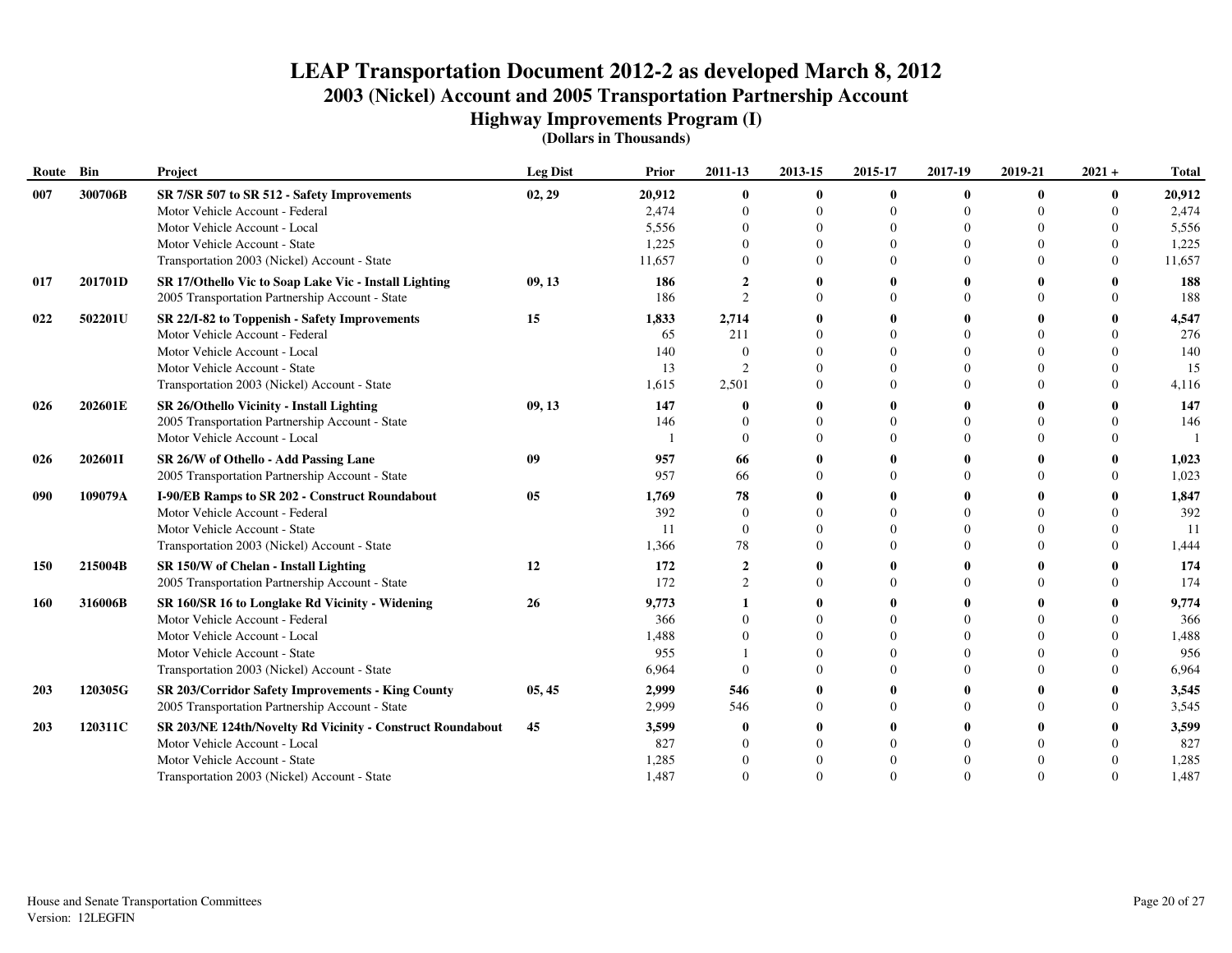**Highway Improvements Program (I)**

| Route | Bin                                   | Project                                                                                                   | <b>Leg Dist</b> | Prior          | 2011-13              | 2013-15                     | 2015-17       | 2017-19                  | 2019-21                  | $2021 +$             | <b>Total</b>   |
|-------|---------------------------------------|-----------------------------------------------------------------------------------------------------------|-----------------|----------------|----------------------|-----------------------------|---------------|--------------------------|--------------------------|----------------------|----------------|
| 203   | 120311G                               | SR 203/Corridor Safety Improvements - Snohomish County<br>2005 Transportation Partnership Account - State | 39              | 1,707<br>1,707 | 156<br>156           | 17<br>17                    | 0<br>$\Omega$ | $\mathbf{0}$<br>$\Omega$ | $\mathbf{0}$<br>$\Omega$ | $\bf{0}$<br>$\Omega$ | 1,880<br>1,880 |
| 243   | 224304B                               | SR 243/S of Mattawa - Install Lighting                                                                    | 13              | 125            | 85                   | 0                           | 0             | 0                        |                          |                      | 210            |
|       |                                       | 2005 Transportation Partnership Account - State                                                           |                 | 125            | 85                   | $\Omega$                    | $\Omega$      | $\Omega$                 |                          | $\Omega$             | 210            |
| 503   | 450306A                               | SR 503/Gabriel Rd Intersection                                                                            | 18              | 460            | 0                    |                             | o             | -0                       |                          |                      | 460            |
|       |                                       | 2005 Transportation Partnership Account - State                                                           |                 | 339            | $\Omega$<br>$\Omega$ |                             | 0<br>$\Omega$ | $\Omega$<br>$\Omega$     |                          | 0                    | 339            |
|       |                                       | Motor Vehicle Account - State                                                                             |                 | 121            |                      |                             |               |                          |                          | 0                    | 121            |
| 516   | 151632D                               | SR 516/208th and 209th Ave SE - Add Turn Lanes                                                            | 47              | 2,290          | $\mathbf 0$          |                             | 0             | -0                       |                          | 0                    | 2,290          |
|       |                                       | Motor Vehicle Account - Federal<br>Motor Vehicle Account - Local                                          |                 | 333            | $\Omega$<br>$\Omega$ |                             | $\Omega$<br>0 | $\Omega$<br>$\Omega$     |                          | 0<br>0               | 333<br>61      |
|       |                                       | Motor Vehicle Account - State                                                                             |                 | 61<br>430      | $\Omega$             |                             | 0             | $\Omega$                 |                          |                      | 430            |
|       |                                       | Transportation 2003 (Nickel) Account - State                                                              |                 | 1,466          |                      |                             | $\Omega$      | $\Omega$                 |                          |                      | 1,466          |
| 902   | 690201C                               | SR 902/Medical Lake Interchange - Intersection Improvements                                               | 06,09           | 558            | $\mathbf 0$          |                             | o             | -0                       |                          |                      | 558            |
|       |                                       | 2005 Transportation Partnership Account - State                                                           |                 | 309            | $\Omega$             | ∩                           | $\Omega$      | $\Omega$                 |                          | 0                    | 309            |
|       |                                       | Motor Vehicle Account - Local                                                                             |                 | 249            | $\Omega$             | $\Omega$                    | $\Omega$      | $\Omega$                 |                          | 0                    | 249            |
| 971   | 297103B                               | SR 971/S Lakeshore Rd - Install Lighting                                                                  | 12              | 80             |                      |                             | 0             | $\mathbf 0$              |                          |                      | 81             |
|       |                                       | 2005 Transportation Partnership Account - State                                                           |                 | 80             |                      | 0                           | $\Omega$      | $\Omega$                 | $\Omega$                 | $\Omega$             | 81             |
|       |                                       | <b>Safety - Median Cross Over Protection</b>                                                              |                 | 2,703          | $\bf{0}$             | $\bf{0}$                    | $\bf{0}$      | $\bf{0}$                 | $\bf{0}$                 | $\bf{0}$             | 2,703          |
| 005   | 100535H                               | I-5/52nd Ave W to SR 526 - Roadside Safety and Ramp<br><b>Improvements</b>                                | 01, 21, 38, 44  | 2,703          | $\mathbf{0}$         | $\mathbf{0}$                | 0             | $\bf{0}$                 | $\mathbf{0}$             | $\bf{0}$             | 2,703          |
|       |                                       | Motor Vehicle Account - Federal                                                                           |                 | 199            | $\Omega$             | $\Omega$                    | $\Omega$      | $\Omega$                 | $\Omega$                 | 0                    | 199            |
|       |                                       | Motor Vehicle Account - State                                                                             |                 | 22             | $\Omega$             | $\Omega$                    | $\Omega$      | $\Omega$                 | $\Omega$                 | 0                    | 22             |
|       |                                       | Transportation 2003 (Nickel) Account - State                                                              |                 | 2,482          | $\Omega$             | $\Omega$                    | $\Omega$      | $\Omega$                 | $\Omega$                 | $\Omega$             | 2,482          |
|       |                                       | Safety - Pedestrian & Bicycle Improvements                                                                |                 | 2,117          | 711                  | $\bf{0}$                    | $\bf{0}$      | $\bf{0}$                 | $\bf{0}$                 | $\bf{0}$             | 2,828          |
| 002   | 200200Z                               | <b>US 2/Wenatchee - Build Trail Connection</b>                                                            | 12              | 1,802          | 1                    | 0                           | $\bf{0}$      | $\bf{0}$                 | 0                        | 0                    | 1,803          |
|       |                                       | 2005 Transportation Partnership Account - State                                                           |                 | 1,802          |                      | $\Omega$                    | $\Omega$      | $\Omega$                 |                          | 0                    | 1,803          |
| 097   | 209703B                               | <b>US 97/Brewster Vicinity - Install Lighting</b>                                                         | 12              | 156            | 17                   |                             | 0             | 0                        |                          |                      | 173            |
|       |                                       | 2005 Transportation Partnership Account - State                                                           |                 | 156            | 17                   | 0                           | $\Omega$      | $\Omega$                 |                          | $\Omega$             | 173            |
| 162   | 316218A                               | SR 162/Orting Area - Construct Pedestrian Tunnel                                                          | 02              | 159            | 693                  |                             | 0             | $\mathbf{0}$             |                          | 0                    | 852            |
|       |                                       | 2005 Transportation Partnership Account - State                                                           |                 | 159            | 693                  | $\Omega$                    | $\Omega$      | $\Omega$                 | $\Omega$                 | $\Omega$             | 852            |
|       | <b>Safety - Roadside Improvements</b> |                                                                                                           |                 | 35,934         | 119                  | $\overline{2}$              | $\bf{0}$      | $\bf{0}$                 | $\bf{0}$                 | $\bf{0}$             | 36,055         |
| 000   | 099999A                               | <b>Statewide Roadside Safety Improvements Program (TPA)</b>                                               | 99              | 29,344         | 119                  | $\overline{2}$              | 0             | $\mathbf 0$              | 0                        | 0                    | 29,465         |
|       |                                       | 2005 Transportation Partnership Account - State                                                           |                 | 29,140         | 119                  | $\mathcal{D}_{\mathcal{L}}$ | $\Omega$      | $\Omega$                 |                          | 0                    | 29,261         |
|       |                                       | Motor Vehicle Account - Federal                                                                           |                 | 200            | $\Omega$             |                             |               |                          |                          |                      | 200            |
|       |                                       | Motor Vehicle Account - Local                                                                             |                 |                | $\Omega$             | $\Omega$                    |               | $\Omega$                 |                          |                      |                |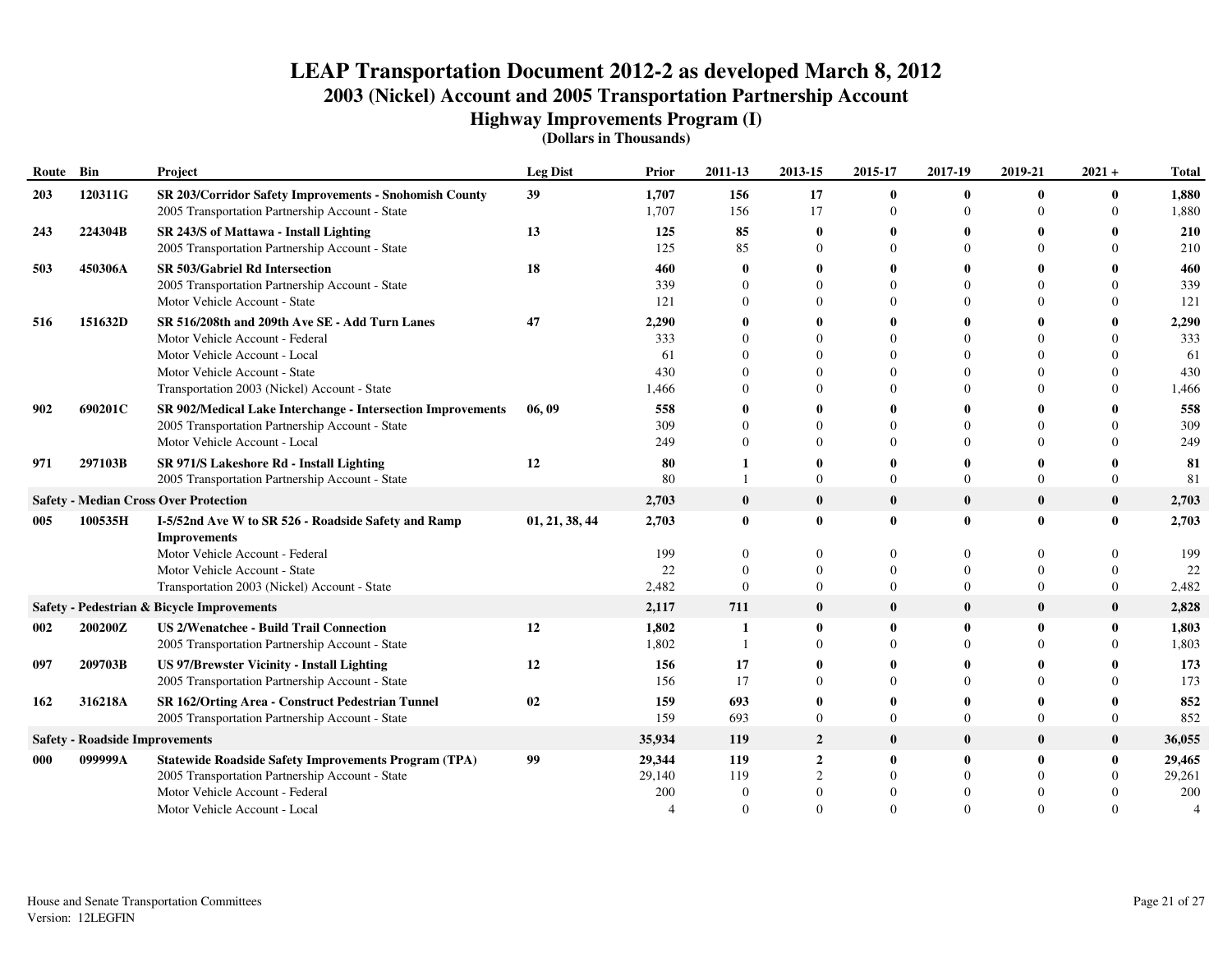**Highway Improvements Program (I)**

| Route Bin |         | Project                                                      | <b>Leg Dist</b> | Prior    | 2011-13  | 2013-15        | 2015-17      | 2017-19      | 2019-21      | $2021 +$       | <b>Total</b> |
|-----------|---------|--------------------------------------------------------------|-----------------|----------|----------|----------------|--------------|--------------|--------------|----------------|--------------|
| 112       | 311236A | SR 112/Neah Bay to Seiku - Roadside Safety Improvements      | 24              | 6,590    | $\theta$ | $\mathbf{0}$   | 0            | $\mathbf{0}$ |              | 0              | 6,590        |
|           |         | 2005 Transportation Partnership Account - State              |                 | 1,189    | $\Omega$ | $\Omega$       | $\Omega$     | $\Omega$     |              | $\Omega$       | 1,189        |
|           |         | Motor Vehicle Account - Federal                              |                 | 5,358    |          | $\Omega$       | $\Omega$     | $\Omega$     |              | $\Omega$       | 5,358        |
|           |         | Motor Vehicle Account - State                                |                 | 43       | $\Omega$ | $\Omega$       | $\Omega$     | $\Omega$     | $\Omega$     | $\Omega$       | 43           |
|           |         | Environmental - Fish Barrier Removal & Chronic Deficiencies  |                 | 26,938   | 17,316   | 28,006         | 7,608        | 269          | $\mathbf{0}$ | 5,370          | 85,507       |
| 101       | 310141H | US 101/Hoh River (Site #2) - Stabilize Slopes                | 24              | 1,247    | 496      | 7,875          | $\bf{0}$     | $\mathbf{0}$ |              | 0              | 9,618        |
|           |         | 2005 Transportation Partnership Account - State              |                 | 1,247    | 496      | 7,175          | $\Omega$     | $\Omega$     |              | $\Omega$       | 8,918        |
|           |         | Motor Vehicle Account - Federal                              |                 | $\Omega$ | $\Omega$ | 700            | $\Omega$     | $\Omega$     | $\Omega$     | $\Omega$       | 700          |
| 109       | 310918A | SR 109/Moclips River Bridge - Replace Bridge                 | 24              | 760      |          |                |              |              |              | 5,370          | 6,130        |
|           |         | 2005 Transportation Partnership Account - State              |                 | 760      | $\Omega$ | $\Omega$       | $\Omega$     | $\Omega$     | $\Omega$     | 5,370          | 6,130        |
| 530       | 153035G | SR 530/Sauk River (Site #2) - Stabilize River Bank           | 39              | 3,234    | 16       |                |              |              |              | 0              | 3,250        |
|           |         | 2005 Transportation Partnership Account - State              |                 | 3,234    | 16       | $\Omega$       | $\Omega$     | $\Omega$     |              | $\Omega$       | 3,250        |
| 530       | 153037K | SR 530/Sauk River Bank Erosion - Realign Roadway             | 39              | 2,793    | 2,207    | 223            | 10           | 0            |              |                | 5,233        |
|           |         | 2005 Transportation Partnership Account - State              |                 | 2,793    | 2,207    | 223            | 10           | $\Omega$     |              | 0              | 5,233        |
| 542       | 154229G | SR 542/Nooksack River - Redirect River and Realign Roadway   | 42              | 11,664   | 1,300    | 1,438          | 2,247        |              |              |                | 16,649       |
|           |         | 2005 Transportation Partnership Account - State              |                 | 11,557   | 1,299    | 1,438          | 2,247        |              |              | $\Omega$       | 16,541       |
|           |         | Motor Vehicle Account - Federal                              |                 | 2        | $\Omega$ | $\Omega$       | $\Omega$     | $\Omega$     |              |                |              |
|           |         | Motor Vehicle Account - Local                                |                 | 105      |          | $\Omega$       | $\Omega$     | $\Omega$     |              | 0              | 106          |
| 998       | 099955F | <b>Fish Passage Barriers (TPA)</b>                           | 99              | 7,240    | 13,297   | 18,470         | 5,351        | 269          |              | 0              | 44,627       |
|           |         | 2005 Transportation Partnership Account - State              |                 | 5,304    | 8.748    | 2,346          | 3,062        | 269          |              | $\Omega$       | 19,729       |
|           |         | Motor Vehicle Account - Federal                              |                 | 1,914    | 4,148    | 15,813         | 2,243        | $\Omega$     |              | $\Omega$       | 24,118       |
|           |         | Motor Vehicle Account - Local                                |                 | $\Omega$ | 12       | $\overline{0}$ | $\Omega$     | $\Omega$     |              | $\Omega$       | 12           |
|           |         | Motor Vehicle Account - State                                |                 | 22       | 389      | 311            | 46           | $\Omega$     | $\Omega$     | $\overline{0}$ | 768          |
|           |         | <b>Environmental - Noise Walls &amp; Noise Mitigation</b>    |                 | 23,154   | 4,342    | 535            | $\mathbf{1}$ | $\bf{0}$     | $\mathbf{0}$ | $\bf{0}$       | 28,032       |
| 005       | 100525P | I-5/5th Ave NE to NE 92nd St - Noise Wall                    | 46              | 8,791    | 238      | 34             | 1            | $\mathbf{0}$ | 0            | 0              | 9,064        |
|           |         | 2005 Transportation Partnership Account - State              |                 | 8,791    | 238      | 34             |              | $\Omega$     |              | 0              | 9,064        |
| 005       | 300518C | I-5/Queets Dr E Tanglewilde - Add Noise Wall                 | 22              | 348      | 1,620    | 0              |              |              |              |                | 1,968        |
|           |         | 2005 Transportation Partnership Account - State              |                 | 348      | 1,619    | 0              | 0            | $\Omega$     |              | 0              | 1,967        |
|           |         | Motor Vehicle Account - Local                                |                 | $\Omega$ |          | $\Omega$       |              | $\Omega$     |              |                |              |
| 005       | 300518D | I-5/14th Ave Thompson Pl - Add Noise Wall                    | 22              | 926      | 1,801    |                |              | 0            |              |                | 2,727        |
|           |         | 2005 Transportation Partnership Account - State              |                 | 926      | 1,801    | $^{\circ}$     | 0            | $\Omega$     |              | 0              | 2,727        |
| 005       | 800524H | I-5/Boston St to E Shelby St - SB I-5, Westside - Noise Wall | 43              | 8,213    | 190      |                |              |              |              |                | 8,403        |
|           |         | 2005 Transportation Partnership Account - State              |                 | 8,213    | 190      | $\Omega$       |              | $\Omega$     |              |                | 8,403        |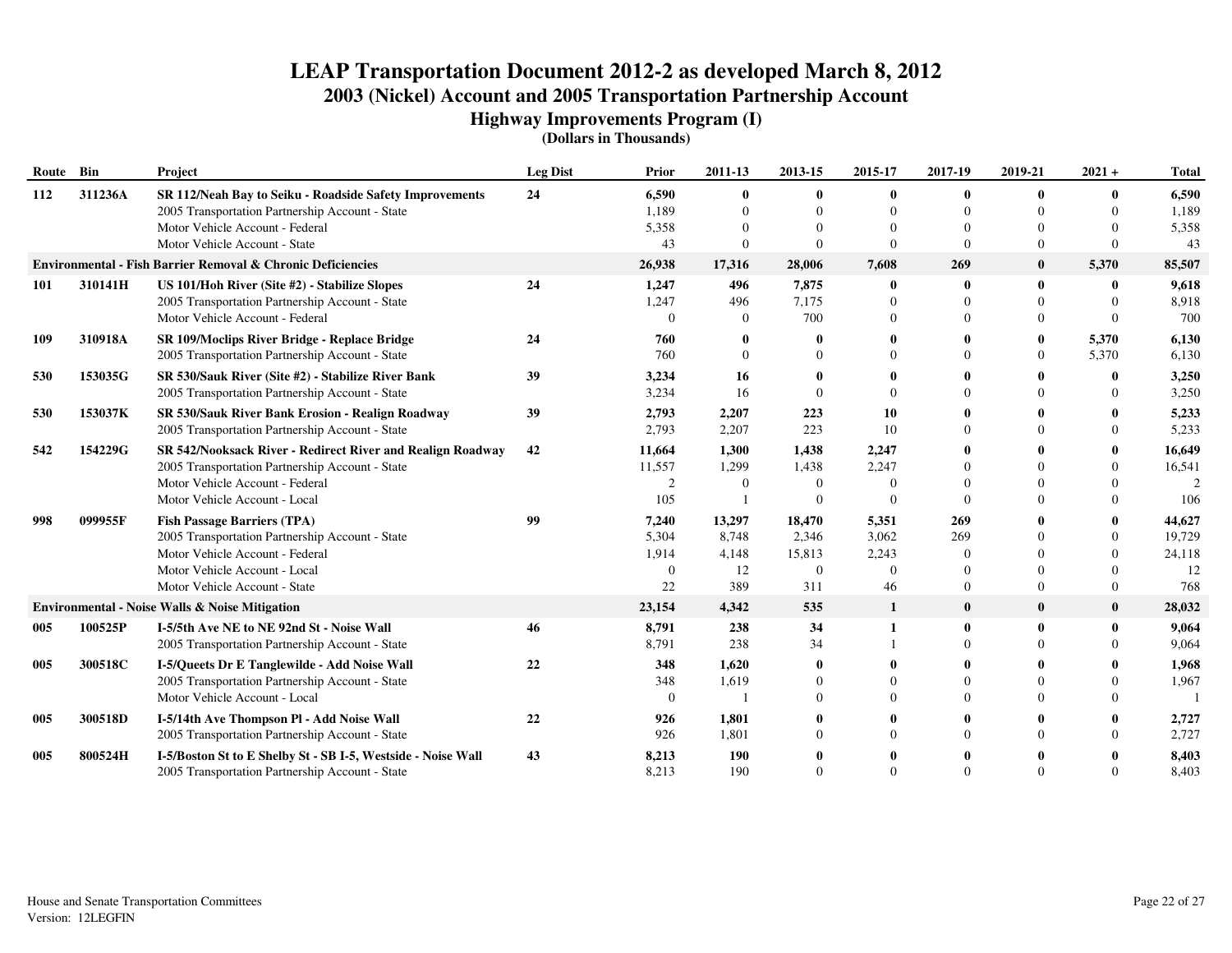**Highway Improvements Program (I)**

| Route Bin |         | Project                                                                                                                                                 | <b>Leg Dist</b> | Prior                 | 2011-13                      | 2013-15                 | 2015-17                 | 2017-19                  | 2019-21                        | $2021 +$          | <b>Total</b>             |
|-----------|---------|---------------------------------------------------------------------------------------------------------------------------------------------------------|-----------------|-----------------------|------------------------------|-------------------------|-------------------------|--------------------------|--------------------------------|-------------------|--------------------------|
| 005       | 800524Z | I-5/Ship Canal Bridge - Noise Mitigation Study<br>2005 Transportation Partnership Account - State                                                       | 43              | 4,876<br>4,876        | 493<br>493                   | 501<br>501              |                         |                          |                                |                   | 5,870<br>5,870           |
|           |         | <b>Environmental - Stormwater &amp; Mitigation Sites</b>                                                                                                |                 | 7,058                 | 3,239                        | 3,478                   | 2,798                   | 1,926                    | 1,108                          | 905               | 20,512                   |
| 000       | 0BI4ENV | <b>Environmental Mitigation Reserve - Nickel/TPA</b><br>2005 Transportation Partnership Account - State<br>Transportation 2003 (Nickel) Account - State | 99              |                       | 1,737<br>561<br>1,176        | 3,078<br>1,106<br>1,972 | 2,798<br>1,621<br>1,177 | 1,926<br>1,258<br>668    | 1,108<br>821<br>287            | 905<br>752<br>153 | 11,552<br>6,119<br>5,433 |
| 005       | 100559S | I-5/Fischer Creek Vicinity - Stormwater Drainage<br><b>Improvements</b><br>2005 Transportation Partnership Account - State                              | 10              | 240<br>240            | $\bf{0}$<br>$\mathbf{0}$     | $\bf{0}$                | $\mathbf 0$             | $\mathbf 0$<br>$\theta$  | $\bf{0}$<br>$\overline{0}$     | $\mathbf{0}$<br>0 | 240<br>240               |
| 005       | 100583S | I-5/Chuckanut Creek Vicinity - Stormwater Drainage<br><b>Improvements</b><br>2005 Transportation Partnership Account - State                            | 40              | 455<br>455            | $\mathbf{0}$<br>$\mathbf{0}$ | $\bf{0}$<br>$\Omega$    | $\mathbf{0}$            | $\mathbf{0}$<br>$\Omega$ | $\mathbf{0}$<br>$\overline{0}$ | 0                 | 455<br>455               |
| 005       | 100583W | I-5/Padden Creek Vicinity - Stormwater Drainage<br><b>Improvements</b><br>2005 Transportation Partnership Account - State                               | 40              | 178<br>178            | 17<br>17                     | $\mathbf{0}$<br>0       | $\left($                | $\mathbf 0$<br>$\Omega$  | 0<br>$\overline{0}$            | 0                 | 195<br>195               |
| 005       | 100591G | I-5/Squalicum Creek Vicinity - Stormwater Drainage<br><b>Improvements</b><br>2005 Transportation Partnership Account - State                            | 42              | 150<br>150            | $\bf{0}$<br>$\overline{0}$   | 0                       |                         | $\mathbf{0}$<br>$\Omega$ | $\theta$                       |                   | 150<br>150               |
| 005       | 400506M | <b>I-5/Chehalis River Flood Control</b><br>Transportation 2003 (Nickel) Account - State                                                                 | 20              | 2,848<br>2,848        | 1,424<br>1,424               | 400<br>400              |                         | $\Omega$                 |                                |                   | 4,672<br>4,672           |
| 012       | 501213E | <b>US 12/Naches River N of Yakima - Stabilize Slopes</b><br>2005 Transportation Partnership Account - State<br>Motor Vehicle Account - State            | 14              | 2,935<br>2,371<br>564 | 61<br>61<br>$\Omega$         |                         |                         | $\Omega$<br>$\Omega$     |                                |                   | 2,996<br>2,432<br>564    |
| 410       | 541002L | SR 410/Rattlesnake Creek - Stabilize Slopes<br>2005 Transportation Partnership Account - State                                                          | 14              | 252<br>252            | 0<br>$\Omega$                |                         |                         | $\Omega$                 |                                |                   | 252<br>252               |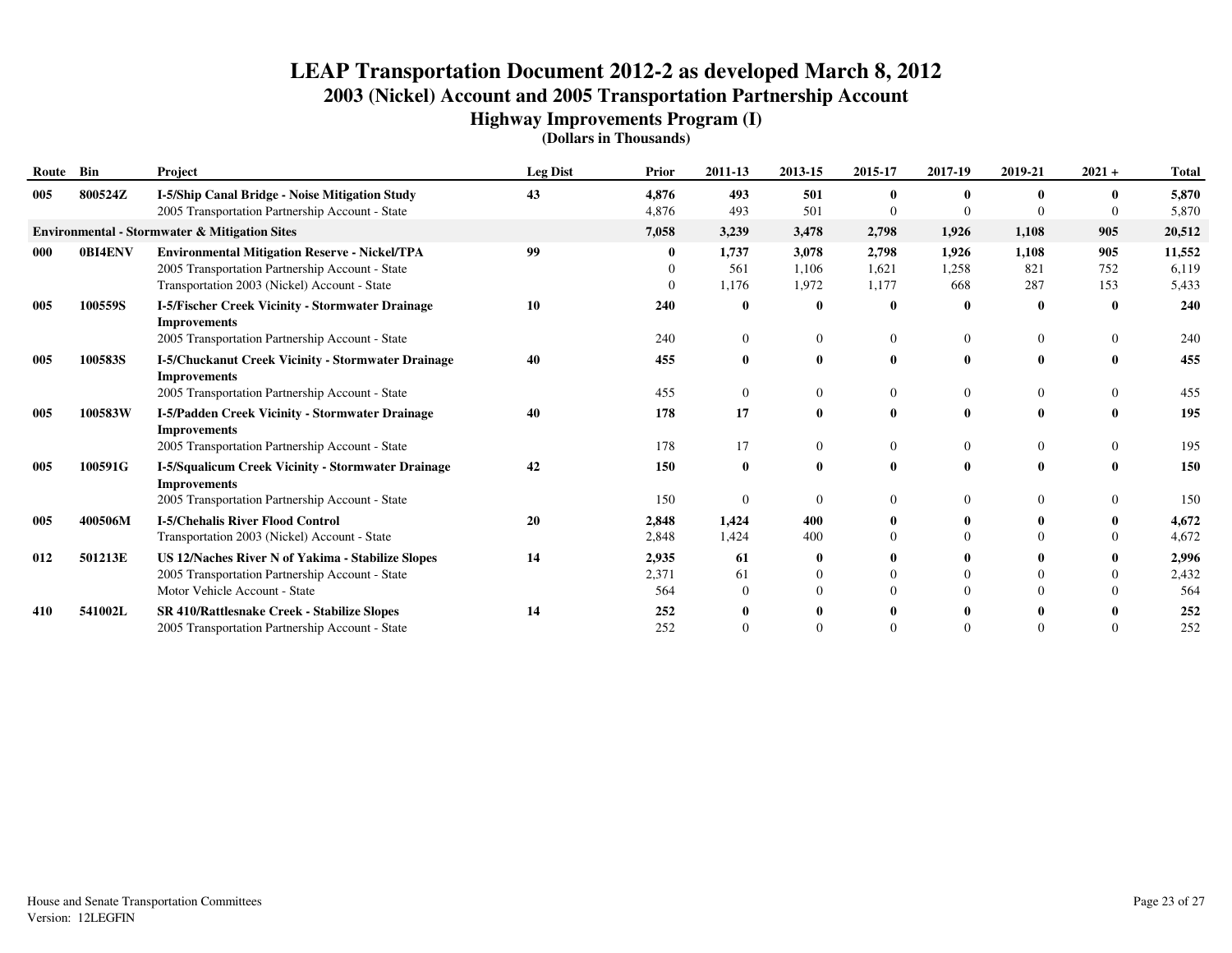**Highway Preservation Program (P)**

| Route Bin                                       |                                       | Project                                                                                                                                                            | <b>Leg Dist</b>       | Prior                                   | 2011-13                              | 2013-15                                      | 2015-17                                      | 2017-19                   | 2019-21                                          | $2021 +$                              | <b>Total</b>                            |
|-------------------------------------------------|---------------------------------------|--------------------------------------------------------------------------------------------------------------------------------------------------------------------|-----------------------|-----------------------------------------|--------------------------------------|----------------------------------------------|----------------------------------------------|---------------------------|--------------------------------------------------|---------------------------------------|-----------------------------------------|
|                                                 |                                       | <b>Highway Preservation Program (P)</b>                                                                                                                            |                       | 672,735                                 | 102,638                              | 67,108                                       | 48,307                                       | 35,029                    | 93,350                                           | 45,333                                | 1,064,500                               |
|                                                 | SR 104, Hood Canal Bridge             |                                                                                                                                                                    |                       | 524,425                                 | 1,894                                | 193                                          | 84                                           | $\bf{0}$                  | $\bf{0}$                                         | $\bf{0}$                              | 526,596                                 |
| 104                                             | 310407B                               | SR 104/Hood Canal Bridge - Replace E Half<br>2005 Transportation Partnership Account - State<br>Motor Vehicle Account - Federal<br>Motor Vehicle Account - State   | 23, 24                | 518,709<br>137,639<br>311,079<br>69,991 | 1,768<br>$\theta$<br>1,757<br>11     | 26<br>$\Omega$<br>26<br>$\overline{0}$       | $\bf{0}$<br>$\Omega$<br>$\theta$<br>$\Omega$ | $\Omega$<br>$\Omega$      | $\mathbf{0}$<br>$\Omega$<br>0<br>$\Omega$        | 0<br>$\Omega$<br>$\Omega$<br>$\Omega$ | 520,503<br>137,639<br>312,862<br>70,002 |
| 104                                             | 310407D                               | SR104/Port Angeles Graving Dock Settlement and Remediation 24<br>2005 Transportation Partnership Account - State<br>Motor Vehicle Account - State                  |                       | 5,716<br>5,716<br>$\Omega$              | 126<br>$\mathbf{1}$<br>125           | 167<br>$\mathbf{0}$<br>167                   | 84<br>$\Omega$<br>84                         | $\Omega$                  | 0<br>$\Omega$<br>$\Omega$                        | $\Omega$                              | 6,093<br>5,717<br>376                   |
|                                                 | <b>Preservation - Unstable Slopes</b> |                                                                                                                                                                    |                       | 547                                     | 1                                    | $\bf{0}$                                     | $\bf{0}$                                     | $\bf{0}$                  | $\bf{0}$                                         | $\bf{0}$                              | 548                                     |
| 101                                             | 310126C                               | US 101/Hoodsport Vicinity - Stabilize Slope<br>2005 Transportation Partnership Account - State<br>Motor Vehicle Account - Federal<br>Motor Vehicle Account - State | 35                    | 547<br>425<br>101<br>21                 | $\mathbf{1}$<br>$\Omega$<br>$\Omega$ | $\bf{0}$<br>$\Omega$<br>$\Omega$<br>$\Omega$ | $\theta$<br>$\Omega$<br>$\Omega$<br>$\Omega$ | $\theta$<br>$\Omega$      | $\mathbf{0}$<br>$\Omega$<br>$\Omega$<br>$\Omega$ | 0<br>$\Omega$<br>$\Omega$<br>$\Omega$ | 548<br>426<br>101<br>21                 |
| Road Preservation - Concrete/Dowel Bar Retrofit |                                       |                                                                                                                                                                    |                       | 19,610                                  | 1,222                                | 7,989                                        | 41,572                                       | 30,477                    | 65,200                                           | 25,802                                | 191,872                                 |
| 005                                             | 800515C                               | <b>Concrete Rehabilitation Program (Nickel)</b>                                                                                                                    | 11, 32, 37,<br>43, 46 | 19,610                                  | 23                                   | 5,670                                        | 2,002                                        | 21,300                    | 65,200                                           | 25,802                                | 139,607                                 |
|                                                 |                                       | Motor Vehicle Account - Federal<br>Motor Vehicle Account - State<br>Transportation 2003 (Nickel) Account - State                                                   |                       | $\Omega$<br>$\Omega$<br>19,610          | $\theta$<br>$\mathbf{0}$<br>23       | 5,385<br>$\mathbf{0}$<br>285                 | 1,921<br>81<br>$\theta$                      | 20,674<br>626<br>$\theta$ | 63,896<br>1,304<br>$\Omega$                      | 25,285<br>517<br>$\theta$             | 117,161<br>2,528<br>19,918              |
| 090                                             | 5BP1001                               | I-90/Concrete Rehabilitation (Nickel)<br>Motor Vehicle Account - Federal<br>Motor Vehicle Account - State                                                          | 13                    | $\mathbf{0}$<br>$\Omega$                | 1,199<br>1,151<br>48                 | 2,319<br>2,226<br>93                         | 39,570<br>38,778<br>792                      | 9,177<br>8,993<br>184     | 0<br>$\Omega$<br>$\mathbf{0}$                    | 0<br>$\Omega$<br>$\Omega$             | 52,265<br>51,148<br>1,117               |
|                                                 |                                       | <b>Bridge Preservation - Replacement</b>                                                                                                                           |                       | 91,265                                  | 83,366                               | 58,863                                       | 6,651                                        | 4,552                     | 28,150                                           | 19,531                                | 292,378                                 |
| 002                                             | 200201K                               | US 2/Wenatchee River Bridge - Replace Bridge<br>2005 Transportation Partnership Account - State<br>Motor Vehicle Account - Federal                                 | 12                    | 2,009<br>522<br>1,487                   | 4,680<br>99<br>4,581                 | 8                                            | 0<br>$\Omega$<br>$\Omega$                    | $\mathbf 0$               | $\mathbf{0}$<br>$\Omega$<br>$\Omega$             | 0<br>0                                | 6,697<br>622<br>6,075                   |
| 002                                             | 200201L                               | US 2/Chiwaukum Creek - Replace Bridge<br>2005 Transportation Partnership Account - State<br>Motor Vehicle Account - Federal                                        | 12                    | 997<br>349<br>648                       | 4,803<br>97<br>4,706                 |                                              | $\Omega$<br>$\Omega$                         | $\Omega$                  | $\Omega$<br>$\Omega$                             | $\Omega$                              | 5,809<br>447<br>5,362                   |
| 004                                             | 400411A                               | SR 4/Abernathy Creek Br - Replace Bridge<br>2005 Transportation Partnership Account - State                                                                        | 19                    |                                         | $\Omega$                             | $\Omega$                                     | $\Omega$                                     |                           | $\mathbf{0}$<br>$\Omega$                         | 15,000<br>15,000                      | 15,000<br>15,000                        |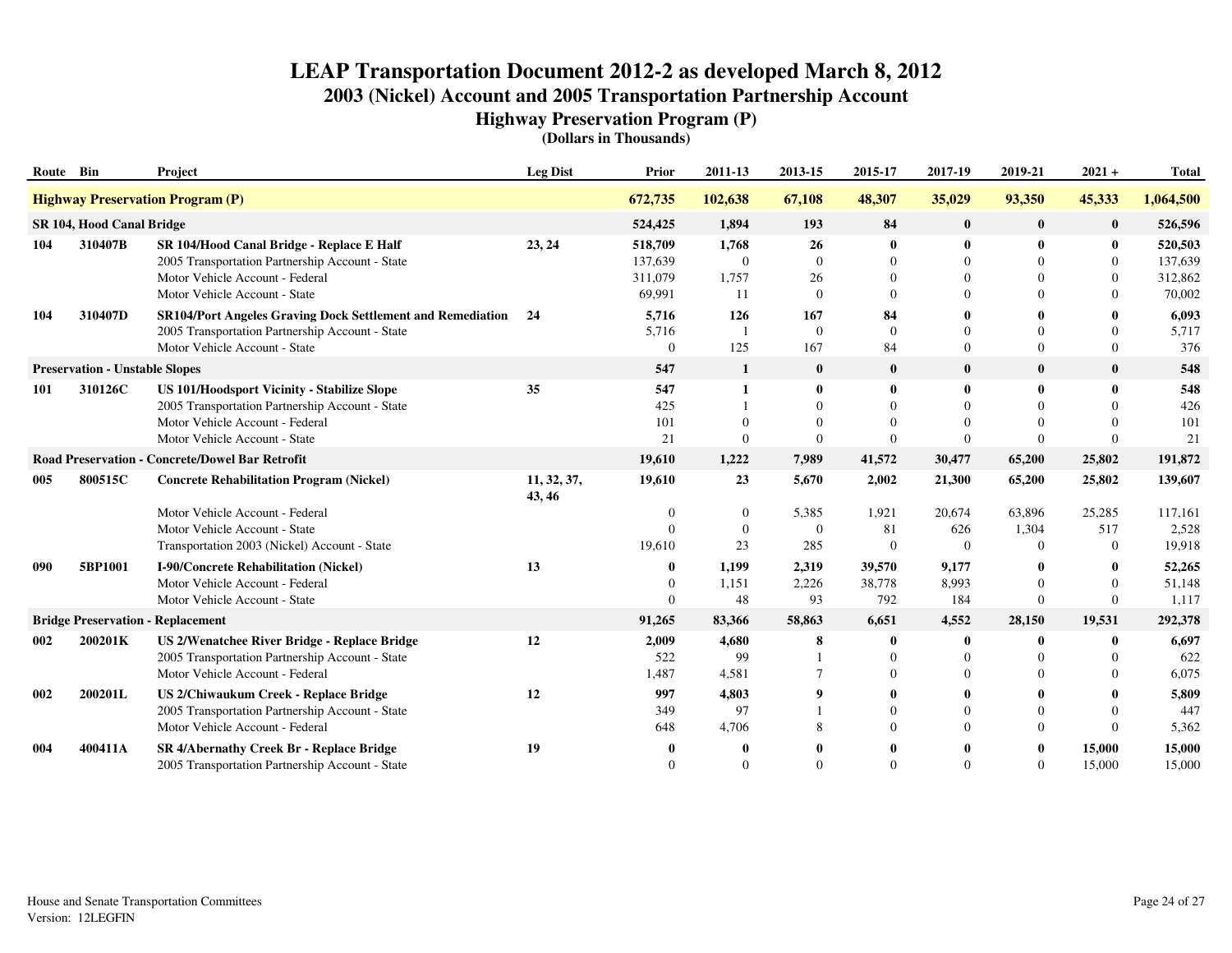**Highway Preservation Program (P)**

| Route | Bin     | Project                                               | <b>Leg Dist</b> | Prior  | 2011-13       | 2013-15  | 2015-17      | 2017-19     | 2019-21      | $2021 +$     | <b>Total</b> |
|-------|---------|-------------------------------------------------------|-----------------|--------|---------------|----------|--------------|-------------|--------------|--------------|--------------|
| 006   | 400612A | SR 6/Rock Creek Br E - Replace Bridge                 | 20              | 245    | 1,500         | 7,025    | $\bf{0}$     | $\mathbf 0$ | $\mathbf{0}$ | $\bf{0}$     | 8,770        |
|       |         | 2005 Transportation Partnership Account - State       |                 | 245    | 1,500         | 7,025    | $\mathbf{0}$ | $\Omega$    |              | $\Omega$     | 8,770        |
| 006   | 400612B | SR 6/Rock Creek Br W - Replace Bridge                 | 20              | 218    | 1,338         | 5,397    | 0            |             |              | 0            | 6,953        |
|       |         | 2005 Transportation Partnership Account - State       |                 | 59     | 283           | 108      | $\Omega$     | $\Omega$    |              | $\Omega$     | 450          |
|       |         | Motor Vehicle Account - Federal                       |                 | 159    | 1,055         | 5,289    | $\Omega$     | $\Omega$    |              | $\Omega$     | 6,503        |
| 006   | 400694A | SR 6/Willapa River Br - Replace Bridge                | 19              | 490    | 1,281         | 6,556    | 968          |             |              |              | 9,295        |
|       |         | 2005 Transportation Partnership Account - State       |                 | 72     | 678           | 6,293    | 929          |             |              | $\Omega$     | 7,972        |
|       |         | Motor Vehicle Account - Federal                       |                 | 309    | 599           | 263      | 39           |             |              | $\Omega$     | 1,210        |
|       |         | Motor Vehicle Account - State                         |                 | 109    |               |          | $\Omega$     |             |              | $\Omega$     | 113          |
| 006   | 400694B | SR 6/S Fork Chehalis River Bridge - Replace Bridge    | 20              | 10,900 |               |          | 0            |             |              | 0            | 10,900       |
|       |         | 2005 Transportation Partnership Account - State       |                 | 9,830  | $\Omega$      |          | $\Omega$     | ∩           |              | $\Omega$     | 9,830        |
|       |         | Motor Vehicle Account - Federal                       |                 | 694    | $\Omega$      |          | $\Omega$     | $\Omega$    |              | $\Omega$     | 694          |
|       |         | Motor Vehicle Account - State                         |                 | 376    | $\Omega$      | $\Omega$ | $\Omega$     | $\Omega$    |              | $\Omega$     | 376          |
| 009   | 100934R | <b>SR 9/Pilchuck Creek - Replace Bridge</b>           | 10              | 1,368  | 17,111        | 1,125    | 0            |             |              | $\mathbf{0}$ | 19,604       |
|       |         | 2005 Transportation Partnership Account - State       |                 | 423    | 17,111        | 1,125    | $\Omega$     | $\Omega$    |              | $\Omega$     | 18,659       |
|       |         | Motor Vehicle Account - Federal                       |                 | 944    | $\Omega$      | $\Omega$ | $\Omega$     |             |              | $\Omega$     | 944          |
|       |         | Motor Vehicle Account - State                         |                 |        | $\Omega$      |          | $\Omega$     | $\Omega$    |              | $\Omega$     |              |
| 012   | 501211N | <b>US 12/Tieton River W Crossing - Replace Bridge</b> | 14              | 5,961  | 61            |          | 0            |             |              | 0            | 6,022        |
|       |         | 2005 Transportation Partnership Account - State       |                 | 946    | 26            |          | $\Omega$     | $\Omega$    |              | $\Omega$     | 972          |
|       |         | Motor Vehicle Account - Federal                       |                 | 4,926  | 34            |          | $\Omega$     | $\Omega$    |              | $\Omega$     | 4,960        |
|       |         | Motor Vehicle Account - Local                         |                 | 82     |               |          | $\Omega$     | $\Omega$    |              | $\Omega$     | 83           |
|       |         | Motor Vehicle Account - State                         |                 |        | $\Omega$      |          | $\Omega$     | $\Omega$    |              | $\Omega$     |              |
| 012   | 501211P | <b>US 12/Tieton River E Crossing - Replace Bridge</b> | 14              | 4,884  | 3             |          | 0            |             |              |              | 4,887        |
|       |         | 2005 Transportation Partnership Account - State       |                 | 773    | $\mathcal{R}$ |          | $\Omega$     | $\Omega$    |              | $\Omega$     | 776          |
|       |         | Motor Vehicle Account - Federal                       |                 | 3,877  | $\Omega$      |          | $\Omega$     | $\Omega$    |              | $\Omega$     | 3,877        |
|       |         | Motor Vehicle Account - Local                         |                 | 83     | $\Omega$      |          | $\Omega$     | $\Omega$    |              | $\Omega$     | 83           |
|       |         | Motor Vehicle Account - State                         |                 | 151    | $\Omega$      |          | $\Omega$     | $\Omega$    |              | $\Omega$     | 151          |
| 027   | 602704A | SR 27/Pine Creek Bridge - Replace Bridge              | 09              | 3,192  | 389           |          |              |             |              | 0            | 3,581        |
|       |         | 2005 Transportation Partnership Account - State       |                 | 3,192  | 389           | $\Omega$ | $\Omega$     | $\Omega$    |              | $\Omega$     | 3,581        |
| 099   | 109935A | SR 99/Spokane St Bridge - Replace Bridge Approach     | 11              | 1,093  | 4,548         | 8,830    | 0            |             |              | 0            | 14,471       |
|       |         | 2005 Transportation Partnership Account - State       |                 | 387    | 305           | $\Omega$ | $\Omega$     | $\Omega$    |              | $\Omega$     | 692          |
|       |         | Motor Vehicle Account - Federal                       |                 | 706    | 3,784         | 8,604    | 0            | 0           |              | $\Omega$     | 13,094       |
|       |         | Motor Vehicle Account - Local                         |                 |        | 432           | $\Omega$ |              |             |              |              | 432          |
|       |         | Motor Vehicle Account - State                         |                 |        | 27            | 226      | $\Omega$     | $\Omega$    |              | $\Omega$     | 253          |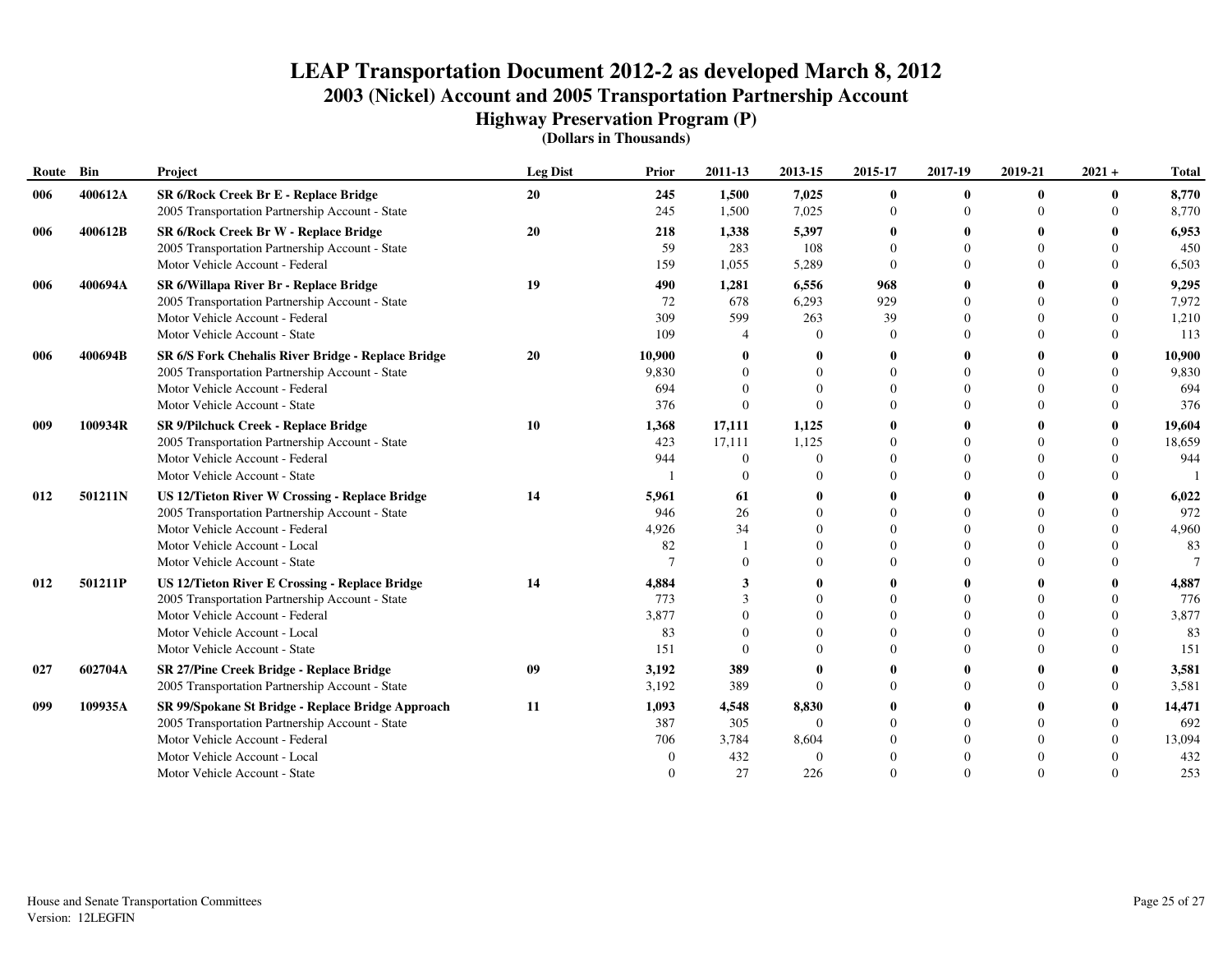**Highway Preservation Program (P)**

| Route      | Bin     | Project                                              | <b>Leg Dist</b> | Prior            | 2011-13        | 2013-15        | 2015-17  | 2017-19     | 2019-21      | $2021 +$     | <b>Total</b> |
|------------|---------|------------------------------------------------------|-----------------|------------------|----------------|----------------|----------|-------------|--------------|--------------|--------------|
| 101        | 310134A | US 101/W Fork Hoquiam River Bridge - Replace Bridge  | 24              | 3,117            | $\bf{0}$       | $\mathbf{0}$   | 0        | $\mathbf 0$ | $\mathbf{0}$ | $\mathbf{0}$ | 3,117        |
|            |         | 2005 Transportation Partnership Account - State      |                 | 2,881            | $\Omega$       |                | $\Omega$ | $\Omega$    |              | $\Omega$     | 2,881        |
|            |         | Motor Vehicle Account - Federal                      |                 | 152              | $\Omega$       |                | $\Omega$ |             |              | $\Omega$     | 152          |
|            |         | Motor Vehicle Account - State                        |                 | 84               | $\Omega$       |                | $\Omega$ | $\Omega$    |              | $\Omega$     | 84           |
| 101        | 310134B | US 101/W Fork Hoquiam River Bridge - Replace Bridge  | 24              | 2,425            |                |                | 0        |             |              | $\mathbf{0}$ | 2,425        |
|            |         | 2005 Transportation Partnership Account - State      |                 | 2,130            | $\Omega$       |                | $\Omega$ | 0           |              | $\Omega$     | 2,130        |
|            |         | Motor Vehicle Account - Federal                      |                 | 134              | $\Omega$       |                | $\Omega$ | $\Omega$    |              | $\Omega$     | 134          |
|            |         | Motor Vehicle Account - State                        |                 | 161              | $\Omega$       |                | $\Omega$ | $\Omega$    |              | $\Omega$     | 161          |
| 101        | 410104A | US 101/Middle Nemah River Br - Replace Bridge        | 19              | 400              | 4,916          | 299            | 0        |             |              |              | 5,615        |
|            |         | 2005 Transportation Partnership Account - State      |                 | 400              | 377            | $\Omega$       | $\Omega$ | $\Omega$    |              | $\Omega$     | 777          |
|            |         | Motor Vehicle Account - Federal                      |                 | $\theta$         | 4,448          | 293            | $\Omega$ | $\Omega$    |              | $\Omega$     | 4,741        |
|            |         | Motor Vehicle Account - State                        |                 |                  | 91             | 6              | $\Omega$ | $\Omega$    |              | $\Omega$     | 97           |
| 101        | 410194A | <b>US 101/Bone River Bridge - Replace Bridge</b>     | 19              | 1,165            | 11,328         | 419            |          |             |              |              | 12,912       |
|            |         | 2005 Transportation Partnership Account - State      |                 | 39               | 299            | 9              | $\Omega$ |             |              | $\Omega$     | 347          |
|            |         | Motor Vehicle Account - Federal                      |                 | 900              | 11,029         | 410            | $\Omega$ |             |              | $\Omega$     | 12,339       |
|            |         | Motor Vehicle Account - State                        |                 | 226              | $\overline{0}$ | $\theta$       | $\Omega$ | $\Omega$    |              | $\Omega$     | 226          |
| 105        | 410510A | SR 105/Smith Creek Br - Replace Bridge               | 19              | 654              | 4,440          | 6,946          | 132      | 0           |              | $\mathbf{0}$ | 12,172       |
|            |         | 2005 Transportation Partnership Account - State      |                 | 654              | 337            | $\Omega$       | $\Omega$ |             |              | $\Omega$     | 991          |
|            |         | Motor Vehicle Account - Federal                      |                 | 0                | 4,020          | 6,807          | 129      | $\Omega$    |              | $\Omega$     | 10,956       |
|            |         | Motor Vehicle Account - State                        |                 |                  | 83             | 139            | 3        | $\Omega$    |              | $\Omega$     | 225          |
| 105        | 410510B | SR 105/North River Br - Replace Bridge               | 19              | 1,186            | 7,596          | 12,792         | 1,592    |             |              |              | 23,166       |
|            |         | 2005 Transportation Partnership Account - State      |                 | 1,186            | 1,307          | $\overline{0}$ | $\Omega$ | $\Omega$    |              | $\Omega$     | 2,493        |
|            |         | Motor Vehicle Account - Federal                      |                 | $\boldsymbol{0}$ | 6,163          | 12,536         | 1,560    |             |              | $\Omega$     | 20,259       |
|            |         | Motor Vehicle Account - State                        |                 | $\Omega$         | 126            | 256            | 32       | $\Omega$    |              | $\Omega$     | 414          |
| 162        | 316219A | SR 162/Puyallup River Bridge - Replace Bridge        | 02              | 2,100            | 3,582          | 9,326          | 0        |             |              | $\mathbf{0}$ | 15,008       |
|            |         | 2005 Transportation Partnership Account - State      |                 | 2,100            | 3,582          | 9,326          | $\Omega$ | $\Omega$    |              | $\Omega$     | 15,008       |
| 195        | 619503K | <b>US 195/Spring Flat Creek - Bridge Replacement</b> | 09              |                  | -0             |                | 0        |             |              | 4,000        | 4,000        |
|            |         | 2005 Transportation Partnership Account - State      |                 |                  | $\Omega$       |                | $\Omega$ |             |              | 4,000        | 4,000        |
| 241        | 524101U | SR 241/Dry Creek Bridge - Replace Bridge             | 15              | 740              |                |                |          |             |              | 0            | 740          |
|            |         | 2005 Transportation Partnership Account - State      |                 | 277              | $\Omega$       |                | $\Omega$ | $\theta$    |              | $\Omega$     | 277          |
|            |         | Motor Vehicle Account - Federal                      |                 | 463              | $\Omega$       | $\left($       | $\Omega$ | $\theta$    | $\Omega$     | $\Omega$     | 463          |
| <b>290</b> | 629001D | SR 290/Spokane River E Trent Br - Replace Bridge     | 03              |                  |                |                | 3,893    | 4,511       | 28,150       | 531          | 37,085       |
|            |         | 2005 Transportation Partnership Account - State      |                 |                  |                |                | 156      | 148         | 540          | 11           | 855          |
|            |         | Motor Vehicle Account - Federal                      |                 |                  | $\Omega$       |                | 3,737    | 4,363       | 27,610       | 520          | 36,230       |